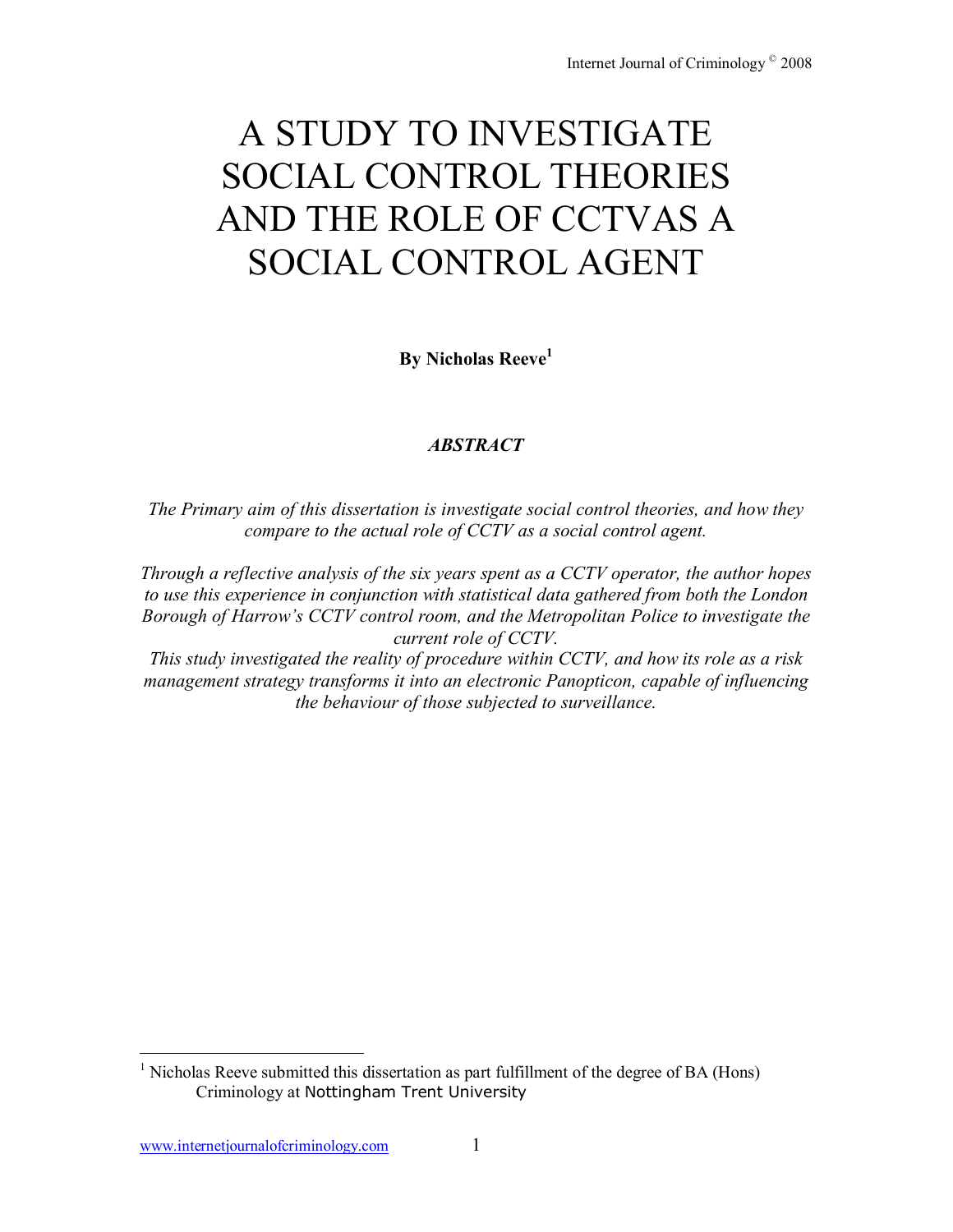# **ACKNOWLEDGEMENTS**

I would like to thank the teaching staff of Nottingham Trent University's Criminology department, particularly Dr Michael Sutton for his continual support and guidance. I would also like to thank my former colleagues at Harrow Civic Centre's CCTV department for their friendship and guidance throughout the past six years, as well as Harrow's crime reduction team for their help during this dissertation.

A special thanks to my parents for their continued support and for making this possible.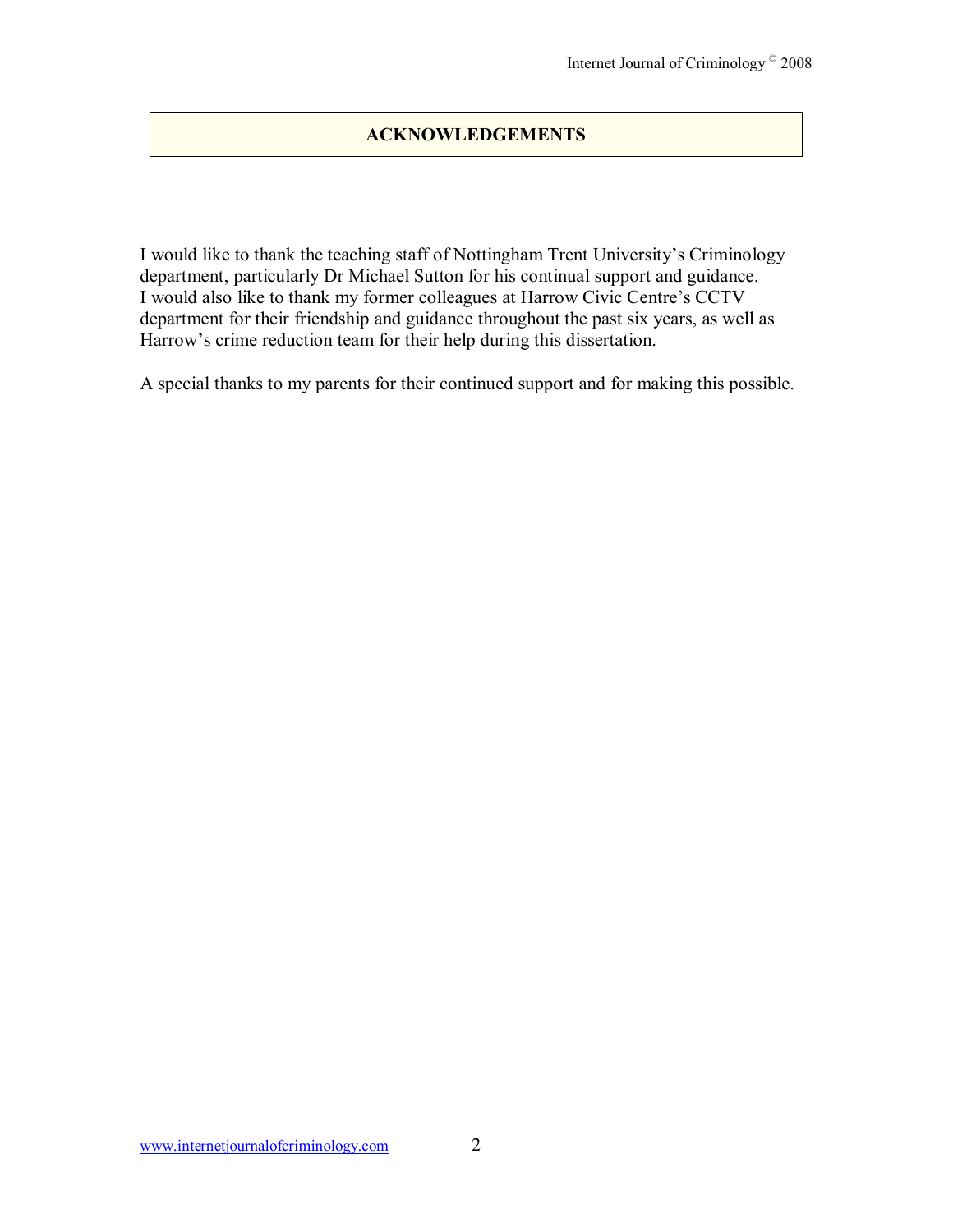# **Chapter 1: Introduction**

# (1a) Purpose and aim of Dissertation

At a broad level, this dissertation aims to analyse theories and practices concerned with social control, and how they compare with CCTV (Closed Circuit Television) as a social control agent.

Such a large topic touches on a range of diverse issues, many of which cannot be fully explored in one single piece of research. Focus is therefore considered necessary in researching the topic, and the context of a pre-determined social theories assist in ensuring this.

The research subject is the London Borough of Harrow's CCTV system. Through an analysis of its procedural mechanisms and how they are implemented by its operators, it is hoped that tangible theories can be constructed which offer more specific insight into state surveillance, and what repercussions this may have upon members of the public and the future of social control.

One key objective of this dissertation is to test and develop independent learning ability, whilst improving a range of relevant skills such as time-management and written presentation skills. The author aims to improve skills relevant to critical reflection through the provisional and revisable nature of the dissertation process. Despite such revisions, the author aims to structure a cohesive and sustained discussion throughout the dissertation, which will be related to relevant academic themes as deemed appropriate.

# (1b) Background and justification of research topic

The London Borough of Harrow spends approximately £ 500,000 a year maintaining one hundred and fifty six cameras. With thirty two Boroughs in London, the number of cameras is predicted to be in 10,524 (BBC: 2002). These thirty two systems represent only a handful of the five hundred and eighty five systems throughout Britain, a notable increase on the three present in 1990. Since then, the government has investment £ 208 million pounds, which represents three quarters of the money spent on crime prevention.

Unlike other social control agencies permitted to perform surveillance, such as the Police, security services, or SOCA (Serious Organised Crime Agency), CCTV can film and record an individual with no previous knowledge of their behaviour or criminal convictions, arguably at the complete discretion of a lone operator. This unique and very modern crime prevention strategy has provoked strong reactions from groups concerned with civil rights (Liberty: 2008), who claim that the ratio of one camera for every fourteen people in Britain represents an invasion in privacy unprecedented throughout history. Broader concern can be seen throughout society, with literature such as *Utopia*  (1516)*, Brave New World* (1932) and *1984* (1949) all acknowledging the issue of state surveillance at various points throughout British history. Consequently, the image of *Big Brother* has engrained itself into the national psyche, with Orwell's fictitious literary creation lending its name to a popular television show concerned with constantly monitoring members of the public, fifty years after 1984's publication.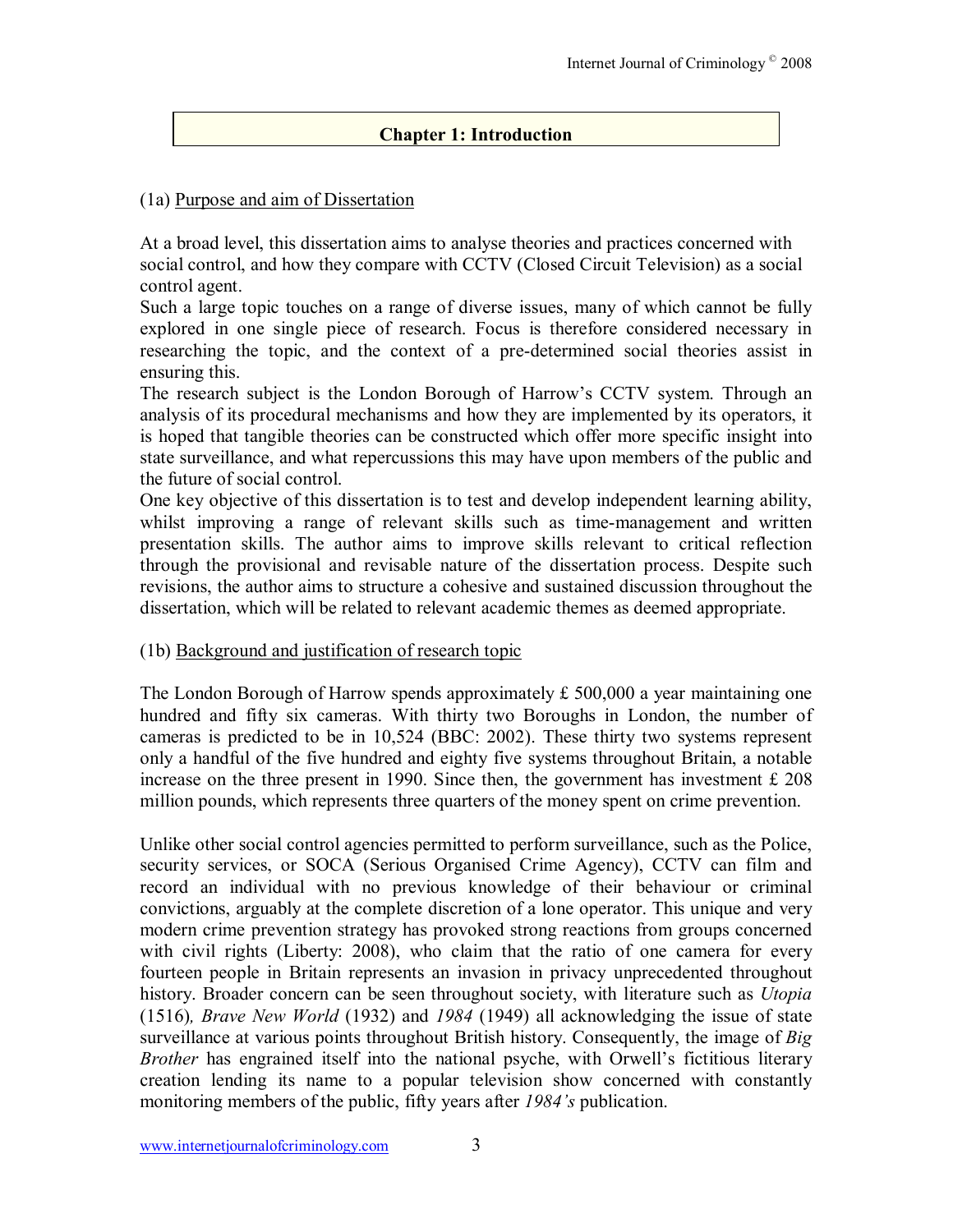This dramatic rise of CCTV, coupled with public concern for state surveillance facilitates the need for research concerned with the implications this modern social control practice may have.

## (1c) Research Design

Three research strategies will be employed in order to gain a more complete understanding of the topic investigated. Data gathered through participant observation will be utilised, drawing upon the author's experiences as a CCTV operator. Quantitative analysis will be conducted as a result of access to Police and control room records, as well as an analysis previously published academic literature. A triangulated research process will then be employed in order eliminate any weaknesses that may arise from one particular source of information. The research design will be discussed in greater depth in chapter six.

# (1d) Content and structure

Four predetermined areas of research were established before analysis of the topic began. These areas are believed to cover the main issues related to the research topic, and can be summarised as followed:

- (1) Sociological environment that facilitates the rise of the research topic;
- (2) Institutional structure and characteristics of the research topic;
- (3) Historical comparison of the research topic;
- (4) Sociological consequences of the research topic.

Once these four research areas were established, the following theories were applied in order to allow for specific analysis:

- $(1)$  Ulrich Beck's theory of the risk society
- (2) The characteristics of bureaucracy
- (3) An analysis of Jeremy Bentham's Panopticon design
- (4) Labelling theory.

This dissertation will investigate the four predetermined areas of research in reference to the four areas of theory considered pertinent to the study of CCTV.

Chapter one will provide an introduction to the purpose and aim of the dissertation, background and justification of the research topic and design, as well as addressing the four main theories considered crucial to the topics analysis.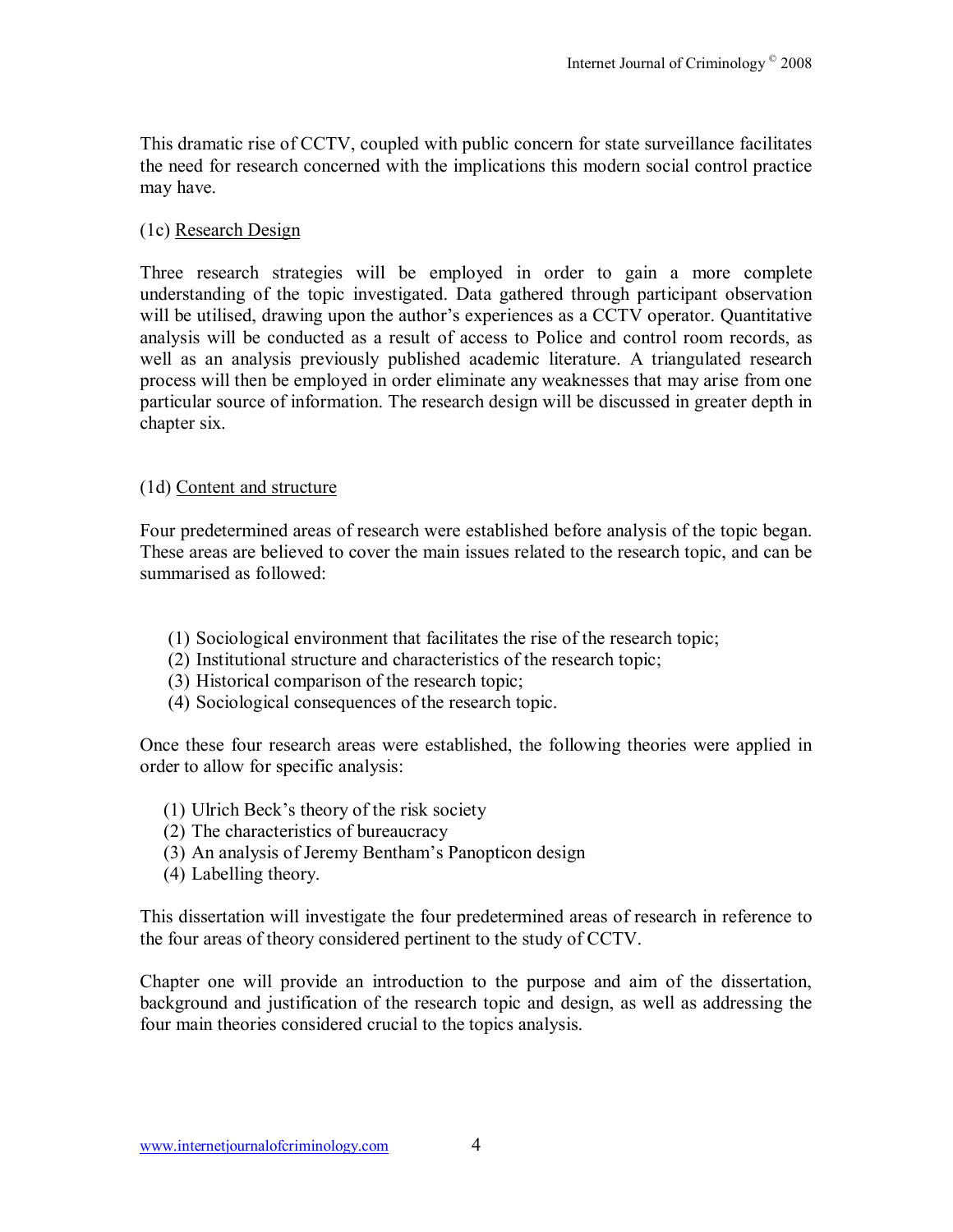Chapter two will begin by discussing the changing nature of risk management strategies, and how this has allowed the risk society to develop, with particular reference to techno scientific risk.

Chapter three will investigate the development, structure and characteristics of bureaucracy and how critics argue its main function is to protect the production of capital.

Chapter four will analyse the design and characteristics of Jeremy Bentham's Panopticon prison, citing it as an early example of techno scientific social control.

Chapter five is concerned with the effect that the application of labels by powerful social groups can have upon an individual's behaviour, arguably causing self fulfilling prophecies.

Chapter six describes the Methodology implemented.

Chapter seven investigates the structure of Harrow's CCTV control room as well as its bureaucratic characteristics and its role in the protection of capital with regards to businesses in Harrow.

Chapter eight studies the Panoptical nature of Harrow's CCTV system, with particular reference to Michel Foucault's analysis of the Panoptical society.

Chapter nine analyses attitudes held by operators within Harrow's control room, and the effect the application of labels can have upon members of the public when applied by CCTV operators.

Chapter ten investigates the concept that CCTV is an example of Ulrich Beck's Risk Society.

Chapter eleven restates the four predetermined areas of research and how they compare to the studies findings.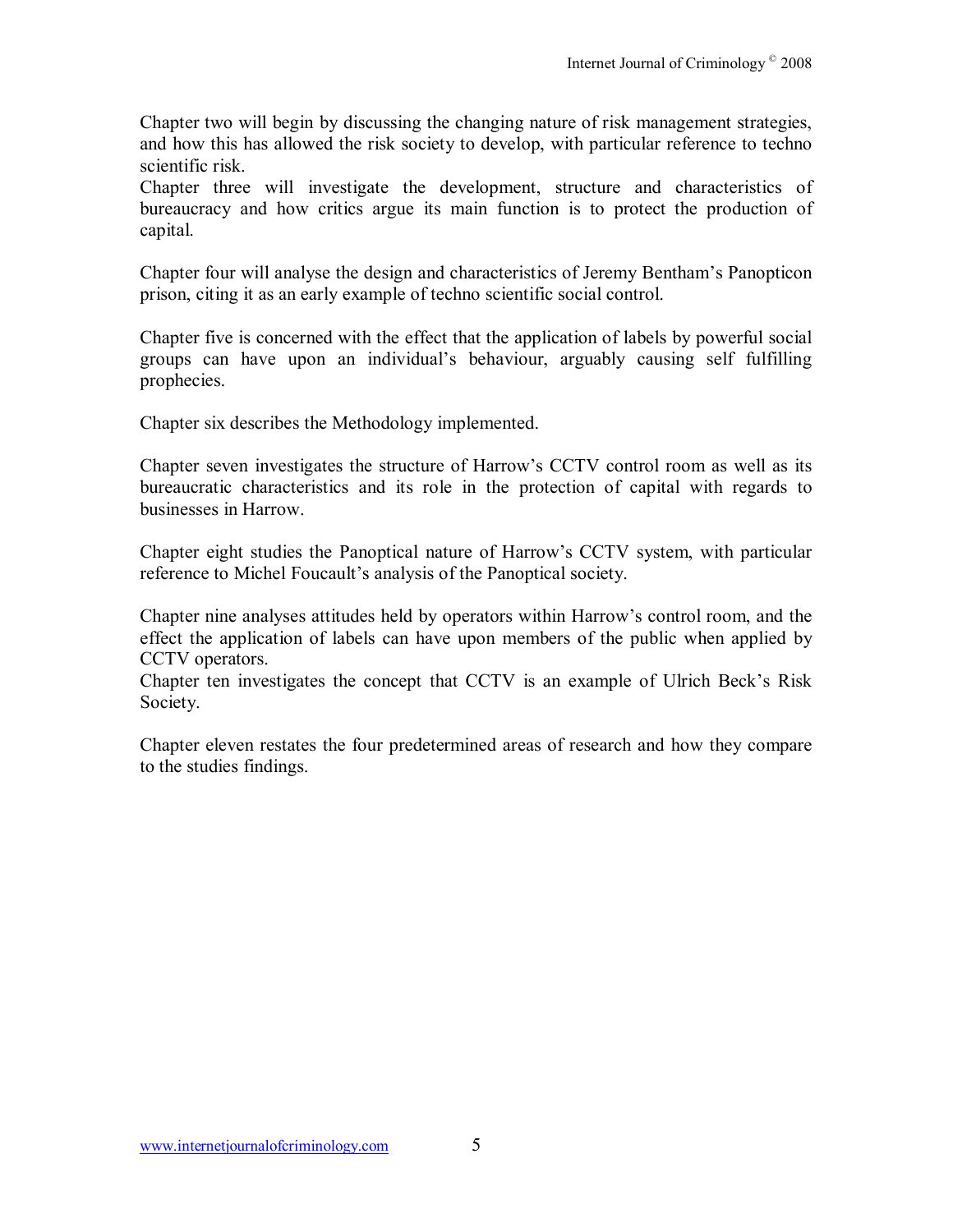# **Chapter 2: The Management of Risk**

CCTV is arguably at the forefront of societies risk management practices. It is constantly attempting to enforce effective crime control techniques with efficiency and cost effectiveness, while adhering to laws of privacy and the civil liberties of those being monitored. Consequently, it somewhere between effectiveness and intrusion that CCTV operates, raising the issue of the risk involved in its implementation.

This chapter will begin by highlighting the changing definition of risk before focussing on Ulrich Beckís seminal work *Risk Society* (2002), which proposes a theory of risk management that has arisen throughout the latter part of the twentieth century.

# (2a)The Evolution of Risk

Before discussing the concept of risk and the role it plays in contemporary social institutions, "... it is important to recognise that the meaning of risk has evolved over time". (Mythen, 2004, 13) According to Mythen (2004), risk is a relatively modern phenomenon, entering the Western psyche within the past four hundred years. Historians argue this may have originated from Arabic word *risq* referring to "...the acquisition of wealth and good fortune", (Skeat, 1910, cited by Mythen, 2004, 13) while others have claimed it derives from the Latin *risco*, a nautical expression reserved for the entering of uncharted waters.

The relationship between sailing and risk was later reaffirmed when the seventeenth century witnessed the union of these polar definitions within the profession of maritime insurance, as risk "...came to relate to the balance between acquisitive opportunities and potential dangers". (Wilkinson, 2001, p.91).

Regardless of its transformation and its new found application, the definition of risk had not completed its evolution. Social factors such as the enlightenments concern with empirical observation, coupled with the momentum of the industrial revolution and its expanding bureaucratic institutions, risk became synonymous with "...statistical calculation, stock market speculation and company acquisitions" (Mythen, 2004, p.13). Ulrich Beck notes how the changing definition of risk has a profound impact on the way society perceives, calculates and manages risk. Beck (1992) argues that society has passed through three distinctive historical periods that can be classified according to their reaction to the management of risk. The first, pre-industrial or traditional society, was concerned with natural hazards such as earthquakes and droughts whose occurrence was attributed to the work of external forces such as "...gods, demons or nature" (Beck,1992,p.98). This paradigm resulted in risk management being expressed through the practice of religious ceremonies to appease these external forces, such as sacrifices and rain dances.

The second period, known as industrial modernity or first modernity, followed as social awareness focussed on scientific method and the creation of industry. It was no longer the supernatural which preoccupied human concern but risks created as a result of social expansion, such as smoking, alcoholism and work related injury. This created  $\ldots$  a discrete pool of knowledge which exists to regulate both natural disasters and man made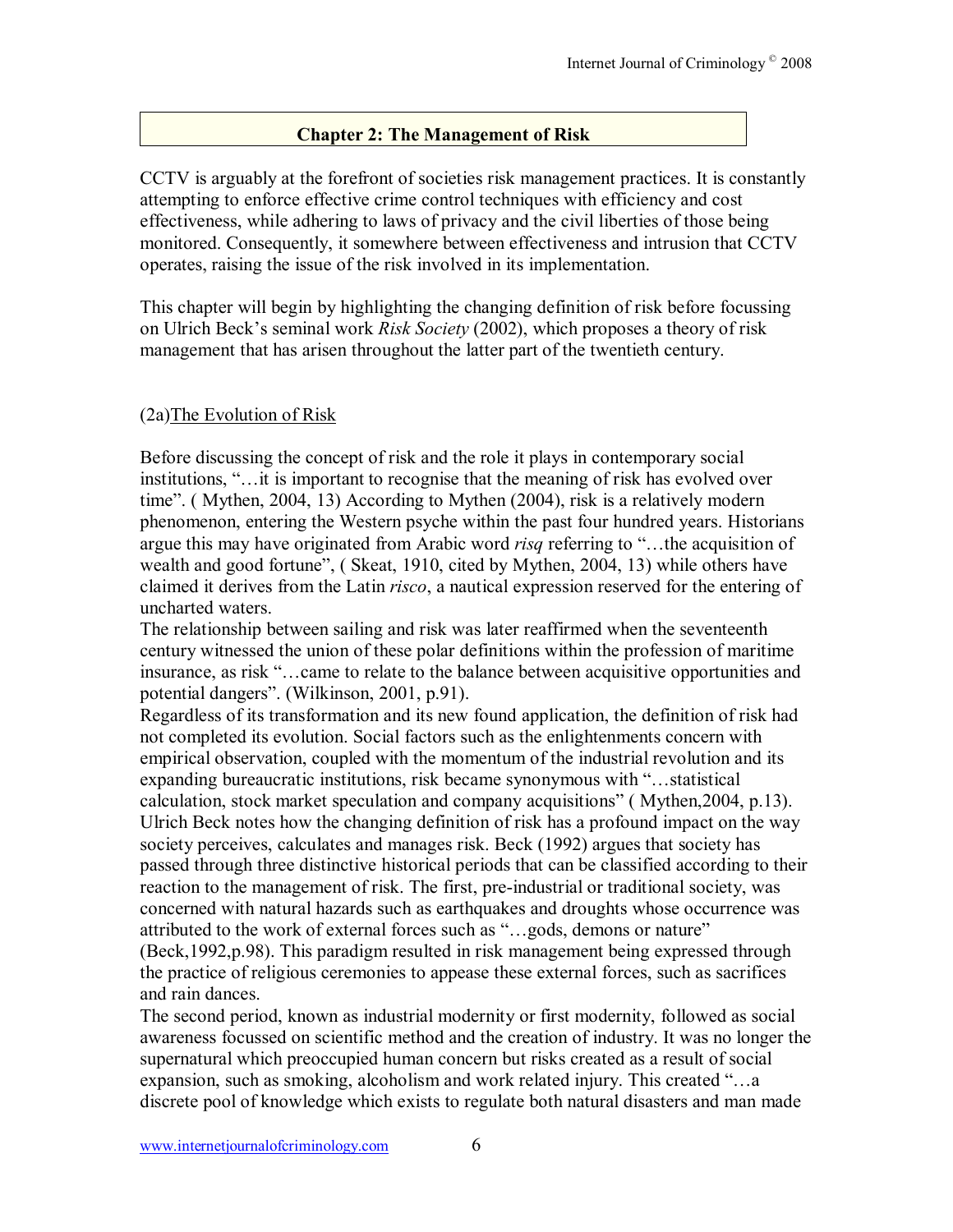risks. This is evidenced by the applied practices of health and welfare systems, environmental agencies and insurance companies". (Beck, 1992, p.98) Beck (1992) claims that industrial modernity influenced social risk management well into the second half of the twentieth century, only transforming into our current model within the past few decades. The risk society, or second modernity, is the period that encompasses the rise of CCTV.

# (2b) Techno Scientific Risk Control

The rise of the risk society is, in many ways, intrinsically linked to technological and institutional development. As humans have learnt to increasingly dominate their environment, the perceived threat of natural hazards has fallen and given way to a fear of socially manufactured risks that are "...design contingent, endogeneous entities which are generated by the practices of people, firms, state agencies and politicians" (Beck,1992.p.98).

The increased efforts of those noted above have helped to replace modernity with what has become known as Reflex Modernisation. Proponents of this theory argue that progress and reform is achieved through the constant reanalysis of the relationship between science and industry. The utilisation of potential technological achievement is re-evaluated in light of the potential dangers that its implementation may produce, creating a new social concern for the twenty first century. This creates a risk management strategy that, unlike the two previous models, is defined by the rise of social mechanisms that are put in place to reduce the likeliness of society encountering harmful situations, only then to manufacture them as a result of increased social activity. Examples cited by Beck (1992) include the Love Canal Crisis of 1978 and the Chernobyl nuclear disaster of 1986. These incidents display the effect that supposedly safe waste disposal and clean nuclear power can have when the institutions put in place to over see their maintenance fail, resulting in manufactured social disasters. In light of this, Beck claims "The deleterious consequences of these manufactured risks span the globe, giving rise to radical changes in social structure, politics and cultural experience". (Beck, 1998, p.12.) cited by Mythen, 2004,p.5). However, the global repercussions of regional manufactured risks may also have an effect on local politics. "Decisions made at global altitude...produce knock on consequences for local activities. Similarly, local practices $\ldots$  generate consequences which impact in distant regions." (Mythen, 2004,p.5)

Beck argues that the social distribution of risk, is uneven. Particular groups or perceived threats receive a disproportionate amount of concern, a practice that  $\ldots$  in some of its dimensions follow the inequalities of class and strata positions".

(Mythen, 2004, p.97) The increase in risk awareness and the bias manner in which it is applied creates an environment that facilitates the creation of risk towards individuals not witnessed before in either traditional or industrial society. "An increasing tendency to justify problematisation on the grounds of risk has resulted in whole new populations of respectable people being drawn into contact with enforcing authorities and mechanisms of control"( $Wells, 2007, p.14$ ).

It is important to note that though incidents such as Chernobyl have provided examples of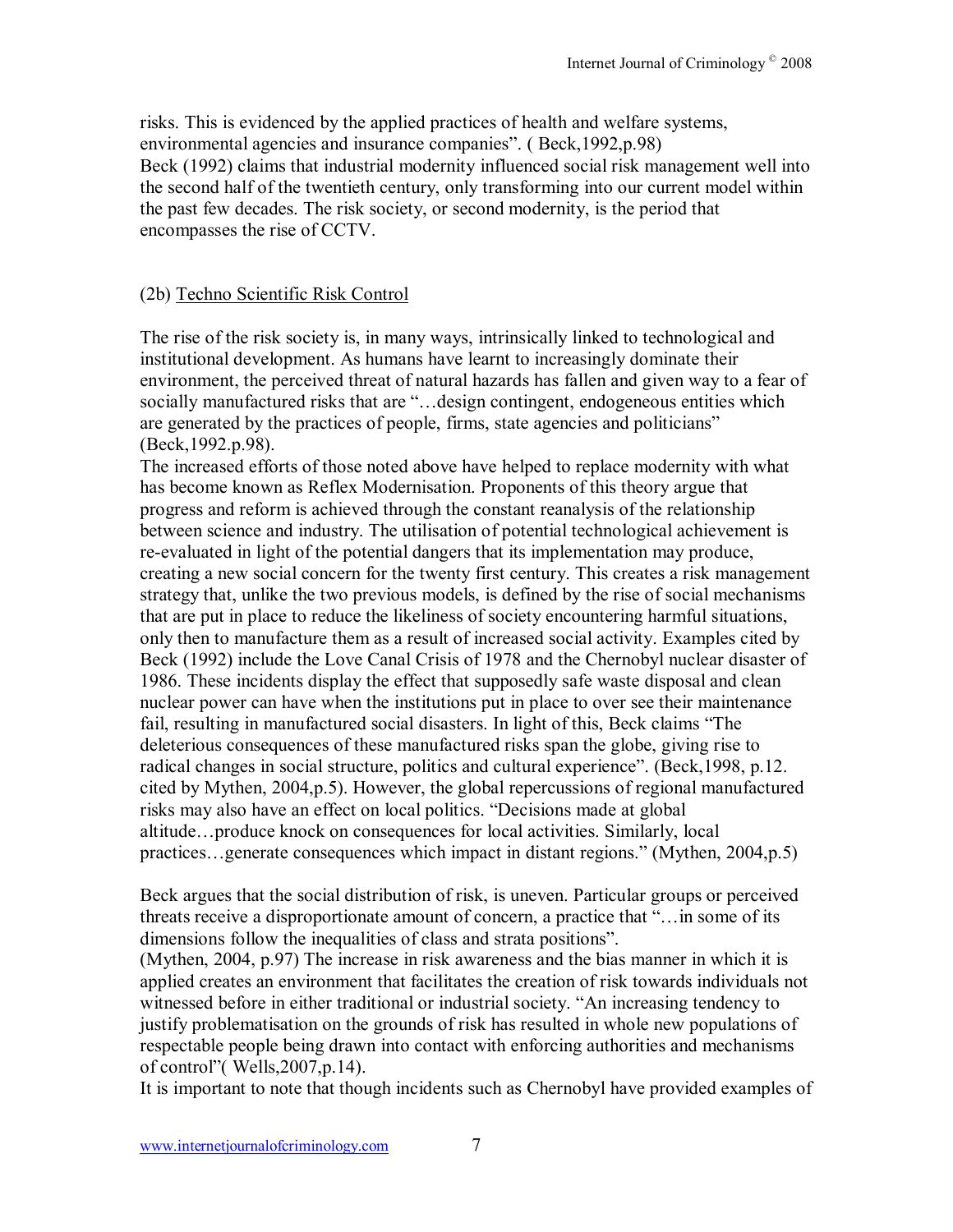technological achievement that have created real dangers, Beck' theory of the risk society does not imply that there has been an increase in risk throughout the latter part of the twentieth century, but society has organised itself to identify and neutralise risk in a manner not seen before throughout history.

In order to provide an accurate critique of CCTV's role in Beck's risk society and how its social institutions function as mechanisms of risk management, it is necessary to evaluate how society's framework has transformed from the start of the industrial period onwards. "In western culture, the meaning of risk has evolved alongside the development of social institutions, the economy and the welfare state". (Mythen,  $2004$ , p.2) With this in mind, the next chapter will be concerned with the creation, growth and characteristics of bureaucracy.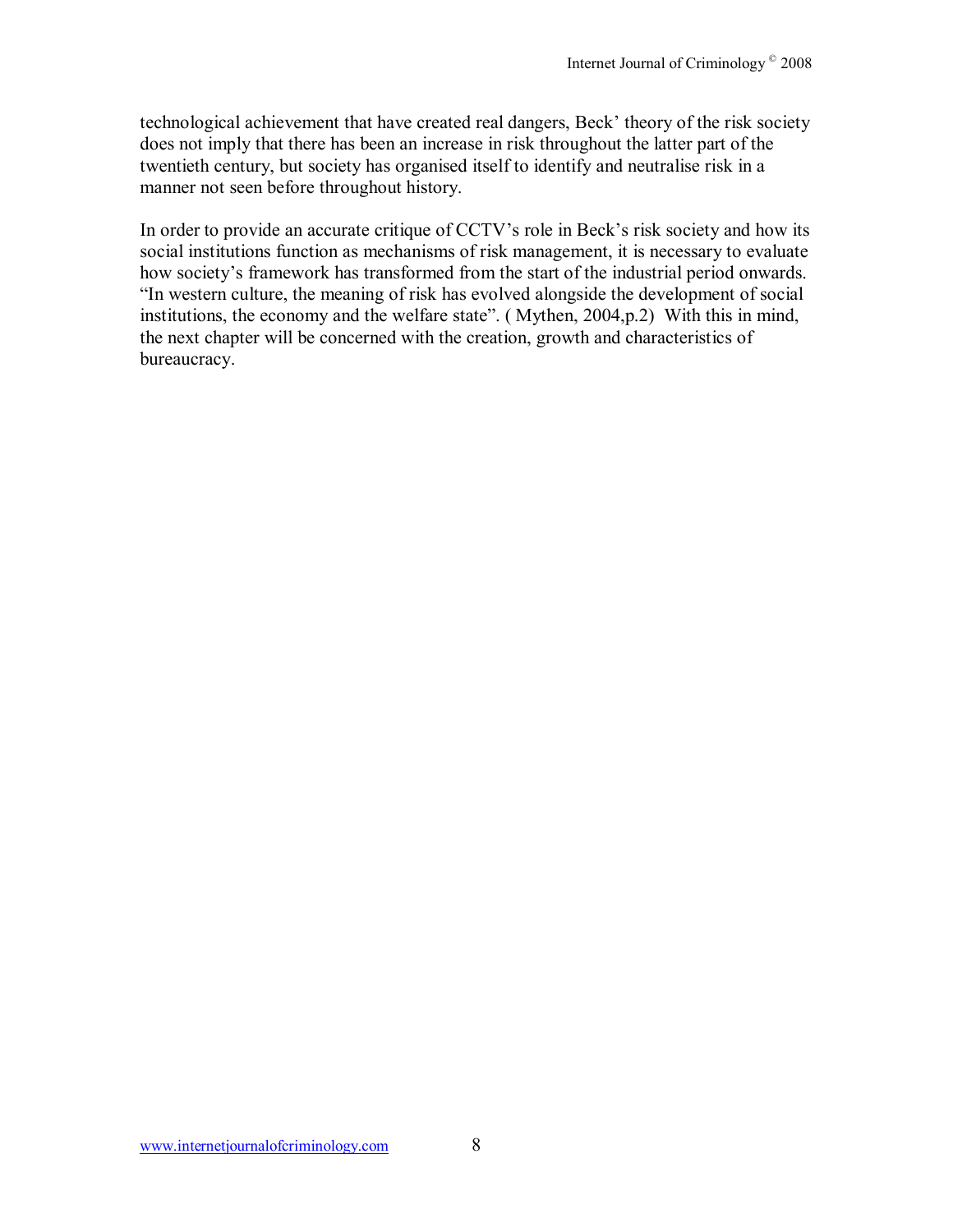# **Chapter 3: Bureaucracy and Control**

The Oxford English dictionary defines bureaucracy as a "system of government in which most decisions are taken by state officials rather than by elected representatives". These state officials are encouraged to make decisions based upon rules instead of personal judgement. In order to successfully analyze if CCTV surveillance is, in itself, a system of government exercising state power, yet done so with structured checks and balances in place, the nature of bureaucracy must first be examined.

# (3a) The inevitable advance of bureaucracy

Bureaucracy has been present within Eastern and Western societies for thousands of years. It was not until the industrial revolution however when a more efficient collection and distribution of resources were required to meet the demands of increasingly complex societies. As a result of this, Max Weber (Beetham,1985, 67) claimed that patriarchal and patrimonial systems of administration were replaced by a more rational or legal approach. "This process, once begun, was irreversible" (Beetham, 1985, 67).

Beetham goes on to categorise Weber's writings as possessing two distinctive, yet overlapping concepts. The first was concerned with the nature of authority in public institutions which lay in "procedural correctness" (Beetham, 1985, 68). These procedures correctly implemented allow those subjected to authority to accept its legitimacy, regardless of the fact that, unlike previous forms of control, did not rely upon personal commitment to a ruler, but authority that is "... impersonal, involving allegiance to rules and written procedures" (Beetham, 1985, 68). Secondly, this new rational legality opposed the traditional method of observing the sanctity of the past, instead "...there is in principle free scope for new enactment, provided only the formal procedures are observedî. Beetham notes how both of these characteristics are crucial to bureaucratic administration and how the official is also restrained by the new system of control. "... he is disciplined to treat like cases alike, irrespective of the personal status of the individual, and to apply rules consistently, even though he may disagree with their content." (Beetham, 1985, 69)

As noted above, the development of institution is intertwined with industrial and capitalist progression. It is Weber's analysis of the states use of power through capitalist enterprise that this essay's attention now turns to.

Max Weber identifies similarities between the modern state (rational/legal) and business organisations. "Like the capitalist enterprise, the modern state is a rational structure of domination and surveillance, in that it compromises a relationship between leaders and led that is mediated by bureaucracy". (Dandeker, 1990, 10) Both organisations possess legal and administrative hierarchies of whose policies can only be rectified through codified mechanisms outlined through procedure, implemented by individuals who may not agree with what they are implementing. CCTV surveillance is arguably a suitable example of the state exercising its power through bureaucracy, claiming its "...monopoly of the legitimate use of physical force within a given territory". (Gerth and Mills cited by Dandeker, 1990, 10). As a potential bureaucratic institution, it is the issue of CCTV's potential involvement with capitalist interest that this essay will now address.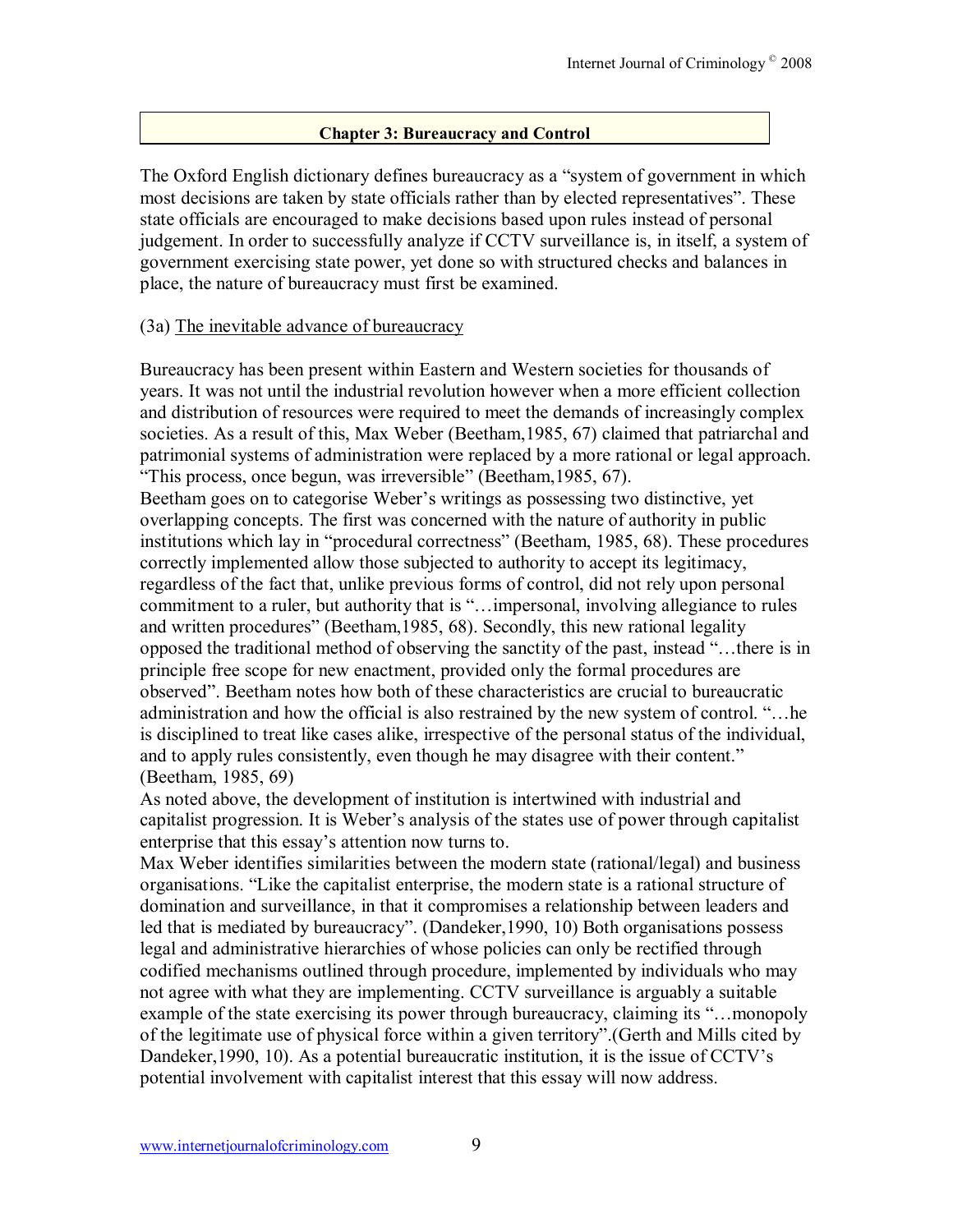# (3b) Dictatorship through bureaucracy?

Vladimir Ilyich Lenin, considered the development and maintenance of state bureaucracy, and, like Weber, considered it intertwined with the development of capitalism. Where these scholars differ is in their opinion of the bourgeois capitalist class, a group within society concerned with private capital and property gain. Weber accepted their existence as an inevitable progression following the industrial revolution, while Lenin maintained that in order to successfully complete their objectives the subordination of the lower classes (Proletariat) was necessary.

In Etienne Balibar's book, *On the Dictatorship of the Proletariat (1997)*, Lenin's argument concerning state dictatorship is classified into three parts, the third of which is concerned with the transformation of socialism into communism, and will therefore not be discussed.

# *State Power*

As with other proponents of communism, Lenin argued that "State power is always the political power of a single class, which holds it in its capacity as the ruling class in society". (Balibar, 1997, 60). This argument is based upon the assumption that the structure of modern society is based upon the constant struggle between the capitalist bourgeois and the proletariat, with the former always in a state of superiority over the latter.

# *State Apparatus*

The economic advantage of the bourgeois is, according to Lenin, enforced through state apparatus. "State power of the ruling class cannot exist in history, nor can it be realized and maintained, without taking material form in the development and functioning of the state apparatus". (Balibar, 1997, 60) This "state machine" (Balibar, 1997, 60), to use Marx's terminology, exists in the form of the army, the police, or more notably, "...the state administration or bureaucracy" (Balibar, 1997, 60). In order to gain economic advantage the proletariat was expected to destroy these institutions.

The authority under which CCTV is overseen is that of local officials, in this particular case study, Harrow Council. The power these officials exercise is not given through a mandate of its citizens, arguably qualifying them as bureaucrats. As a bureaucratic institution, it is argued that it not only shares the same characteristics as businesses, but may in fact be there to protect capitalist interest. Therefore, does the power operator's exercise over those they monitor justify the claim that they are an administrative mechanism put in place to monitor those who may damage the states concern with protecting its capital?

This chapter has attempted to investigate the structural composition of social institutions as a result of a society preoccupied with the notion of risk, specifically technological and scientific risk. Before it is possible to apply these theories to CCTV surveillance, it is necessary that a previous social institution designed to manage risk through a system of hierarchy and procedure is studied, the Panopticon.

ìÖthe essence of risk is not that it *is* happening, but that it *might* be happeningî (Adam and van Loon, 2000 cited by Mythen, 2004, 14).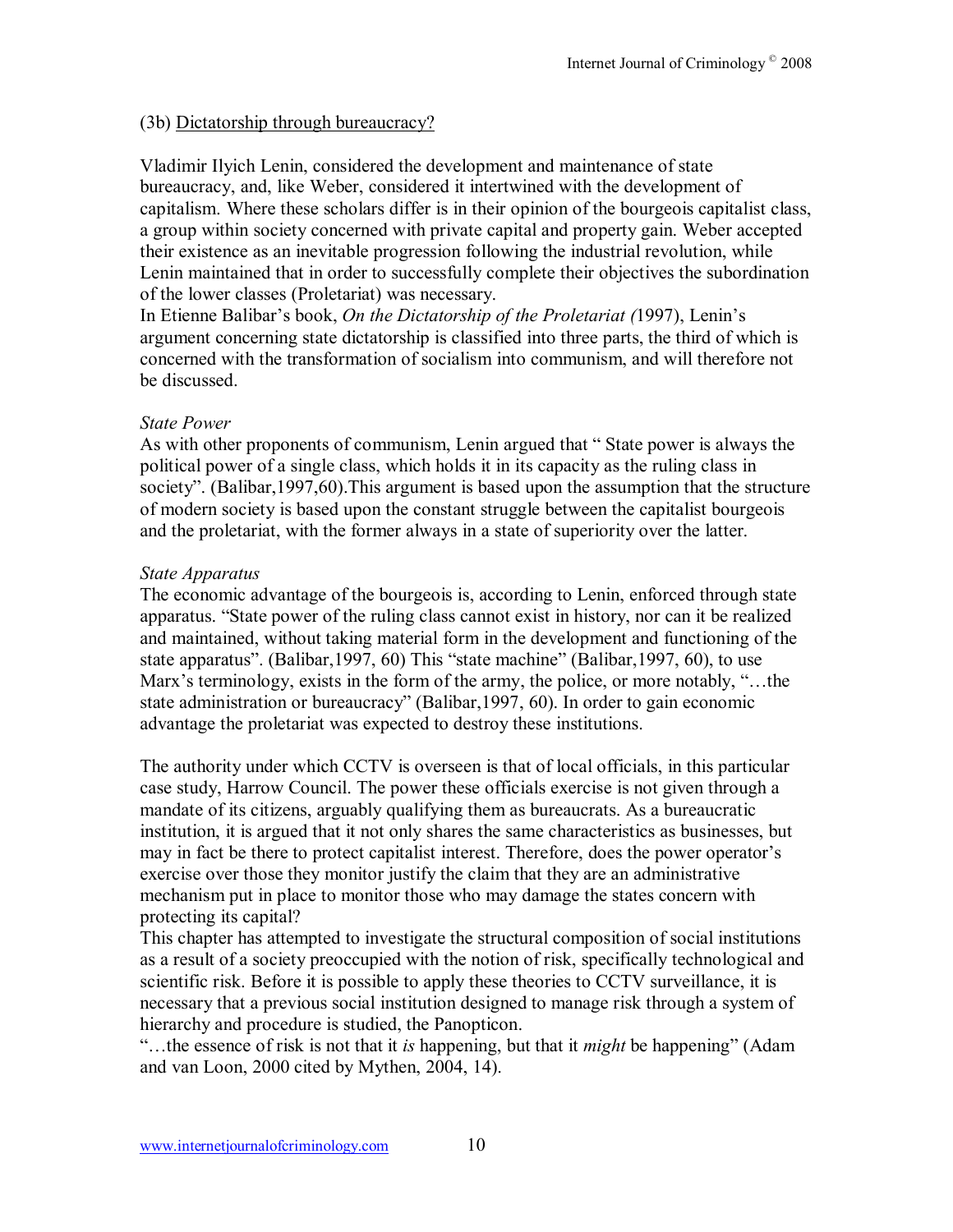The above quote was written in reference to the risk society, though may be equally applicable to the Panopticon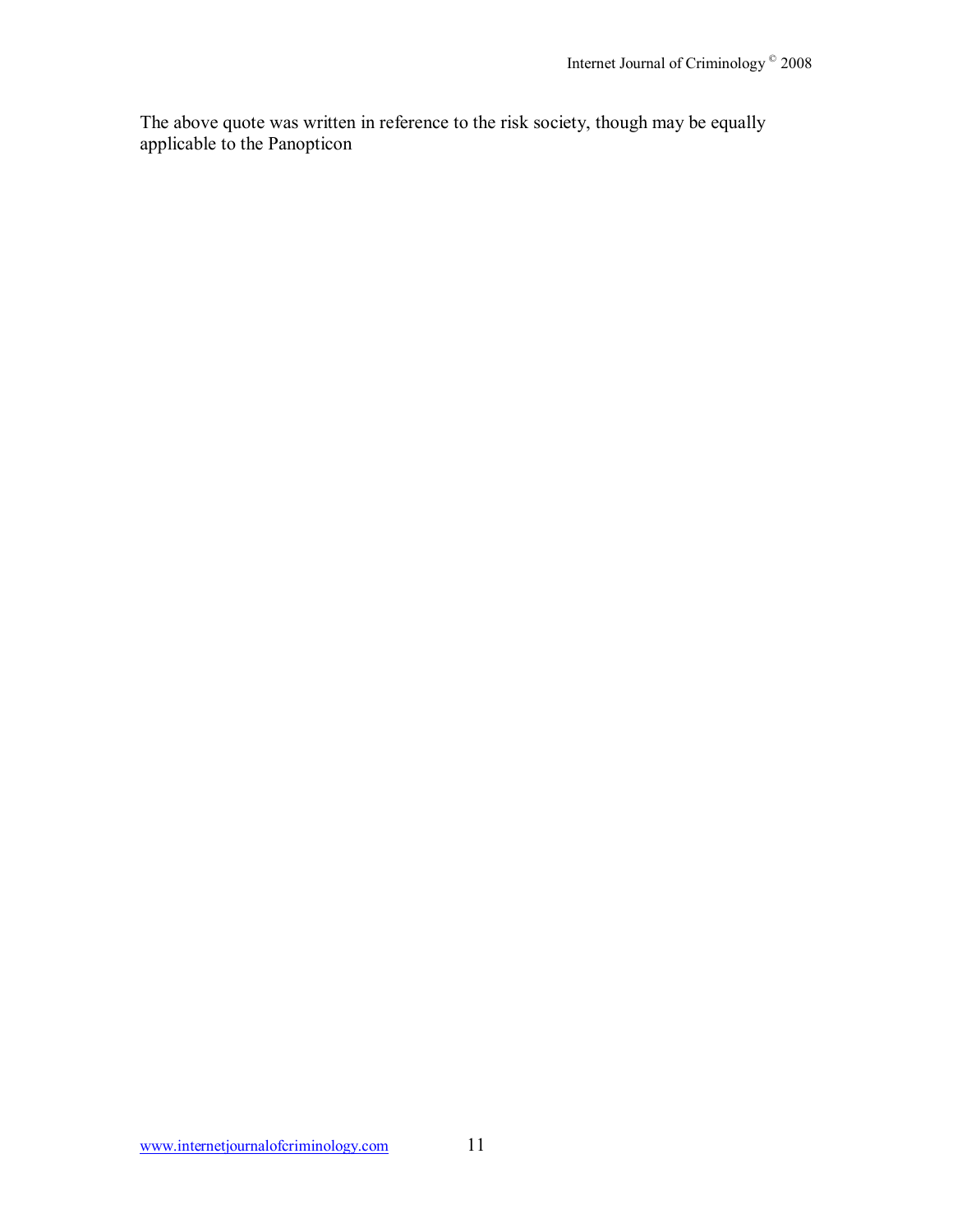## **Chapter 4: The Panopticon**

This chapter will begin by briefly analysing the philosophical undercurrent of the Panopticon, before discussing its structural layout and what objectives this hopes to achieve. Foucault's theory of a Panopticol society will then be discussed, along with other theories relating to the wider applications of Jeremy Bentham's design. It is through analysing the theories and what later commentators have to say about them that we are able to view accurately the role of CCTV and to understand how it fits into wider aspects of policing, crime reduction and social control that are pertinent to criminology.

#### (4a) Bentham and the Panopticon

Political writer and philosopher Jeremy Bentham designed the Panopticon in 1787. As a proponent of utilitarian ethics, Bentham believed that humans instinctually sought pleasure and avoided pain. For Bentham, a rational system of control could be designed in order to secure the greatest number of people. The pain of punishment should, therefore, be proportional to the happiness that it secured.

ìNature has placed mankind under the governance of two sovereign masters, pain and pleasure. It is for them alone to point what we ought to do, as well as to determine what we should do". (Bentham,  $1996, 16$ )

Choosing the Greek name for all-seeing, Bentham attempted to create an architectural structure that would install discipline in those who worked, or were confined within its walls.

The design of Benthamís proposed Panopticon consists of central, circular tower ìÖpierced with windows that open onto the inner side of the ringî (Foucault, 1979, 200). The windows are covered by blinds which are placed "...as high up as the eyes of the prisoners in their cells can, by any means they can employ, be made to reach" (Bentham, 1985, 43). This precise design ensured not only an advantage of elevation for those occupying the tower but also the inability for detainees to see those monitoring them. "He is seen, but he does not see; he is the object of information, never a subject in communication" (Foucault, 1979, 200). This one way sight line is guaranteed twenty four hours a day via "...small lamps, in the outside of each window of the lodge, backed by a reflector, to throw the light into the corresponding cells, would extend to the night the security of the day". (Bentham, 1985, 44)

The surrounding complex is divided into individual cells separated by an "intermediate or annular areaî (Bentham, 1985, 44). This area would be on the same level as the cells, which would be fitted with a window that would not only allow light to enter the cell, but unrestricted sight from the watch tower to its occupant. Bentham goes on to describe protracted partitions, which would protrude from the side of the cells preventing interaction among detainees and ensuring solitary detention. "The arrangement of his room, opposite the central tower, imposes on him an axial visibility; but the divisions of the ring, those separated cells, imply a lateral invisibility. And this invisibility is a guarantee of order" (Foucault, 1979, 200)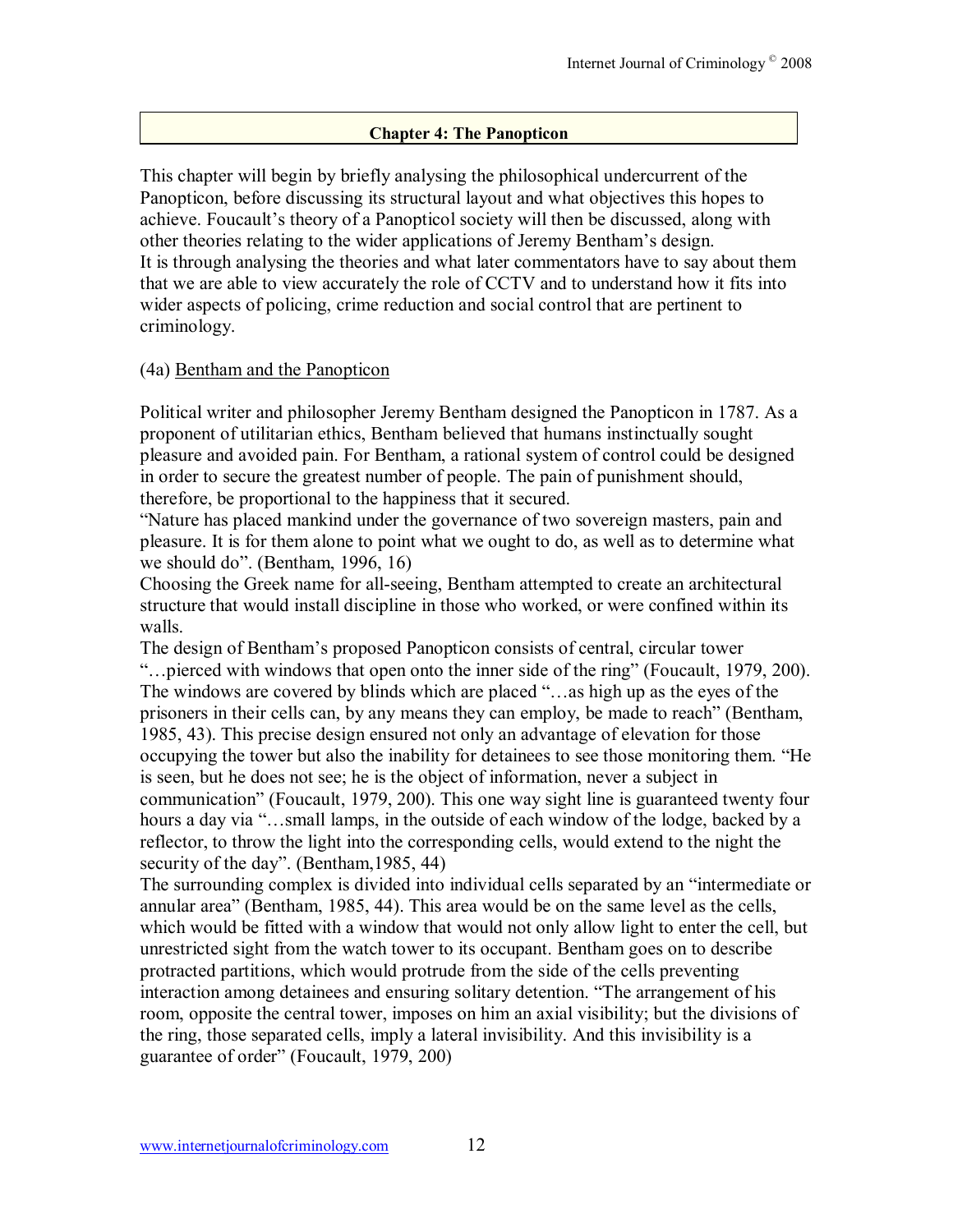Fig 1: Diagram of Bentham's Panopticon



The Panopticon's meticulous design reflected "...the enlightenments concern with empirical observation and observation and classification, related to the rational reproducing of social order" (Lyon, 1993, 655). This rational approach by Bentham included a realistic understanding of observation, accepting that it was not possible to monitor detainees at all times, instead relying upon the *possibility* of being observed at all times.

If it is obvious that, in all these instances, the more constantly the persons to be inspected are under the eyes of the persons who should inspect them, the more perfectly will the purpose X of the establishment have been attained. Ideal perfection, if that were the object, would require that each person should actually be in that predicament, during every instant of time. This being impossible, the next thing to be wished for is, that, at every instant... he should *conceive* himself to be so". (Bentham, 1995, 33)

The "*apparent omnipresence*" (Bentham, 1995, 35) of the watcher is consequently achieved, "therefore obedience was the prisoners only rational option" (Lyon,1993, p.656). As a result " $\dots$ visibility becomes a trap" (Foucault, 1979, 200)

# (4b) An Electronic Panopticon?

 Michel Foucault used Jeremy Benthamís Panopticon design as an analogy of modern society and its institutions. In his 1977 book *Discipline and Punish: The Birth of the Prison,* Foucault argued that societies implementation of punishment had evolved from a medieval approach based upon chastising the body to the development of administrative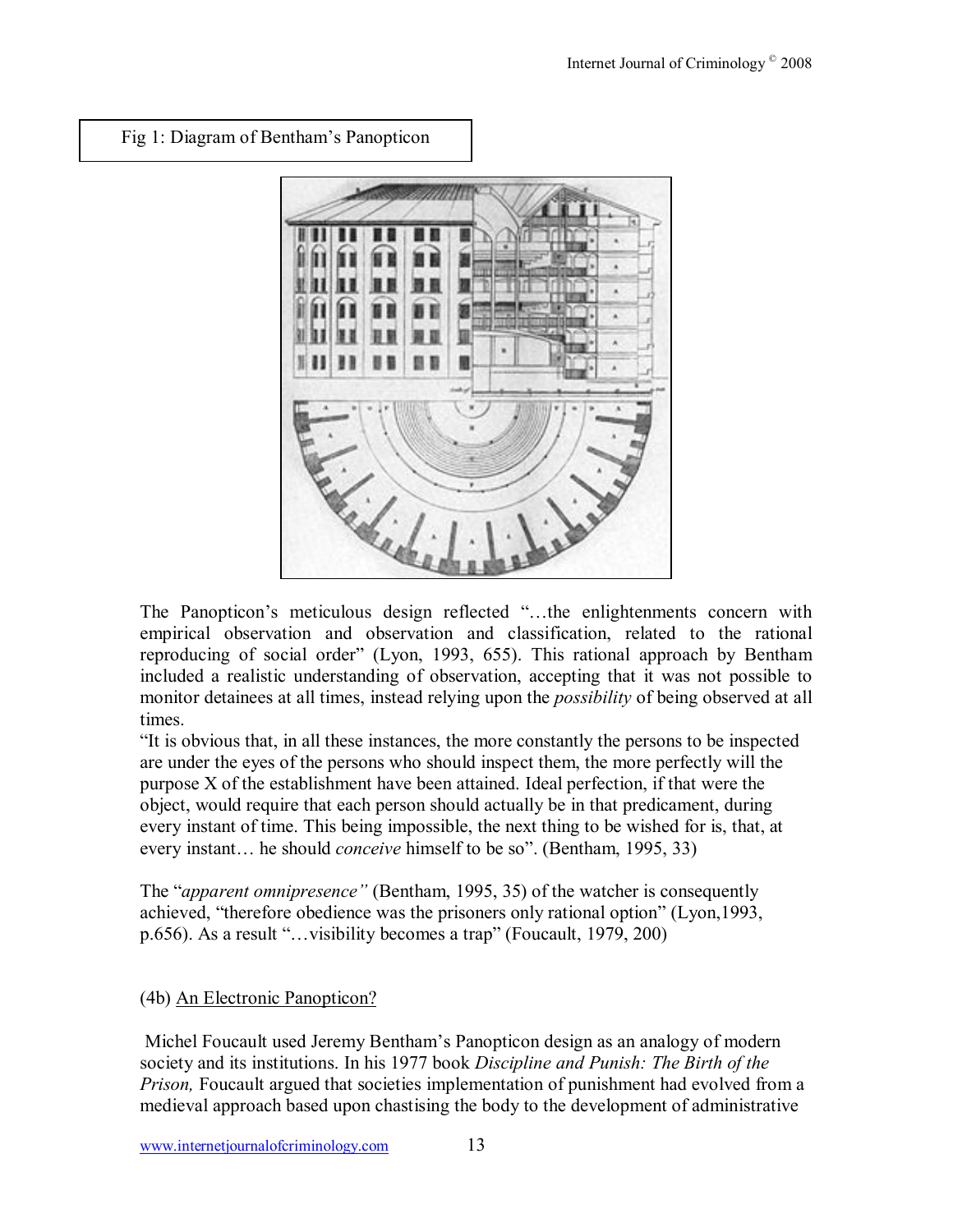and legal hierarchies for social control. As a consequence of these developments, ìFoucault holds that its principles have actually diffused through numerous social spheres". (Lyon, 1993, 653). This is particularly relevant to Bentham's Panopticon design and its function within contemporary social control methods.

Foucault's appreciation of Bentham's design extended well beyond its well planned architecture, instead concentrating on its social implications of individualisation, power, and dual use of the visible and unverifiable nature of the Panopticon.



Other writers have compared Benthamís Panopticon to contemporary social institutions, specifically those concerned with electronic or information systems.

ìHave computerized information systems effectively transformed Benthamís Panoptic principle from a strategy which is only feasible in village scale settings to a routine means of mass surveillance by modern states? (Kling, 1986, 3)

David Lyons notes "...there can be little doubt that new technology is implicated in contemporary social transformations, and that this has consequences for social control" (Lyon, 1993, 654)

# (4c) Five Panopticol characteristics

For the purposes of analysis, later addressed in chapter eight, the main characteristics of the Panopticon have been categorised as;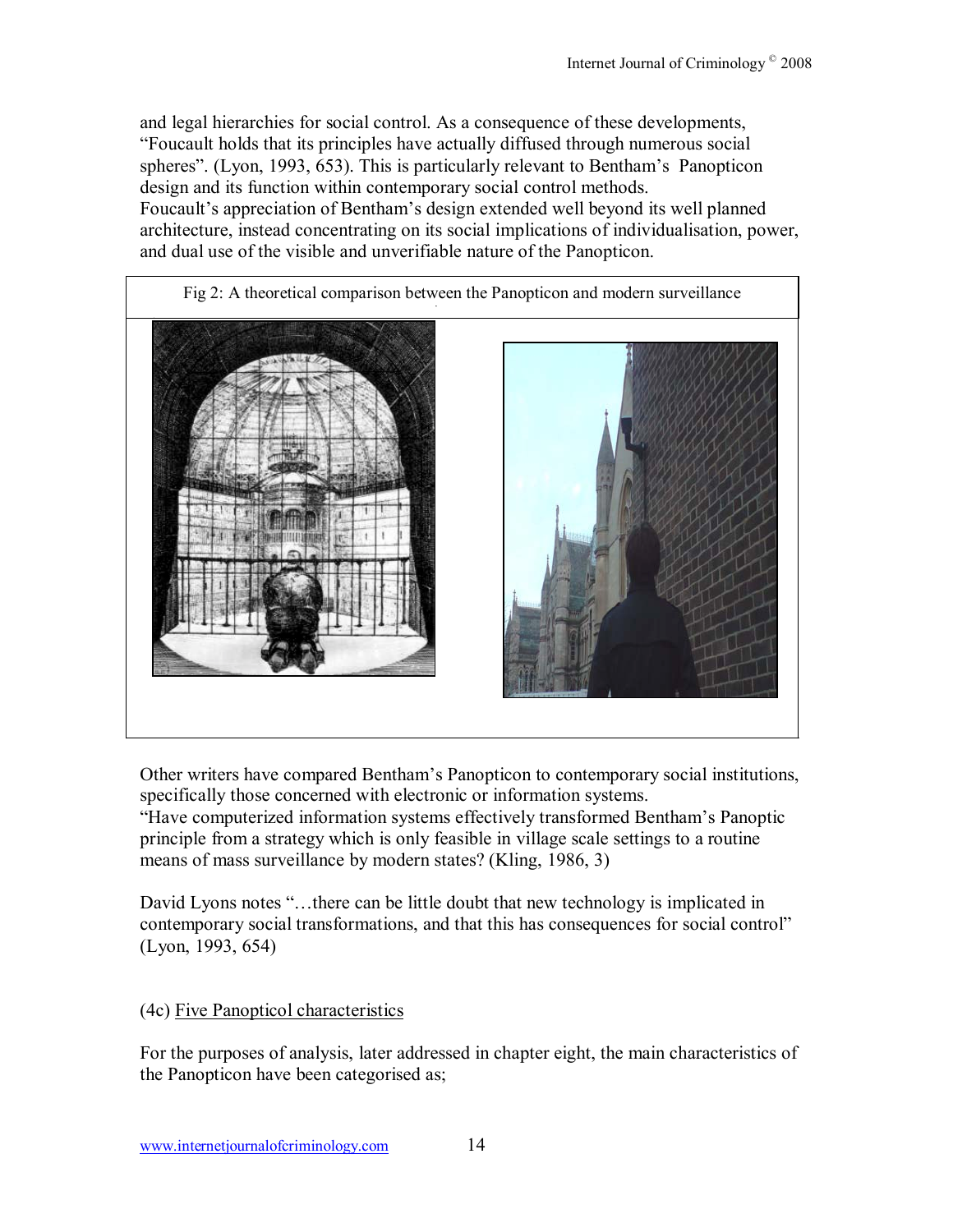# *Deterrence*

The detainee is aware of being watched and adjusts their behaviour accordingly. This, coupled with Bentham's claim that when committing an act, all individuals compare the pleasure gained with the potential pain it might cause and adjusts there behaviour according to our " $\ldots$ two sovereign masters" (Bentham, 1985, 16)

# *Efficient deployment*

According to Foucault, the method in which individuals are detained make  $\cdot \cdot \cdot$  it possible to draw up differences among patients, to observe the symptoms of each individual...avoids any physical confrontation and which is always decided in advance". (Foucault, 1979, 201)

# *Self discipline*

The detainee is aware of being observed and regulates their behaviour accordingly; creating a system that is largely self- regulatory.

# *Presence of capable guardian*

Though designed with the intention of self-regulation, the watchtower and would provide the presence of authority, even though it may be create the image of de-humanised control.

# *Detection*

The very structure of the Panopticon is geared towards detection. There are no places in which means to hide, privacy is not a privilege extended to inmates.

The Panopticon is arguably an example of techno-scientific risk control, designed much like a bureaucratic institution in so far that it attempts to eliminate human error, in favour of predetermined rules and mechanisms. It is important to consider the experience of those being monitored and the effect this may have upon their behaviour, especially in light of the intended Panoptical goal of self-regulation. With this is mind, the next chapter is concerned with the way in which those in power can influence the actions of those they oversee, and how the subjects actions are determined by these perceptions.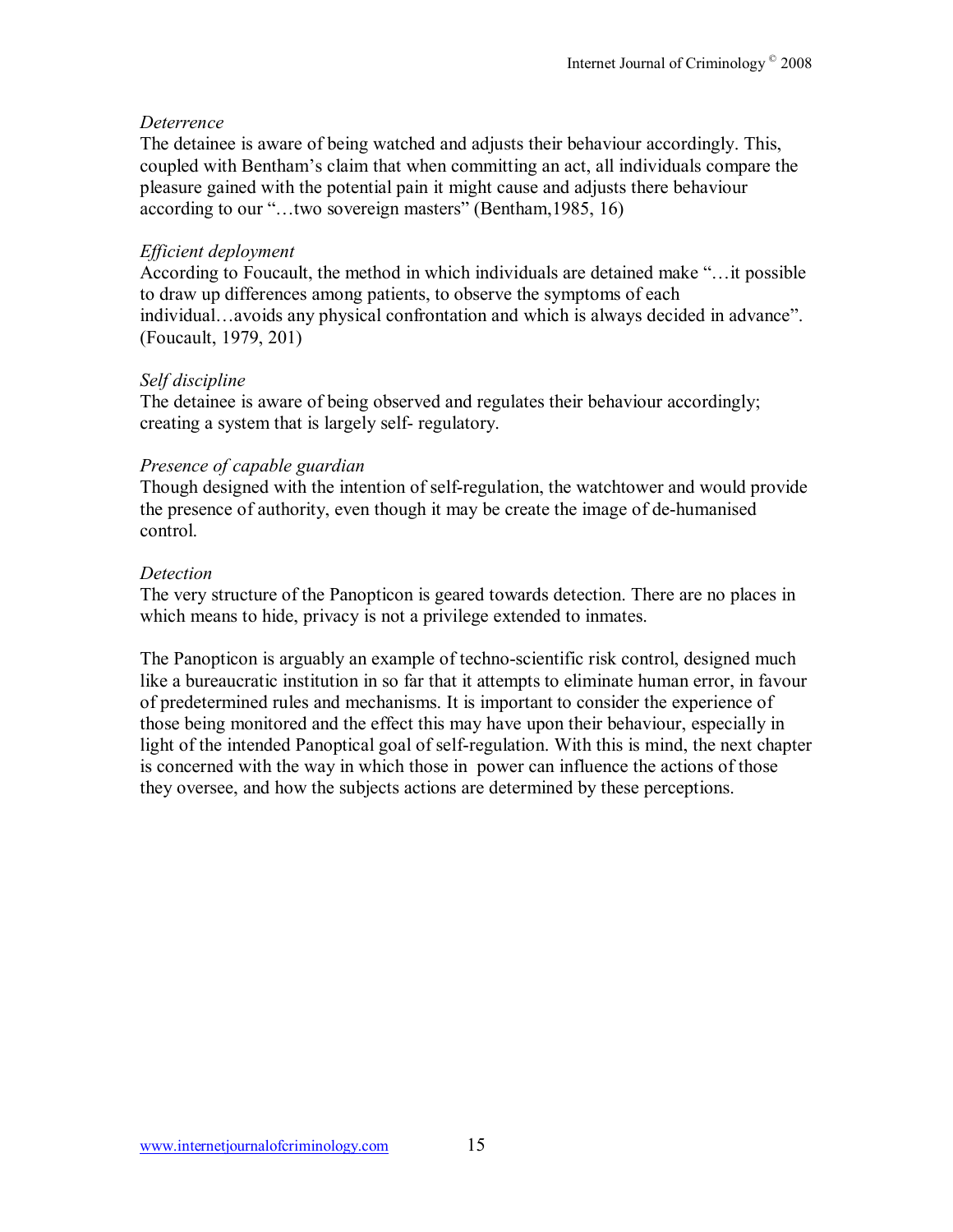## **Chapter 5: Folk Devils and Moral Panics**

The following chapter will discuss the potential effect that prejudice can have in creating labels, and how these labels can act as self fulfilling prophecies and influence an individual's behaviour.

#### (5a) The label of deviance

Labelling theory argues that no behaviour is intrinsically wrong or deviant. It does however qualify as this when people in power label it as such. It has been claimed that: ìSocial groups create deviance by making the rules whose infraction constitutes deviance, and by applying those rules to particular people and labelling them as outsiders. From this point of view...the deviant is one to whom the label has been successfully applied $\ldots$ " (Becker, 1963, 4) Becker goes on to argue that the prevailing social groups, or *imoral entrepreneurs*<sup>*n*</sup> Becker, 1963, cited in Burke, 2005, 143) who apply these labels often do so to the detriment of those considered to be outsiders. This process of labelling is invisible as "most people internalise and obey the rules without realising - or questioning the extent to which their behaviour is being decided for them" (Burke, 2005, 143). Becker (1963) also claims that there are two possible reasons for the creation of these rules. The first is simply to maintain the status quo and keep those with limited power in their place, while the second is simply an incompetent, though often sincere belief that the introduction of a new rule is advantageous to society. Two outcomes are produced as a result of applying the above. The immediate response is the creation of an outsider group, followed by the emergence of a social control agency who possess the power to label and demonise in order enforce the new rule.

According to many critics, studies have shown that labelling theory is a reality of social control. Briar (1964) analysed the way in which police officers determine what constitutes criminal behaviour when arresting suspects, and how their decisions "...are shaped by a range of extra legal variables, such as appearance, demeanour, ethnic group and age" (Burke, 2005, 145). As a consequence of this practice, young black males in certain geographical locations are "...quite simply *assumed* to be delinquent unless they can prove otherwiseî. ( Piliavin and Briar, 1964, 206, cited by Hopkins Burke, 2005, 145). Another study by Cicourel (1968) established similar findings. Stereotypical attitudes held by police officers led them to fixate their attention towards certain individuals or groups. This, Cicourel argued, was due to other control groups such as social workers and court officials emphasising external factors such as "... broken homes, permissive parenting or poverty" (Hopkins Burke, 2005, 146). This resulted in individuals from backgrounds such as these being perceived as potential criminals and receiving unjustified attention. This could arguably be an example of what Becker claimed was an incompetent, yet sincere creation of a rule designed to benefit society yet failing and demonising its citizens.

Quinney (1970) suggested that four classifications were present when trying to establish what particular people would receive the label of deviant. Age, gender, class, and ethnic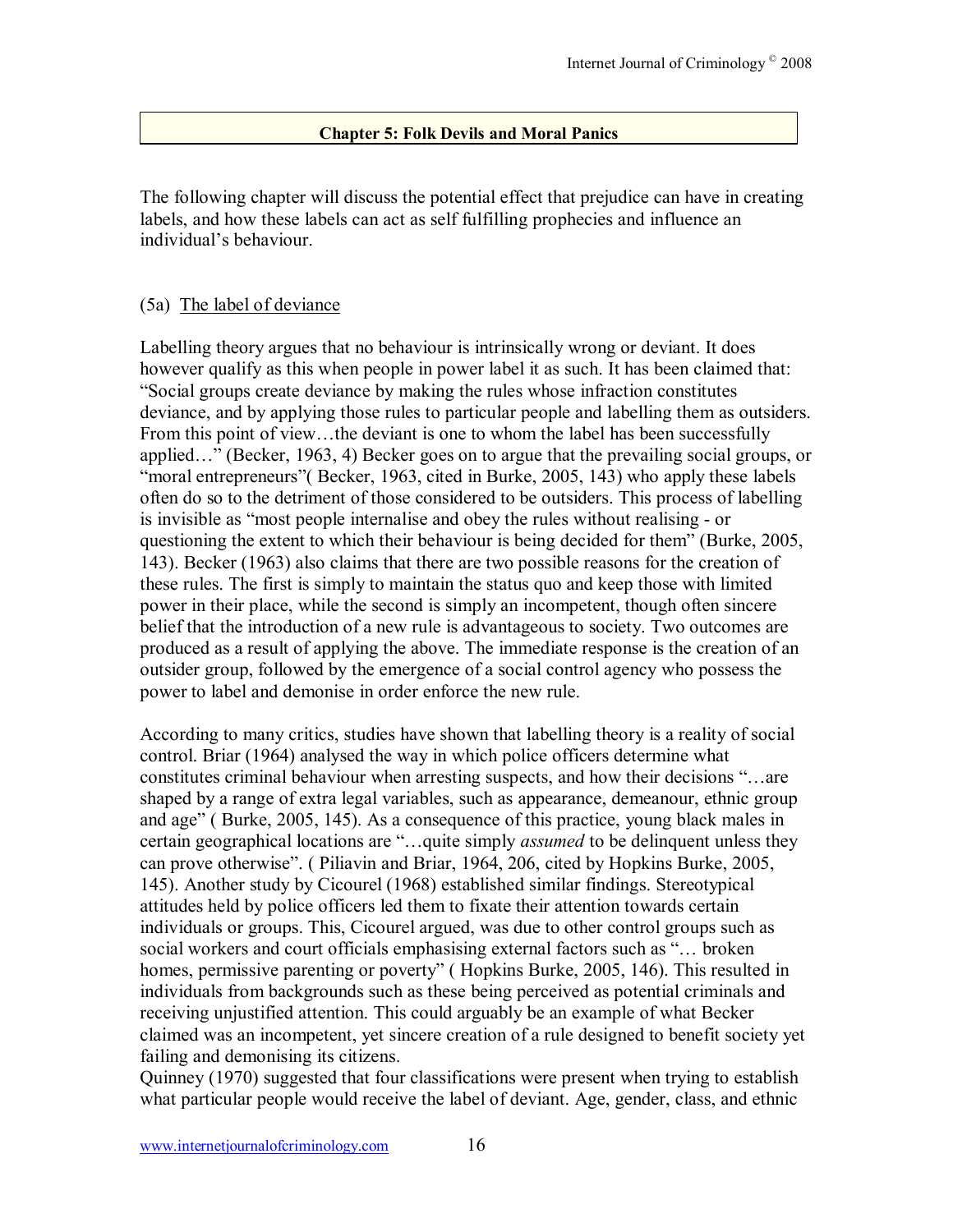group were all factors in this decision, with their culmination multiplying the chances of stigmatism. "Thus there is a high probability that a young black working class male will be defined as deviant" (Burke, 2005, 146).

# (5b) The Evolution of Deviance

As new rules are introduced, they lead to "the creation of a new fragment of the moral constitution of society, its code of right and wrong" (Becker, 1963, 145). As a result of this development, previously acceptable forms of behaviour have been criminalised and those who fail to adhere to the change in political climate find themselves labelled as deviants. Platt (1969) highlights the way in which the separation of juveniles within the criminal justice was as a result of campaigning throughout the nineteenth century, the repercussions of which meant the states power extended to charges of truancy and promiscuity. Another (less controversial) example of previously acceptable behaviour transforming into deviance is that of domestic violence. Tierney (1982) describes how violence towards women only became an issue throughout the mid seventies following the impact of the women's movement, before which it was considered a private matter.

# (5c) Folk Devils and Moral Panics

As noted above, various studies have argued that labelling theory is widely practised by those in authority. However, it was the work of Stanley Cohen (1973) who first provided evidence of how stigmatising certain social groups can set in chain a motion of events that encompasses a variety of social actors. Cohen studied the way in which reports of clashes between Mods and Rockers in the Easter Holiday of 1964 were distorted and improvised, as a result of this, "Where predictions were not fulfilled, a story could still be found by reporting non events" (Cohen, 1980, 39). Burke (2005) highlights two consequences of these bias media reports; the first of which raised public concern regarding the activities of the two groups, which in turn resulted in an increase of police surveillance which led to more arrests. Second; the reports emphasised the differences within the groups which encouraged further antagonism. These findings propose that  $\hat{\mathcal{C}}$ . moral entrepreneurs exaggerate the problem in order to make local events seem ones of pressing national concern and an index of the decline of morality and social standardsî. (Burke, 2005, 149). The genesis of the events noted above are a result of the deviant being "... assigned to a role or social type, perspectives develop through which he and his behaviour are visualised and explained, motives are imputed, casual patterns are searched for and the behaviour is grouped with other behaviour thought to be of the same order". (Cohen, 1980, 74)

Piliavin, Briar and Cicourel's studies highlight the way in which the application of labels can affect those in position of power. Cohen's example however emphasises the transcendental nature of applying stereotypes with his analysis of deviants fulfilling the expectations of behaviour prescribed to them. Consequently, this raises the question of what further studies can support this claim, and, if they do, how likely is it to occur?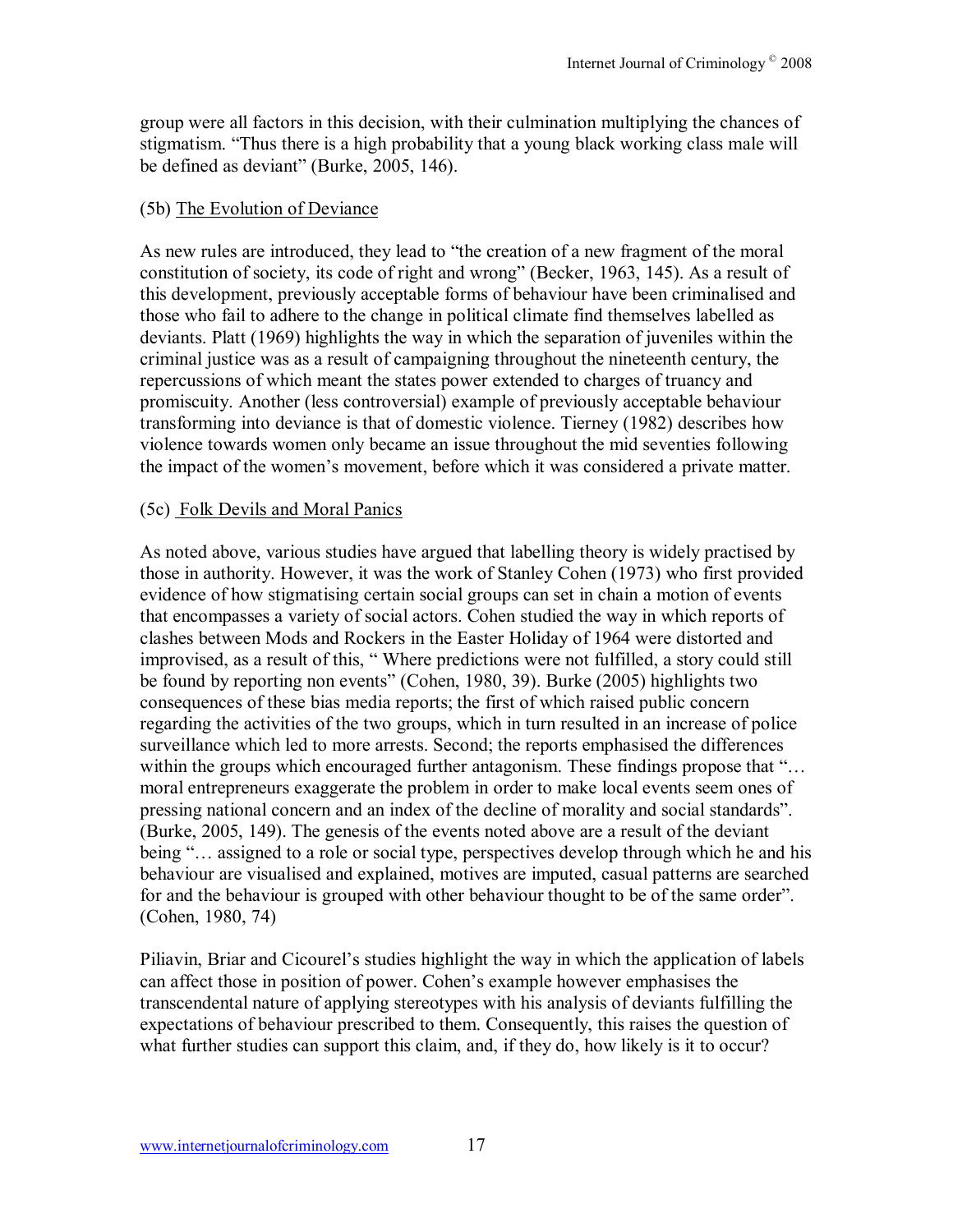# 5(d) The Power of Self Fulfilling Prophecies

Sociologist Robert Merton first suggested the possibility of self fulfilling prophecies in 1948, initially analysing issues such as test anxiety and banking errors. These experiments indicated that a false social belief could influence social actors in their behaviour, resulting in confirmation of the beliefs validity.

 ìThe self-fulfilling prophecy is, in the beginning, a *false* definition of the situation evoking a new behaviour which makes the original false conception come 'true'. This specious validity of the self-fulfilling prophecy perpetuates a reign of error. For the prophet will cite the actual course of events as proof that he was right from the very beginning" (Merton, 1968, 477)

Later studies by Rosenthal and Jacobson (1968), provided further evidence of the effect labelling has upon a social group.

Rosenthal and Jacobson (1968) conducted an experiment where teachers were led to believe that a particular group of students were "late bloomers" (Manstead and Hewstone, 1995, 509) and would display an improvement later in the academic year. IQ tests taken at various points throughout the year confirmed the studies hypothesis as the test group, especially the lower grades, improved at a more significant rate to those students whose development had not been forecast. Children in the third grade (seven to eight years old) and seventh grade (twelve to thirteen years old) were seen as the most susceptible to labelling.

Rosenthal and Jacobson's study was concerned with the impact authority figures can have upon young people and the way in which they see themselves and their potential, though it was later work by Snyder (1974) who established a correlation between racial and gender expectation and social fulfilment. For example, when conducting interviews, studies show that "White interviewer's racial stereotypes could undermine the performance of Black interviewees". (Manstead and Hewstone, 1995, 511) This reciprocal interchange of expectation and action was also apparent between opposing gender groups, as males acted more warmly toward females they considered attractive which produced a warmer response in return. In conjunction with this, females were shown to display behaviour "... more consistent with traditional sex stereotypes...when interacting with a sexist male who was either physically attractive or who was interviewing them for a job $\ldots$ " (Manstead and Hewstone, 1995, 511).

According to the Blackwell Encyclopedia of Social Psychology, certain factors are present that "inhibit or facilitate the occurrence of self fulfilling prophecies" (Manstead and Hewstone, 1995, 513). These factors can be divided into two categories; the first of which is concerned with conditions which may influence those who apply false characteristics to a particular social group, while the second focuses on the social actors who may be influenced by such labels. The former are referred to as perceivers, while the latter as subjects.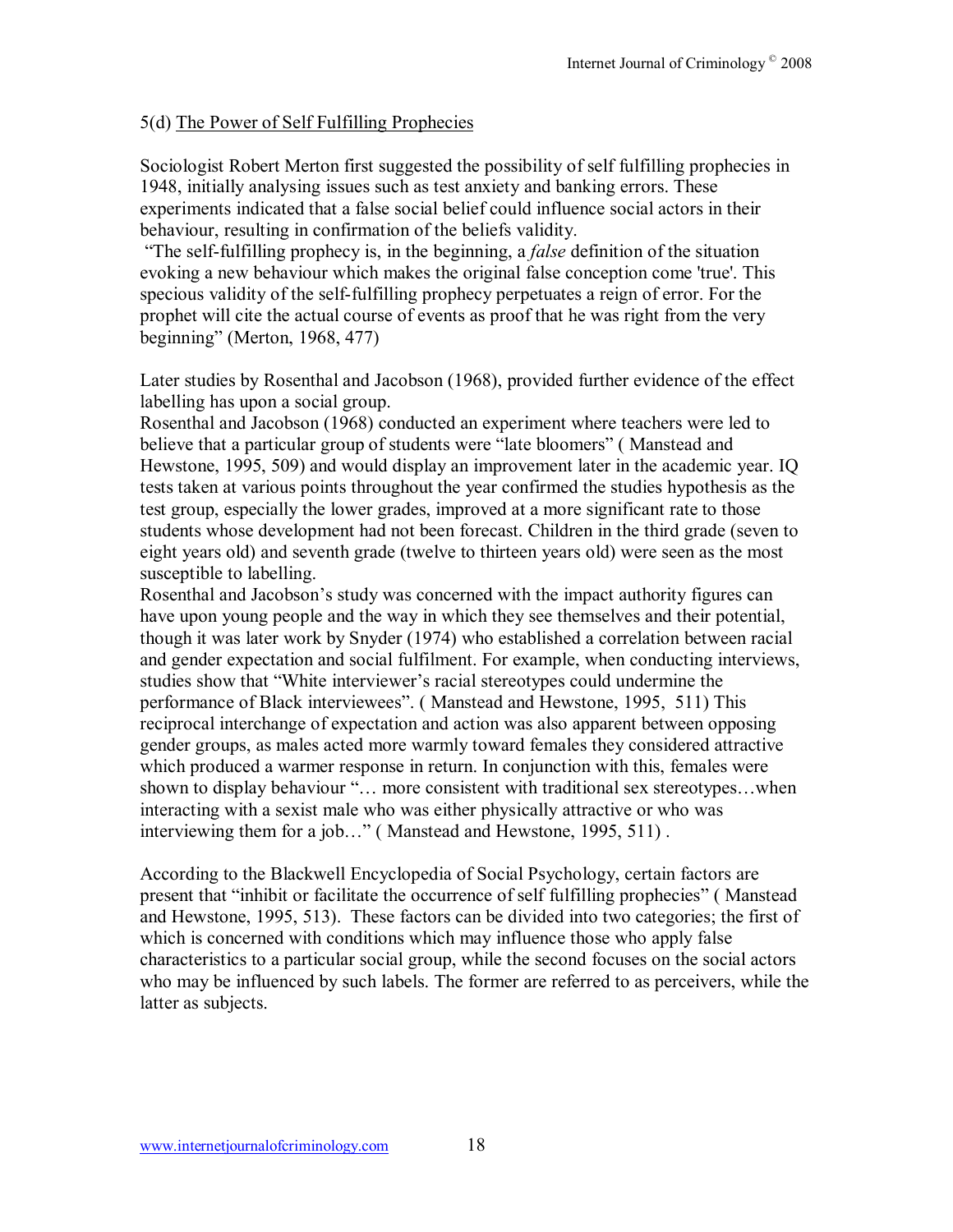## Perceiver Characteristics

## *Goals*

Self fulfilling prophecies are less likely to become a reality when the perceiver adopts a friendly approach to subjects. However, "...when their main goal is to arrive at a stable and predictable impression of the target, self fulfilling prophecies are more likely" (Manstaed and Hewstone, 1995, 513).

## *Cognitive Rigidity and Belief Certainty*

This factor is concerned with how likely an individual is to "alter their beliefs when confronted with disconfirming evidence". (Manstead and Hewstone, 1995, 513) Individuals who are resistant or unwilling to revise their opinions or beliefs are more likely to create a self fulfilling prophecy,  $\hat{C}$ ... especially if they are in high power or high status positions, teacher, employer, parent, etc..." (Manstead and Hewstone, 1995, 513)

## Subject Characteristics

# *Self Concept*

ìUnclear self perceptions lead people to become more vulnerable to social influences in general, including self fulfilling prophecies" (Manstead and Hewstone, 1995, 513) However, when subjects possess clear perceptions of themselves they are not only more less likely to conform to stereotypes directed towards them, but convince perceivers to view them as they wished to be viewed.

#### *Goals*

A subjects susceptibility is very much dependant upon their personal goals. If, for example, a subject requires something bestowed by the perceiver, such as a job, they are more likely to conform to behaviour expected of them. Similarly, if targets possess goals separate from the perceiver, though they are still subject to negative stereotypes, "...they often act to disconfirm that belief". (Manstead et al, 1995, 513).

#### *Age*

Very much linked with self concept , studies by Rosenthal and Jacobson (1968) highlight the way in which younger members of a social group are more impressionable than older members, particularly those leaving childhood and entering their teenage years. As a consequence of this they are more susceptible to self fulfilling prophecies.

#### *New Situations*

ìPeople may be more susceptible to conforming to others expectations when they enter new situations. Whenever people engage in major life transitions, such as entering a new school or starting a new job, they may be less clear and confident in their self perceptions..." (Manstead and et al, 1995, 514)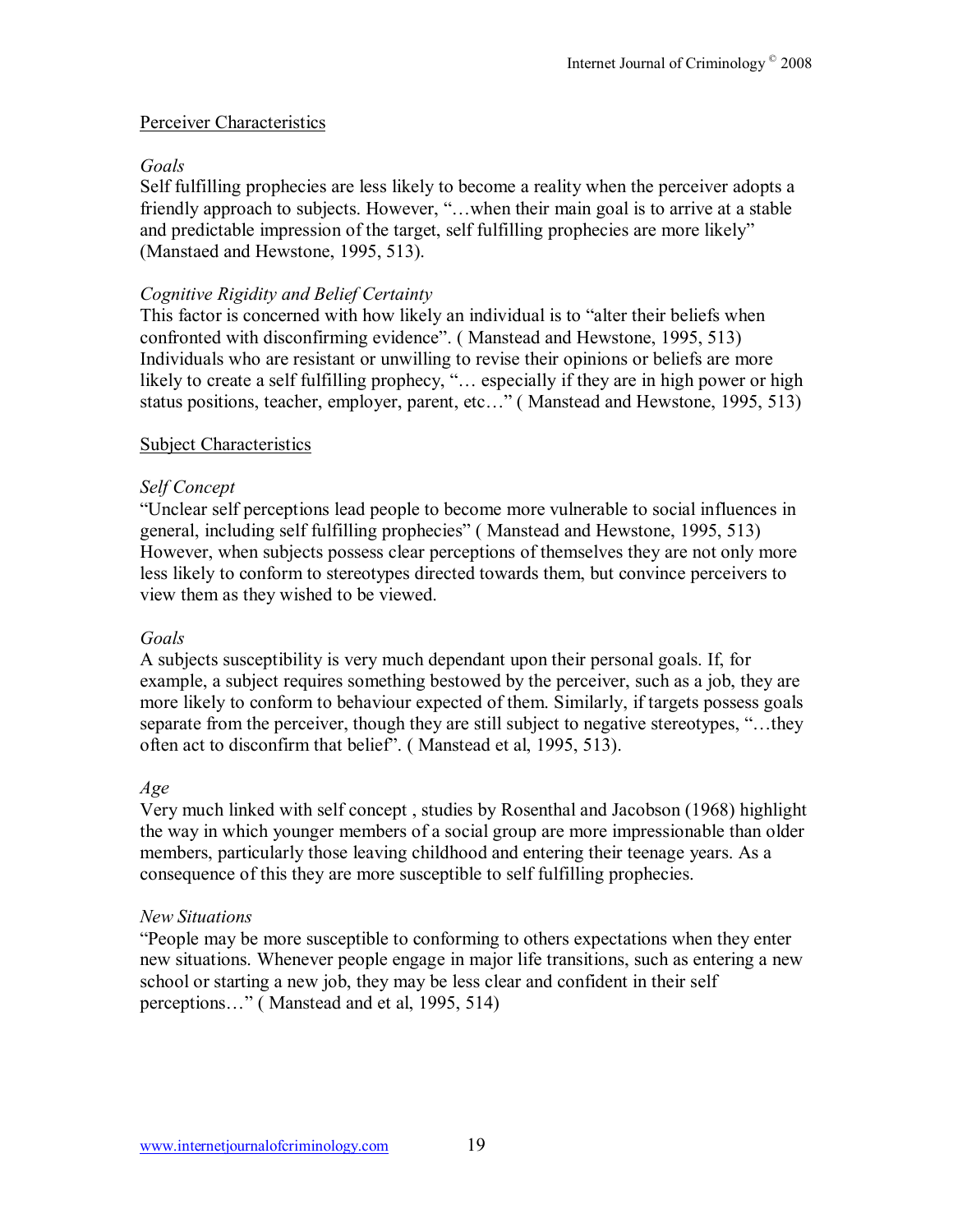## **Chapter 6: Methodology**

This chapter will outline the methods used to answer the research questions set out in chapter one.

#### (6a) Subjective Motivational Factors

Schwartz and Jacobs (1979) coined the term "true confessions" (Schwartz  $\&$  Jacobs, 1979, 97). This was in reference to the initial bias and theoretical orientation held by researchers that inspired them to conduct a particular study, and the need to recognise this before any results can be compiled.

The author would like to acknowledge the personal interest gained in CCTV as a result of being employed as an operator since September 2002. The author recognises favourable bias towards CCTV that has formed as a result of six years of engaging in the apprehension of offenders who have committed offences considered immoral and at times disturbing to the author.

#### (6b) Research setting and subjects

This study was concerned with the procedures of the London Borough of Harrow's CCTV control room, and how the actions and attitudes of those implementing them affected the subjects of surveillance.

The actions and opinions of eight operators (including the author) and the control manager were reflected upon, with their participation in the study being made fully aware to them up to eighteen months before it was conducted.

As an employee, the author was able to gain access to an otherwise closed research area. Bryman (2004:296) notes that those wishing to conduct ethnographic research should be prepared to comprise regarding access to the research topic, it was felt however that six years of employment within Harrow's control room allowed the author to assimilate into the control room dynamic. This allowed the fulfilment of Gubrium and Holstein's (1997) condition of Naturalism when conducting qualitative research, seeking to "...understand" social reality in its own terms; as it really is, providing rich descriptions of people and interaction in natural settings". (Bryman,  $2004$ ,  $267$ )

# (6c) Multiple Strategic Approach

The process of triangulation was implemented throughout this study, combing both quantitative and qualitative data. This approach, originally devised by Webb *et al.* (1966), hoped to employ "...the development of measures of concepts, whereby more than one method would be employed in the development of measures, resulting in greater confidence in findings". (Bryman, 2004, 275)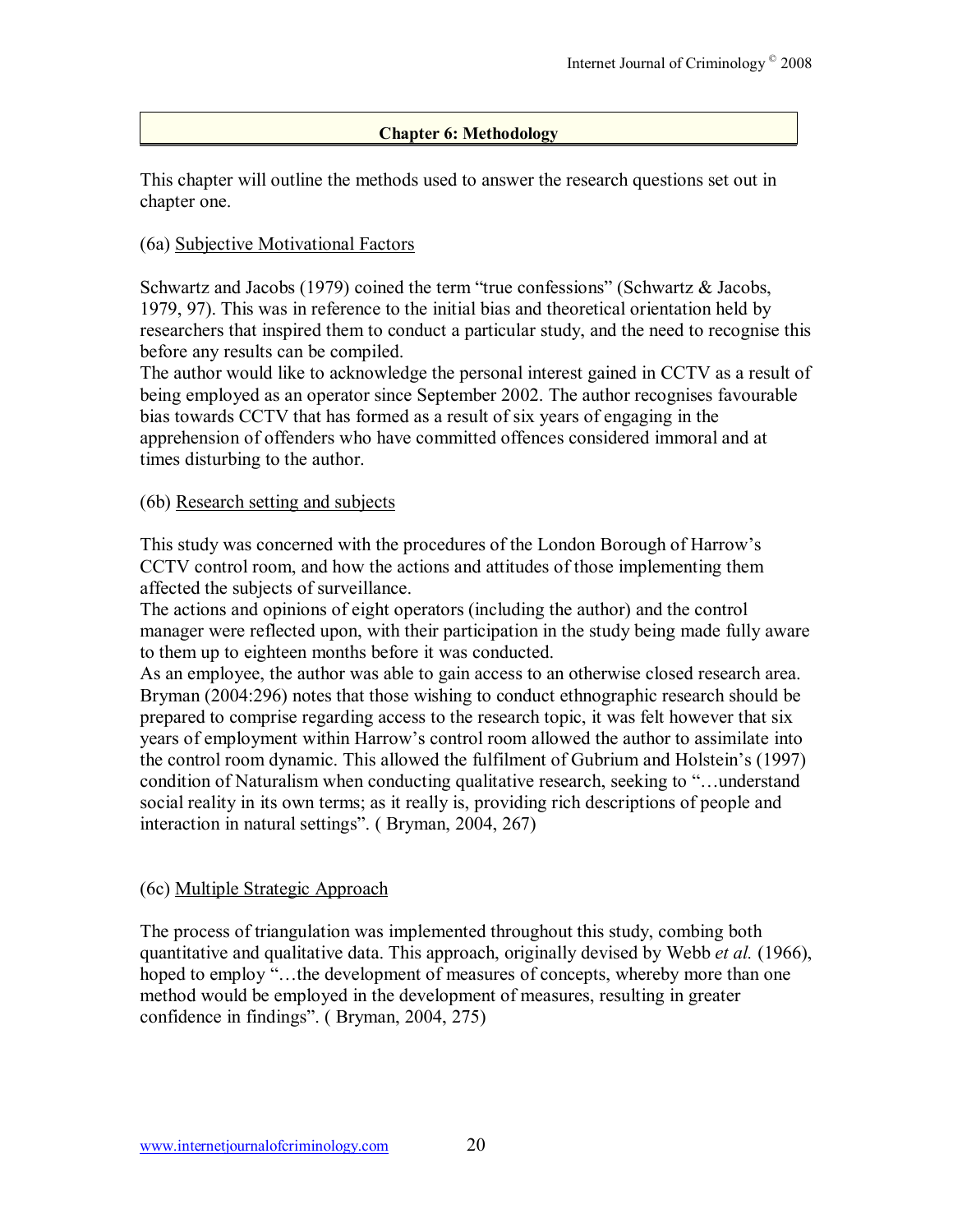

# *Participant Observation*

A reflective analysis of the experience gained through employment as a CCTV operator was utilised by the author. This approach encompassed elements of *reflexivity* as outlined by Boyle (1994), recognising that the "... researcher understands that he or she is part of the social world that he or she investigates" (Berg, 2007, 178). The data gathered consisted of the personal recollection of events as witnessed by the author as well as interaction with fellow operators. It was felt that given the personal and professional relationships formed with colleagues over six years, more overt methods of data retrieval such as questionnaires may have promoted unnatural responses. Instead, a role of *total participation* as outlined by Gans (1968) was employed. This constitutes the ethnographer being "...completely involved in a certain situation and has to resume a researcher stance once the situation has unfolded and then write down notes." (Bryman, 2004, 302)

Critics argue that participant observation prevents researchers from objectively conducting research, therefore influencing the results. Studies by Waddington (1994) and Venkatesh (1989) refute this claim. Waddington's involvement in strike action in Birmingham during the 1980s, triangulated with other data sources, showed "... how the contemporary beliefs, values and attitudes of the workforce...were shaped by a sequence of historical events stretching back over 20 years." (Waddington, 1994, 115 cited by Bryman, 2004, 282) Venkatesh (1989) adopted a similar approach when infiltrating a gang in Chicago, becoming so involved that he was made gang leader for a day.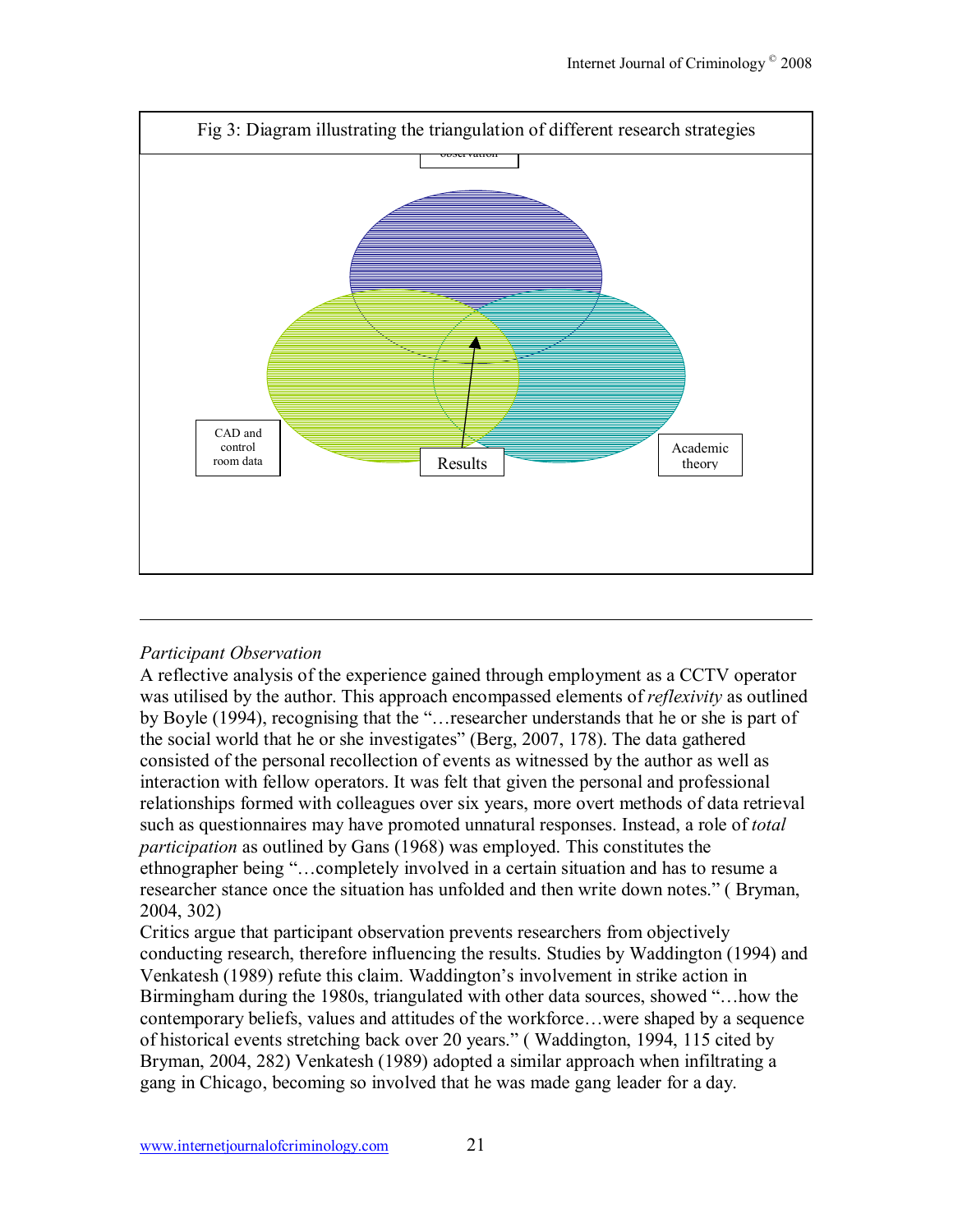These studies highlight the need for *Emotionalisn*, as categorised by Gubrium and Holstein (1997), when conducting research.

 $\ldots$  a concern with subjectivity and gaining access to inside experience, concern with the inner reality of human beings". (Bryman, 2004, 267)

# *CAD and control room data*

An analysis of incident records as recorded by Harrow's control room has been conducted, covering the period of the  $1<sup>st</sup>$  April to  $1<sup>st</sup>$  June 2006. These records were supplied by the manager of the control room at the request of the author, hoping to provide objective data that can be triangulated with the more subjective experiences of participant observation. These records were analysed by the author, and converted into statistical data regarding race, gender and location of offences (Statistics produced possess a margin of error of one percent, due to rounding up). Once compiled, this data was presented to Harrow's crime reduction unit who produced an *ArcMap* illustration of geographic location of offences (Fig 5), as recorded by CCTV, as well an illustration of all incidents recorded by the Police covering the same period. These images were constructed using *Arc View Map Info*.

Throughout the research process, it became apparent that the data collected from the control room may possess human error and represent the bias of controllers towards certain social groups. It also became apparent that approximately one tenth of the incidents recorded were done so by the author, undermining the objectivity of the statistical data. The *ArcMap* images were created by a secondary source, with the aid of computer software not familiar to author. They also reflect any mistakes made throughout the collection, and analysis of the raw data.

# *Previous Research*

As well as participant observation and statistical analysis, broader academic studies are also considered. These theories, as outlined in chapter one, provide a framework in which to analyse a vast area of subject matter, encompassing the historical development of institutions and the effects that social control mechanisms have upon contemporary Britain. The high quality of this secondary data has "... been generated by highly experienced researchers" (Bryman, 2004, 202) Examples of this used include Cohen and Felson's (1979) Routine Activity Theory, and research conducted by NACRO (National Association for the Care and Resettlement of Offenders).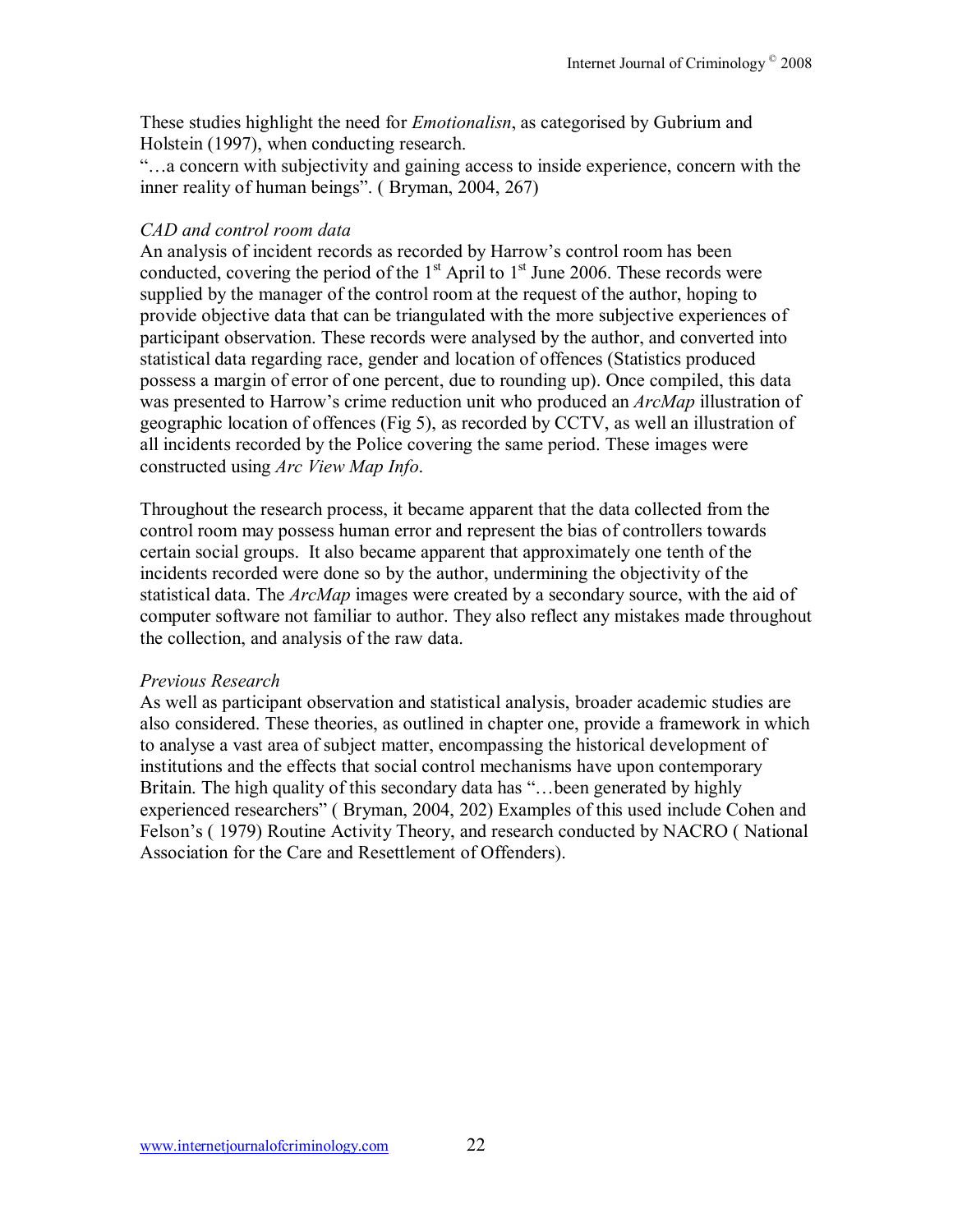## **Chapter 7: Bureaucracy and CCTV**

This chapter will investigate these claims in relation to Harrow's control room, beginning with an analysis of procedure and how vigorously it is adhered to, followed by a discussion regarding its hierarchal structure. Finally, the relationship between the control room and local businesses will be reviewed.

#### (7a) Bureaucracy and the control room

The London Borough of Harrow's CCTV control room is situated on the second floor of the Civic centre. As with all areas of the building, the floor in which the control room is located is only accessible via an electronically locked door requiring a programmed swipe card. Unlike other offices sharing this floor however, the control room door has a large sign attached to it informing people that access is denied except to restricted personnel. To further enforce this policy, a numbered code is required to be inputted into another electronic lock which, when done correctly, will allow access.

 Upon entering the control room for the first time, many are taken aback by the sheer volume of technology on display. With over one hundred and fifty six monitors , six hard drives, two computers, two large LCD monitors cycling through various cameras, and the constant crackle of police and town link radio's, many individuals comment philosophically at the progression modern technology has made. One feature generally overlooked however is the number of filling cabinets on display, containing the large amount of paper work necessary for the room to function to the standards of local government.

One form constantly on display is the access sheet. Required to be filled out "Regardless" of rank", it states "Could all those entering please provide the following information: name, time of entrance, reason for entrance, contact details". In practice, with various individuals entering the room for various reasons, such as maintenance, waste removal, human resources and financing, the required signing of the access book is generally ignored. Curiously however, high ranking police officers visiting the control room hoping to gain an overview of its operation (having possibly been recently assigned to the borough), or lower ranking police officers collecting evidence they have requested, are consistently requested to provide the necessary information. One would assume that individuals employed in law enforcement would already possess an understanding for the need for discretion when entering restricted areas, and consequently be more likely to be exempt from such a procedure, as opposed to individuals not recognised by operators who are presumed to work in the civic centre. This inconsistency in the application of procedure is a consequence of professional courtesy. Operators, when dealing with external groups reliant upon their services, are eager to display correct due process, a concern not extended to groups considered irrelevant to the reduction of crime.

As briefly noted above, one of the duties of the control room is to compile and document evidence on behalf of the police. This is achieved via the use of computer software known as a RAID system (Redundant Array of Inexpensive Disks), which digitally records all information over one hundred and fifty six cameras within Harrow town centre, Northolt Road, Wealdstone and the civic centre, over fifty six hard drives. This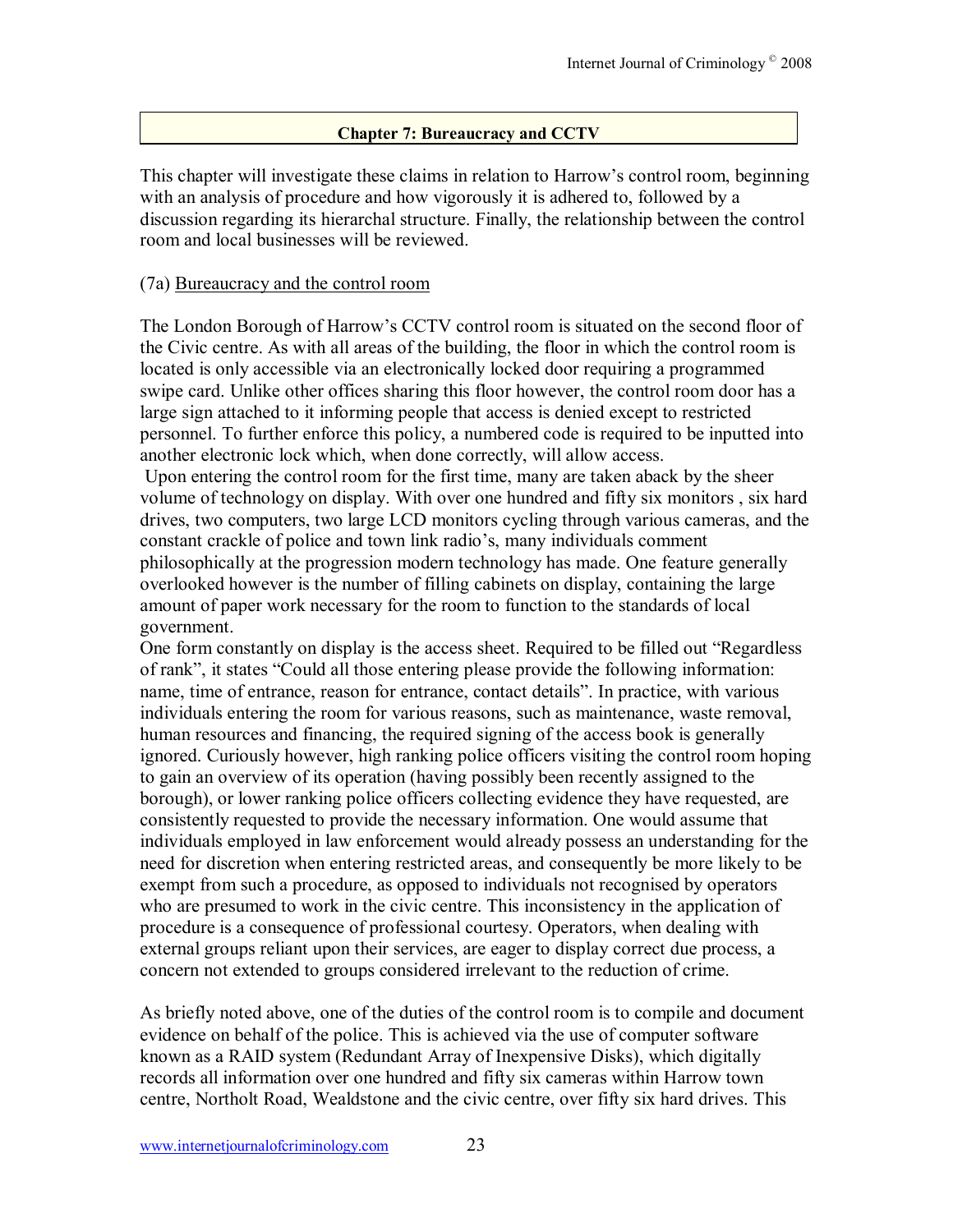highly efficient method of data retrieval requires only the input of date, time and camera number to instantly access any footage recorded over the past thirty one days, after which it is erased. The RAID system was installed in May 2006, before which the viewing of data involved the "pulling" of individual tapes which required approximately twenty minutes of paper work documenting the time the tape was pulled, reason for removal, shoulder number of officer requesting viewing, and crime reference number involved in incident under investigation. However, before this procedure could be implemented, a new tape had to be inserted in its place which would require the completion of further paperwork, predominately concerned with reaffirming the information listed above. Further information was also required regarding the erasure of the replacement tape and the completion of two separate sheets concerned with the cataloguing of the two tapes in question. The logic associated with these procedural requirements is self evident when considering the sensitive data handled and the implications its use may have, regardless of its time consumption. However, review of procedural efficiency led to the implementation of the RAID system within the control room, not only eliminating large sections of paperwork (still required to state why footage is viewed), but also improving operator willingness to review large amounts of data due to improved accessibility. Through adhering to correct procedure Harrow's control room was able to review its performance and reform in order to improve efficiency, symbolising Beetham's claim regarding Weber's analysis of the "...scope for new enactment, provided only the correct procedures are observed". (Beetham, 1985, 69)

Operators are requested to record copies of disks if successfully identifying criminal acts on the RAID system, an act which requires the completion of three further documents. The first is concerned with keeping an internal record of recordings made, and the second is attached to the disk and placed inside the police issued evidence bag describing the date, time, incident recorded, along with a crime reference number and shoulder number of the officer collecting the tape. This piece of documentation is imprinted with a personalised serial number, along with the information requested on the form. Upon being sealed in front of the officer collecting the evidence, and co signed by both parties, it is no longer the property of Harrow's control room but of the Metropolitan police. Unlike the access sheet, the procedures outlined above are enforced vigorously and in all cases by those working within the control room. When beginning employment within CCTV, it is made very clear from the earliest opportunity that the collection and documentation of evidence is of the up most importance, with any errors throughout the process potentially resulting in failure to secure a conviction in a trial. This emphasis on correct procedure can often result in operators filling out various forms and evidence bags in order to eliminate the possibility of handwriting being misread, as well as asking colleagues to proof read them as an extra precaution. It is largely for the same reason that this precaution is exercised as that of requesting officers to sign access sheets, as the control rooms effectiveness is largely judged by outsiders who are reliant upon it, therefore any external perception in the breakdown of procedure is seen as a breakdown in effectiveness.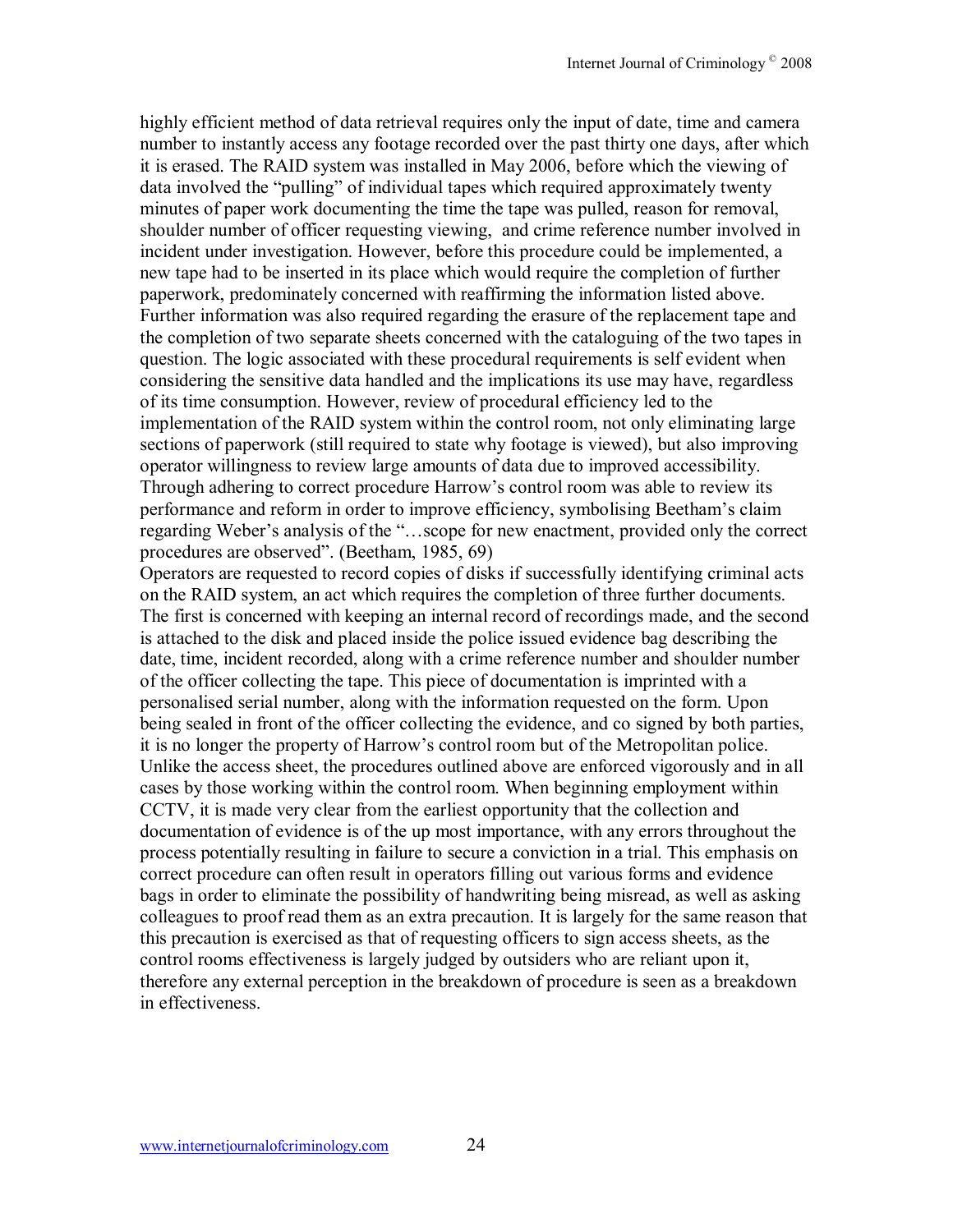

#### (7b) The Structure of the Control Room

Through conversations with fellow operators, and reflecting upon personal experience, it became apparent that the three lower tiers are very much segregated, not only in duties performed but geographical location. Operators, the supervisor and the manager occupy the control room and rarely come into contact with any other members of the civic centre hierarchy. Arguably, this situation is reflective of a business organisation whose workers rarely come into contact with higher management.

One of the roles mid ranking members of the civic hierarchy (Manager, Service manager and Head of Community Safety Service) perform is displaying the effectiveness of CCTV to members of the government, home office and police in order to secure funding for the maintenance and progression of the institution. When one considers this in relation to the role of mid ranking members of business organisations, and their focus on profit through advertisement and market research, the relationship between state bureaucracy and business becomes apparent.

Those occupying the top strata of the civic hierarchy are the Councillors. These representatives are elected by the people of Harrow according to political allegiance, and subsequently do not qualify as bureaucrats. Their duties consist of chairing meetings between lower levels of management who report back on the progression of CCTV, both financially and in terms of crime reduction, along with the relationship the department currently has with those reliant upon the system. The Councillors are not involved with the day to day management of the CCTV department, though they do represent the political ethos which encourages it existence by helping to enforce government policy in reference to CCTV. Regarding the duties listed above, a board of directors or managing director may have a similar relationship with those occupying lower levels of a business structure, in terms of gathering necessary information summarising the performance of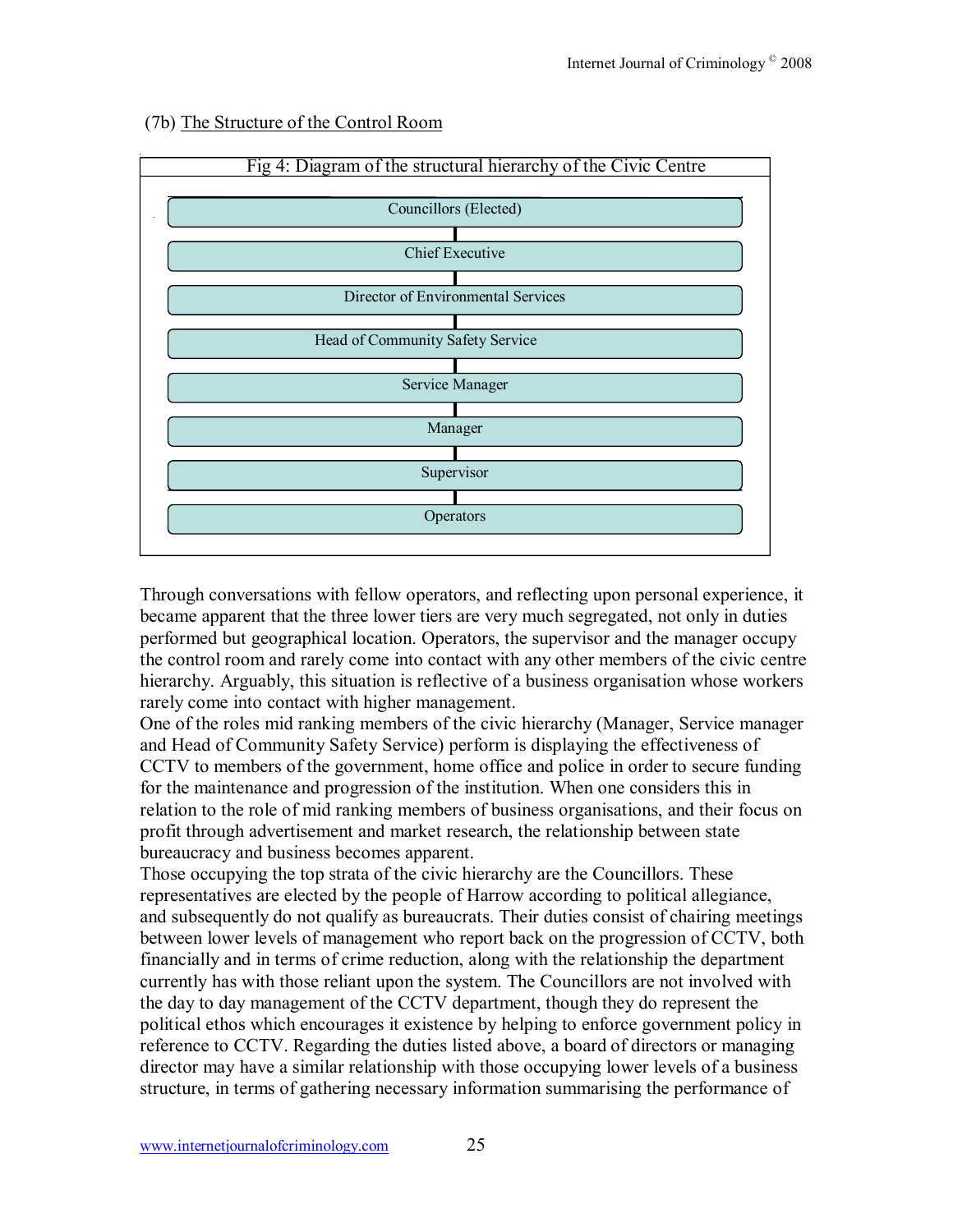each department, and in guiding the general ethos of the institution. With this in mind, it is necessary to ask whether CCTV, as a predominately bureaucratic organisation whose characteristics are similar to those of business organisations, functions as the state machine protecting capitalist interest.

# (7c) CCTV: The protector of capitalism?

Operators within Harrow's control room are required to use three radios in order to perform their duties. The first enables communication between members of security working within the Civic centre, and the second is a Police radio which gives operators the ability to respond to matters brought to their attention via emergency calls, along with initiating contact when witnessing a situation requiring immediate attention. The Civic radio is rarely used unless Police assistance is required, while the police radio is used more frequently throughout the day. The third radio, known as the town link, connects the control room to one hundred and twenty shops in Harrow's town centre. Of the 1260 incidents recorded by operators between April and June 2006, use of the Civic radio represented 3% ( 38 incidents) of usage, while use of the police and town link radio displayed 29% ( 365 incidents) and 42% ( 529 incidents). With nearly a half of incidents recorded involving interaction between CCTV and local business, it would initially suggest that nearly half of the capability of the control room is assigned to overseeing the protection of local business. However, further investigation challenges this theory.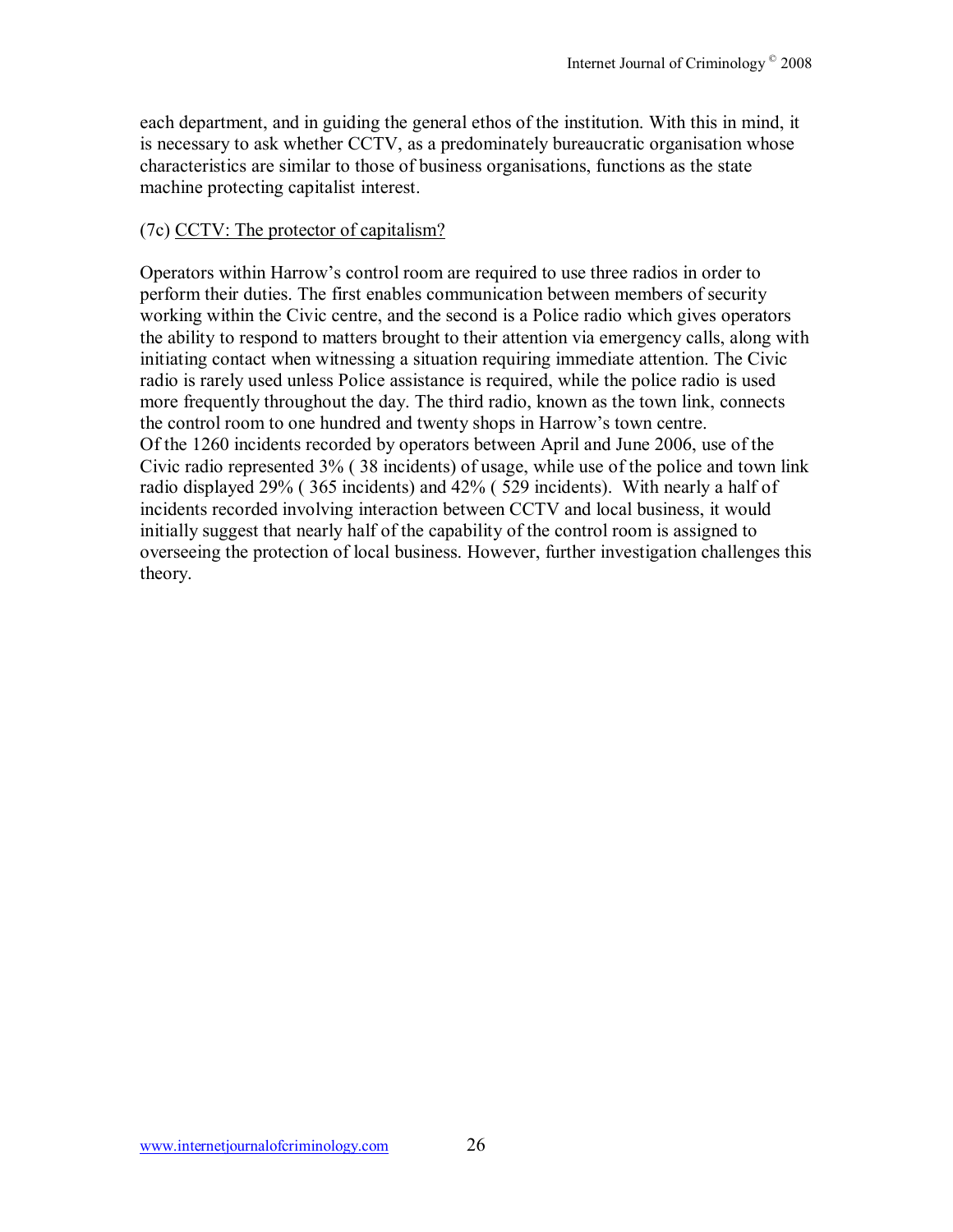

The author would like to note that incidents recorded by the police are as a result of emergency calls from the public, (then assigned a CAD number for reference) or crimes witnessed by officers while on duty. Incidents recorded by CCTV represent the exchange of information between the control room, the police and local businesses, which are then written in the incident book.

An analysis of the information gathered by the police and represented in figure 5 displays a broader spread of criminal activity than that of the control room. Notably, there seems to be to more activity within the area of Wealdstone, most likely due to the incidents being reported emanating from a densely populated residential area which encompass a large number of crimes not applicable to CCTV.

One particular hotspot identified by CCTV yet not reflected within the police records is that concerning the area of St.George's and St. Ann's shopping centres. These two complexes, which are in close proximity to other large stores such as Debenhams and Marks and Spencers, represent the most obvious area of incidents recorded by Harrow's control room, possibly justifying Lenin and Marx's claim regarding the role of state apparatus. Upon closer inspection however, it would appear that this issue is more complicated than the state simply protecting its capital.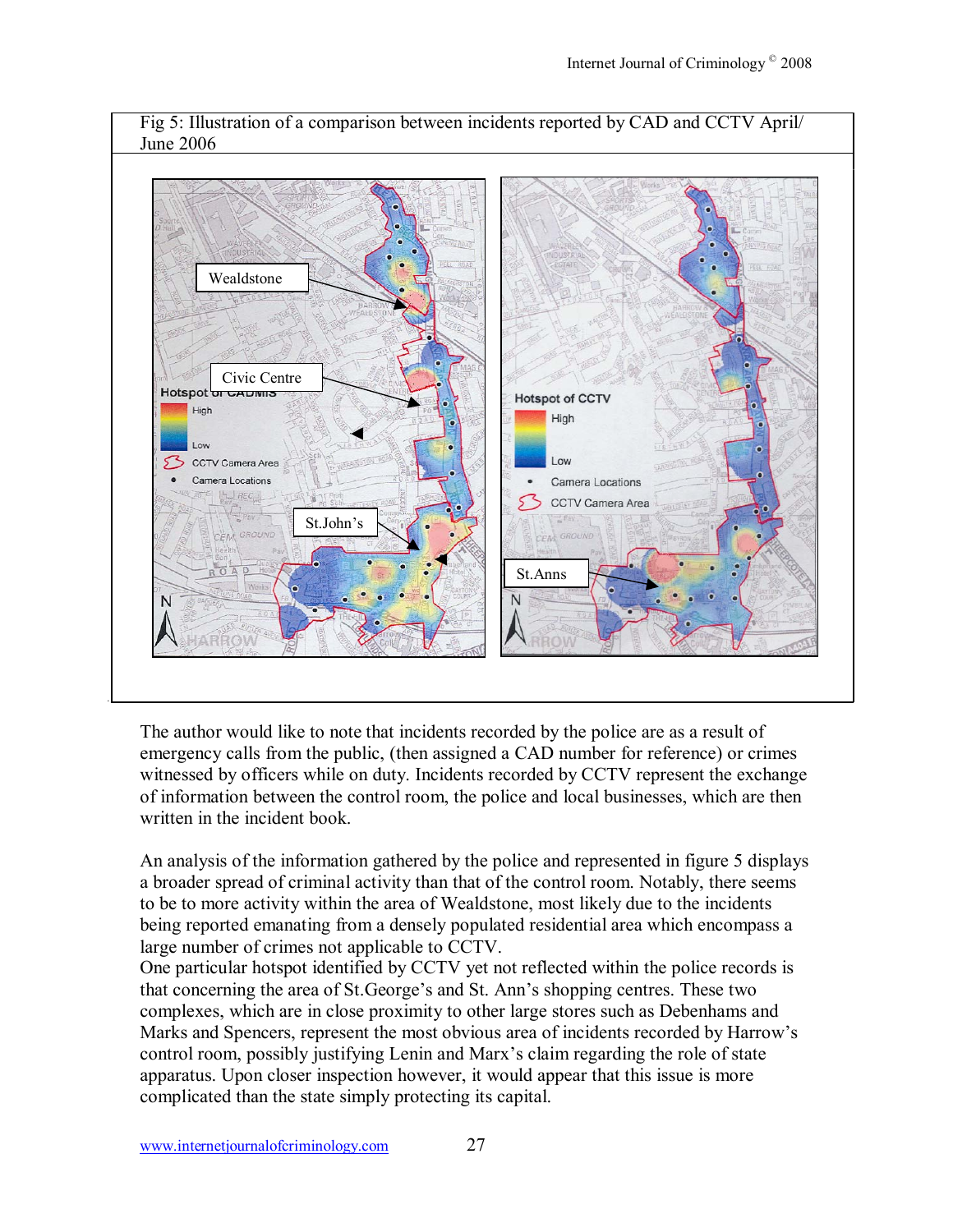Saint John's churchyard represents a large number of recorded incidents by both the Police and the control room (Fig 5). This can almost entirely be attributed to the actions of those who occupy its benches from early morning to late at night. These individuals, who are well known to operators and the Police (a point later addressed in chapter eight) suffer from either alcoholism or drug addiction, and in some cases, both. In order to gain money in which to purchase either alcohol or drugs, many of the individuals who occupy St.John's church yard engage in theft, specifically targeting shops within St. Ann's or St. George's shopping centre, and very rarely targeting members of the public. This situation possesses elements more commonly associated with Cohen and Felson's Routine activities theory (1979) than that of Lenin's dictatorship of the proletariat. This theory states that for a predatory crime to occur, three elements must be present. The first is a suitable target (shops), the second, lack of a suitable guardian (security guards), and the third, a motivated offender (occupants of St.John's). Regarding the second criteria, it is possible that even though security and CCTV represent suitable guardians, the nature of the offender's addiction makes it a crime of physiological necessity, which negates the deterrence factor. Similar studies undertaken by the Home office (1993) conclude that the repeated targeting of high street stores in Hartlepool (not seen in other retail outlets) is due to "...cash and readily saleable finished goods furnishing attractive targets...high street service providers may also offer fairly rich, accessible pickings in the form of cash and equipment". (Tilley,  $1993, 7$ )

When one considers these findings in relation to Harrow's CCTV system it would appear that its communication with the retail sector is as a reaction to locally motivated offenders and readily available goods, not a predetermined stance on protecting the production of capital.

Curiously, Harrow's Civic centre represents an area of frequent activity for the police, yet not for the control room. This is strange when one considers the control room is situated on the second floor of the Civic centre which has 96 cameras viewing the civic centre at the operator's disposal. The Police are frequently called here to deal with situations related to role of a Civic centre with members of the public disgruntled at a variety of issues such as housing, benefits, tax etc... These issues go largely unrecorded by operators, representing only 3% (38 incidents) of all radio communication conducted. As noted in above, some procedures are largely ignored unless they are required to be externally held to account, which may suggest that even though the control room has the capacity to vigorously protect itself from those who have an issue with the state, it chooses not to. This undermines Lenin's argument regarding the state machine being assembled to protect itself, as in this particular case, it clearly does not. The next chapter will investigate the claim that modern CCTV is Panoptical in its function.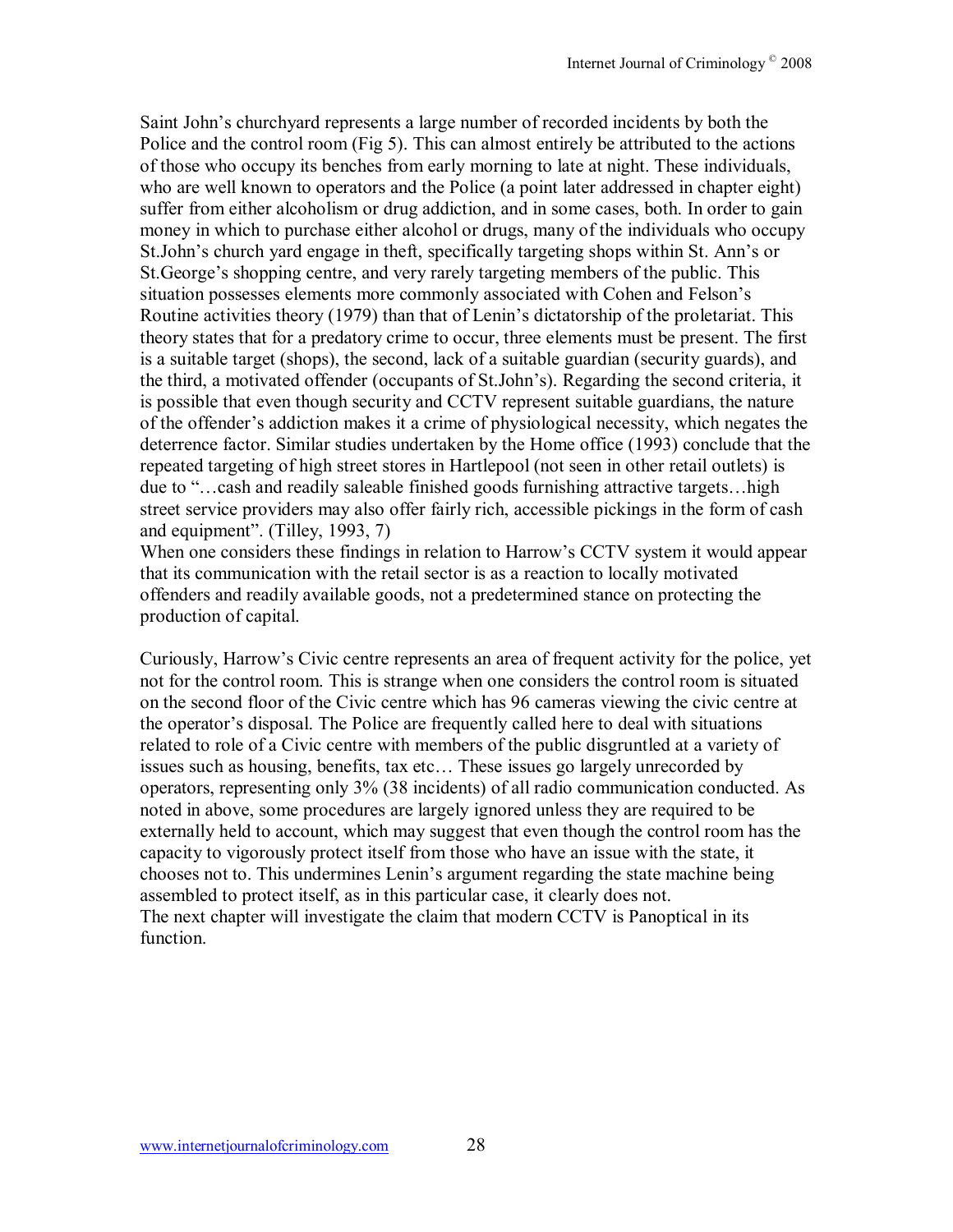# **Chapter 8: The Panopticon and CCTV**

This chapter will investigate Harrow's control room with reference to the Panopticon's design and function.

# (8a) An Electronic Panopticon?

The Panopticon's central circular tower, which would contain the guards, could theoretically be compared to Harrow's control room. This secluded room not only segregates operators from those being monitored but also from fellow workers within the Civic centre, much the same way the Panopticon's tower would have in relation to other prison workers such as cooks, cleaners etc...

 The circular design of the watchtower ensures a panoramic view of the cells, eliminating angles, corners and general interruptions to the guard's line of sight. The way in which the viewing monitors within the control room (Fig 6) are laid out display similar intent, with their placement ensuring a panoramic view stopped short due the limits of the operator's peripheral vision. This semi-circular design is implemented due to the impracticality of the alternative, full circle layout, which would involve operators perpetually spinning on their chairs in order to perform their duties. The ability to transfer a cameras image to a monitor directly in front of the operator is utilised instead, ensuring the clearest possible view of the intended target.



Fig 6: Photograph of the London Borough of Harrow's CCTV control room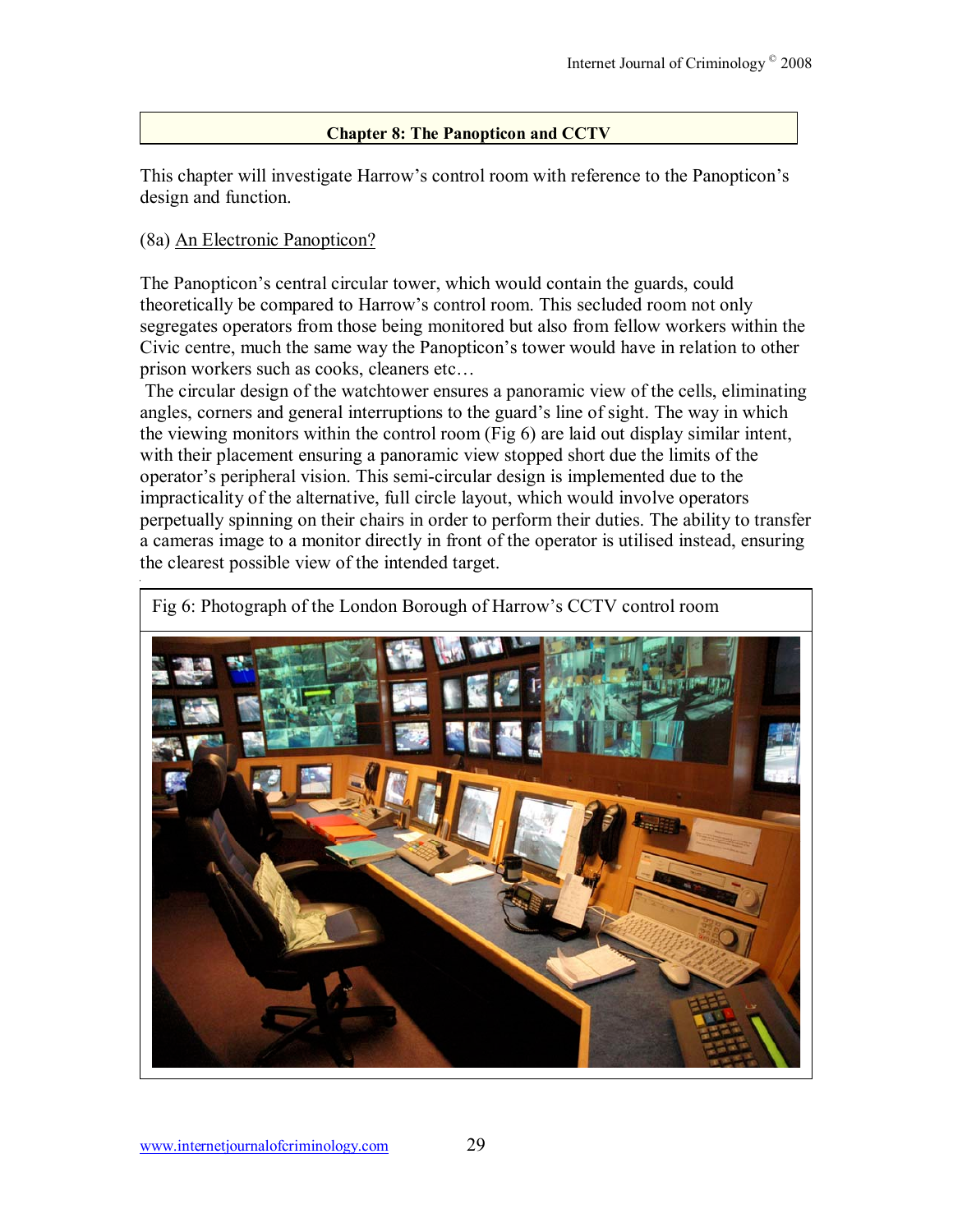This panoramic layout intersected with fifty six monitors can at times feel as if one is monitoring fifty six individual cells. When a subject enters a particular cameras range, they do in effect enter a cell, leaving the "... intermediate or annular" (Bentham, 1985, 44) area of Harrow's town centre and its crowds behind, becoming individualised, the subject of closer analysis. This analysis may come in the form of an operator speculating as to the intentions of the subject, and what action to take as a response to the fulfilment of those actions.

It is worth speculating as to the reaction Bentham may have had at such an efficient use of space, technology and general consideration to the capabilities of human vision. It is very likely to have been a positive one.

Other visual factors considered by Bentham may also be present within the technology that defines the term Closed Circuit Television. Alternative methods of communication such as radio, mobile phones and terrestrial television allow access to a variety of individuals through open circuits, unlike CCTV which *closes* access to those not considered pertinent to the surveillance process. This ensures a one way sight line between the observer and the observed, which results in the latter being "...an object of information, never a subject in communication" (Foucault, 1979, 200). This is particularly true when one considers the actions of Middlesbrough City Council, who have taken advantage of the recent technological developments of CCTV by installing cameras fitted with microphones allowing operators to verbally rebuke members of the public. Further technological capabilities that allow CCTV systems to operate include lenses designed to automatically focus according to the time of day. This ensures images captured throughout the night make it possible to clearly identify those involved in criminal activity, resulting in a system "...that would extend to the night the security of the day". (Bentham,  $1787, 44$ )

According to Bentham, it was not realistic to assume that individuals could be monitored at all times. Alternatively, it was the *possibility* of being monitored that would ensure correct behaviour through self regulation. Regarding CCTV, this Panopticol characteristic is present, but not in its entirety. For example, when an individual becomes aware that they are in the path of the cameras line of sight, there is no guarantee that an operator is viewing that particular camera. This knowledge, coupled with the possibility that data recorded on the particular camera in question may be retrieved at a later date, results in a potential offender reconsidering there actions regardless of the fact that a human observer may not be present. However, unlike the Panopticon, potential offenders can see the direction in which a camera is facing, avoiding the line of sight and attempt to go undetected in the completion of their task. This situation can often arise within Harrow town centre as those who occupy St.John's churchyard employ this tactic when attempting to access stores in which they have previously been banned from. Alternatively, individuals may stand directly underneath the camera, aware of the existence of a blind spot for operators due to the cameras inability to look directly down. This does not result in obedience being the subject's only rational option, (Lyon, 1993, 656) or visibility becoming a trap, (Foucault,1979, 200) as invisibility can at times be achieved.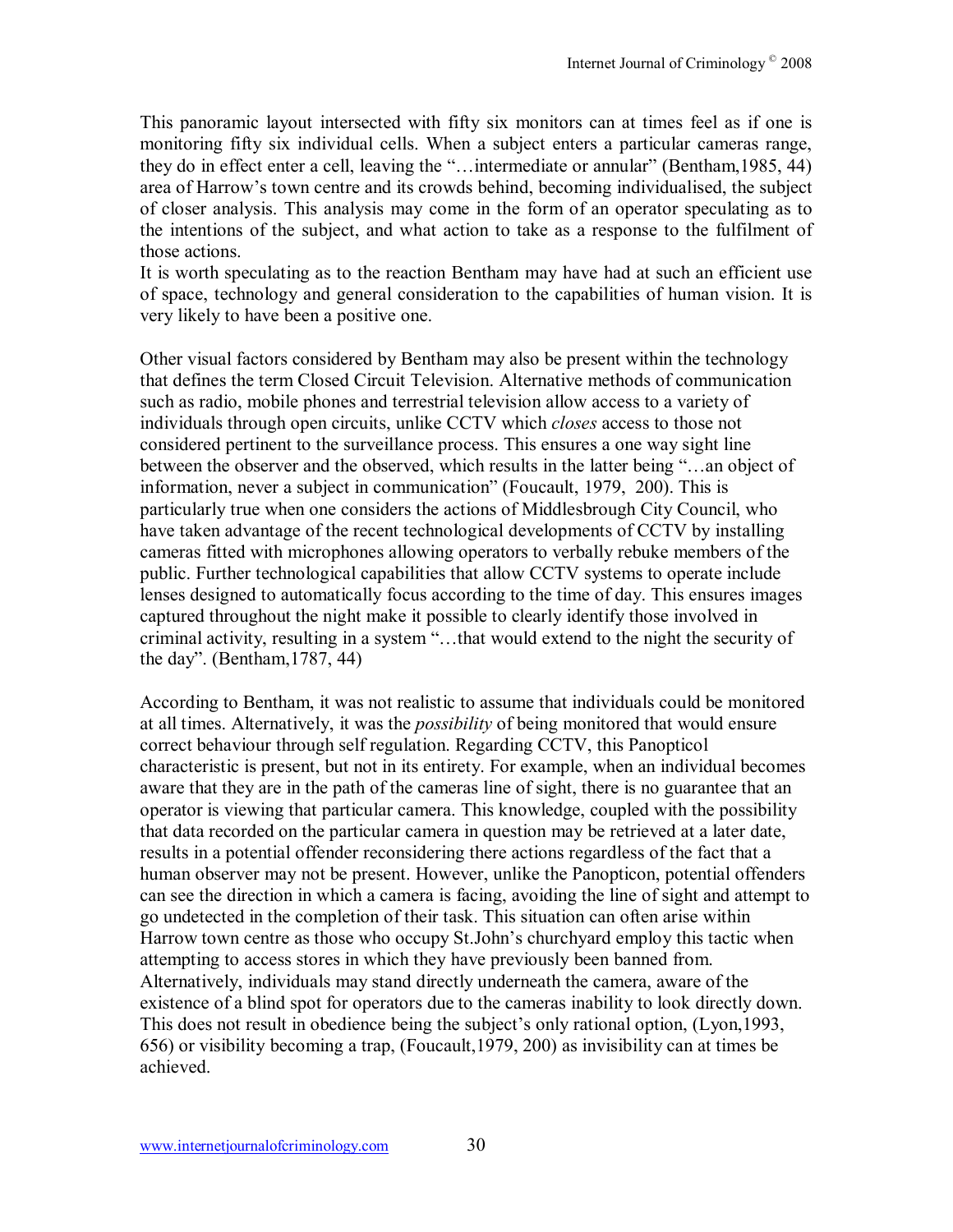For the purposes of clearer analysis, it is to the five Panopticol characteristics as outlined in chapter four that this essay now turns its attention to.

## *Deterrance*

The offender become aware of the presence of CCTV, assesses the risks of offending in this location to outweigh the benefits and chooses either not to offend or to offend elsewhere" (Armitage, 2002, 2)

This statement, made by Rachel Armitage on behalf of NACRO highlights the Utilitarian nature of CCTV. Offenders outweigh the pleasure gained from causing an offense against the pain that may occur as a result of being caught. This may also be interpreted as the likeliness of one being caught.

## *Efficient deployment*

ìCCTV cameras allow those monitoring the scene to determine whether police assistance is required. This ensures that police resources are called upon only when necessary". (Armitage,2002, 2)

Of the 1260 incidents recorded between April and June 2006, 131 (10.4%) of these involved the deployment of police officers. Of these 131 incidents, 117 (89.3%) resulted in arrests. Very often, when officers were on their way to an incident, they were aware of the circumstances of the offence and what to expect due to CCTV coverage. This could result in specialist units such as firearms or dog handlers being dispatched in order to improve upon efficiency. As a consequence of this, Foucault's statement regarding the Panopticon, that "... it is possible to draw up differences among patients, to observe the symptoms of each individual...avoids any physical confrontation and which is always decided in advance", (Foucault, 1979, 200) may be justified in reference to CCTV. It must be noted however, of the 1260 incidents, 18 (1.4%) consisted of requests made to police officers to attend, though were unable to due to lack of available officers. When compared to incidents attended, they represent a failure to attend rate of 18 out of 131 (13.7%). Though this number is relatively small compared to issues successfully dealt with, the very existence of issues that are unable to be addressed does not embody the design of the Panopticon which could presumably intervene in any given situation. This is however an issue specific to the police and not CCTV, along with being a complication that may arise due to the practices of "...village scale settings ...being applied to ...a routine means of mass surveillance by modern states? (Kling, 1986, 3)

# *Self discipline*

Bentham claimed that power should be visible and verifiable. Visible in so far that the threat of detection was always possible, though unverifiable regarding the in mates knowledge of being viewed. As discussed above, CCTV fulfills these criteria though not in its entirety.

# *Presence of capable guardian*

Routine activity theory suggests that in order for a predatory crime to take place, the absence of a capable guardian is a condition that must be met, and in the Panopticon's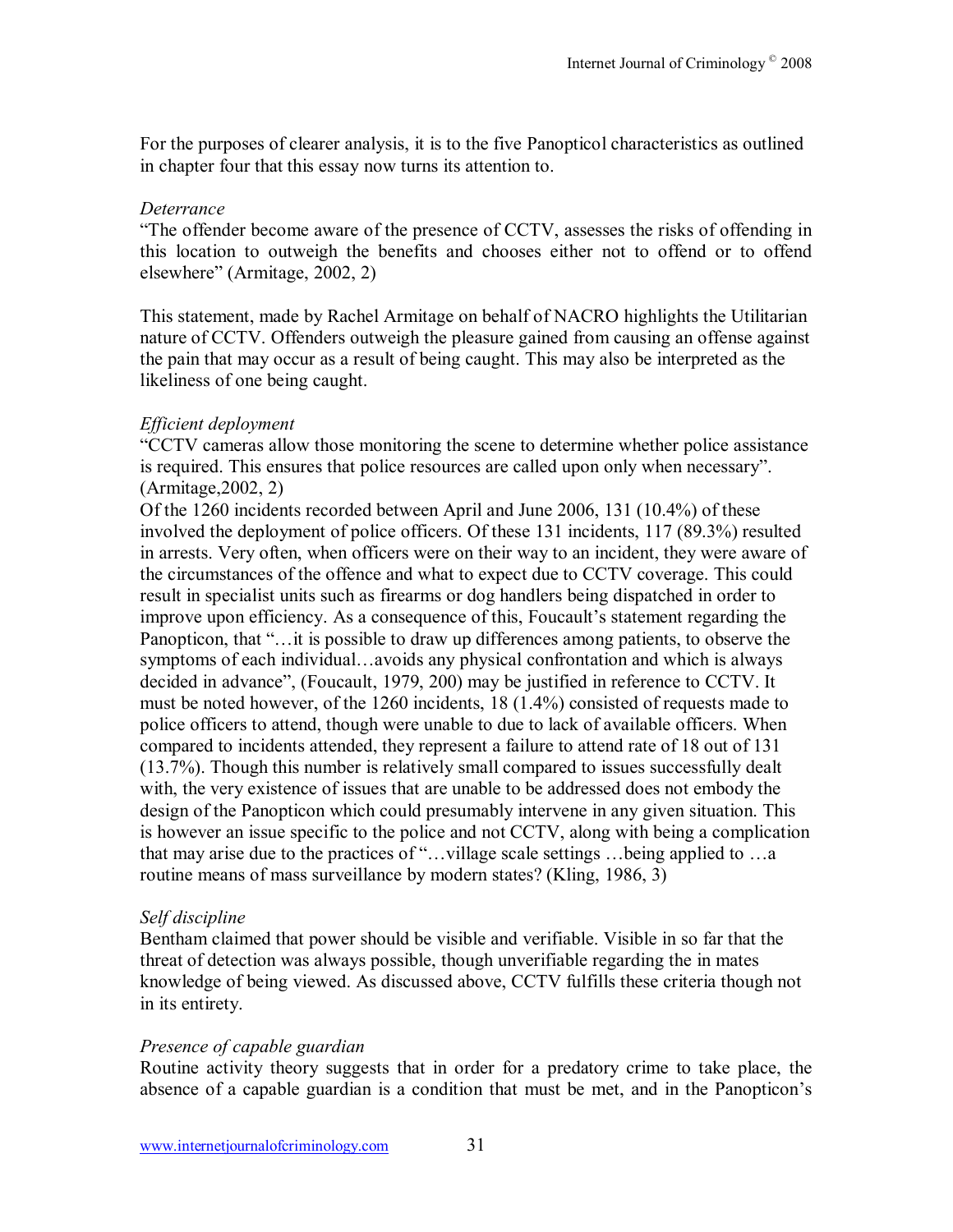case, the tower and the guards that occupy it would embody this role. In many circumstances, the presence of CCTV can also embody the role of guardian. There are circumstances such as drug addiction, or alcohol related violence that result in offenders either ignoring or become unaware of CCTV.

#### *Detection*

ìCCTV cameras capture images of offences taking place. In some cases this may lead to punishment and the removal of the offenders' ability to offend (either due to incarceration, or increased monitoring and supervision). The latter mechanism is by far the most publicized, with high-profile cases such as the abduction and murder of James Bulger and the arrest of David Copeland, in which images of the offenders on CCTV aided their detection and subsequent arrest". (Armitage, 2002, 2)

Rachel Armitage's statement explains the role of detection within CCTV. This is very similar to the way in which the emphasis on detection, or the illusion of detection, was a key feature of the Panopticon.

The next chapter will investigate CCTV in relation to labelling theory as discussed in chapter five.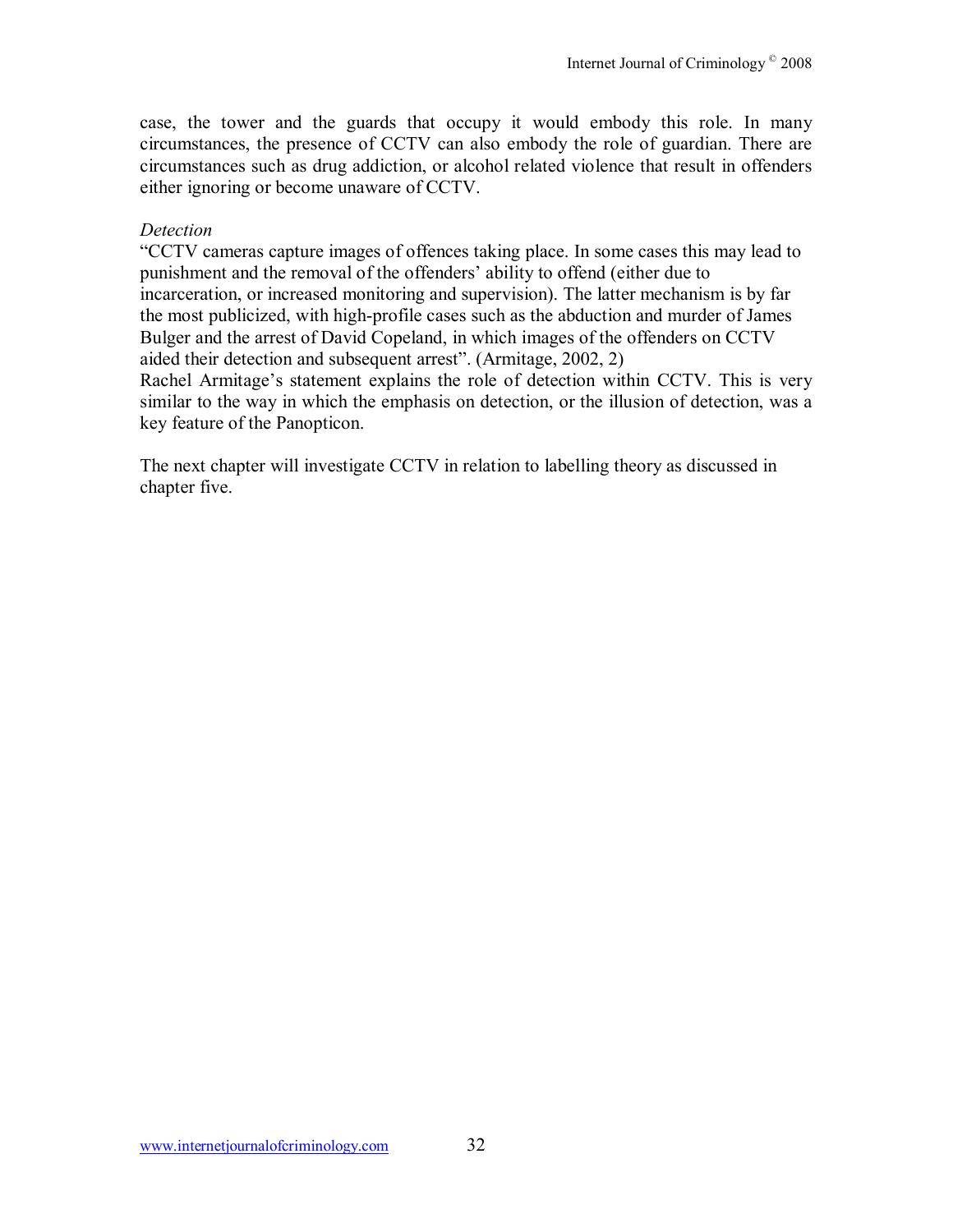# **Chapter 9: Folk Devils and CCTV**

This chapter will begin by providing an overview of the attitudes held by operators within Harrow's control room, and how they are applied to those being monitored by using Richard Quinney's four extra legal variables , as well as considering the broader issues associated with labelling.

#### (9a) Control room attitudes

When beginning employment within CCTV, it is common practice that an experienced operator will be assigned the task of guiding and training those who may not possess any experience within this field. Much of the training involves the completion of procedures as outlined in chapter seven, which consists of predetermined actions based upon a rational/legal approach to allow accurate record keeping, evidence collecting etc... However, one aspect of training covered involves the detection and surveillance of potential offenders, and, unlike certain procedural requirements, possess no formal guidelines that may be followed. Consequently this aspect of operator training is largely subjective and influenced by the personal opinions and experiences of those conducting the training.

With this in mind. Richard Ouinney's four extra legal variables will be considered in relation to attitudes present within the control room and how this may effect the actions of those being monitored.

#### *Age*

The practice of targeting young people in CCTV surveillance is so overt and widespread in its implementation that it is rarely discussed as an issue within the control room, and certainly does not raise the same ethical and political concern that the targeting of other social groups may. When one considers the documentation of racial category, gender and clothes worn within the incidents sheets of the control room, yet not the approximate age of the targets, it becomes apparent that age is not a factor when compiling information regarding those recorded by CCTV. It is therefore impossible to present empirical, objective data representing the age of those documented on the incident sheets, instead a reflective approach based upon the author's experience is the focus of this particular section of the essay.

Operators are vocally offensive when discussing young targets, often referring to them as "scrouts" or "little shits", regardless of whether they have engaged in criminal activity or not. These labels are not manifested as frequently or as cynically when discussing other social groups as they would be interpreted as unprofessional to the point of being immoral, and would undoubtedly result in disciplinary action if they were to occur. It should be acknowledged that a disproportionate number of offences are caused by those under the age of twenty one (in the opinion of the author), though the level of attention given to this age group is equally disproportionate. For example, the period covering three thirty pm and approximately six pm is considered to be one of the busier periods of an operators shift, specifically due to teenagers leaving school and returning home. During this time, operators target those in school uniforms, and particularly those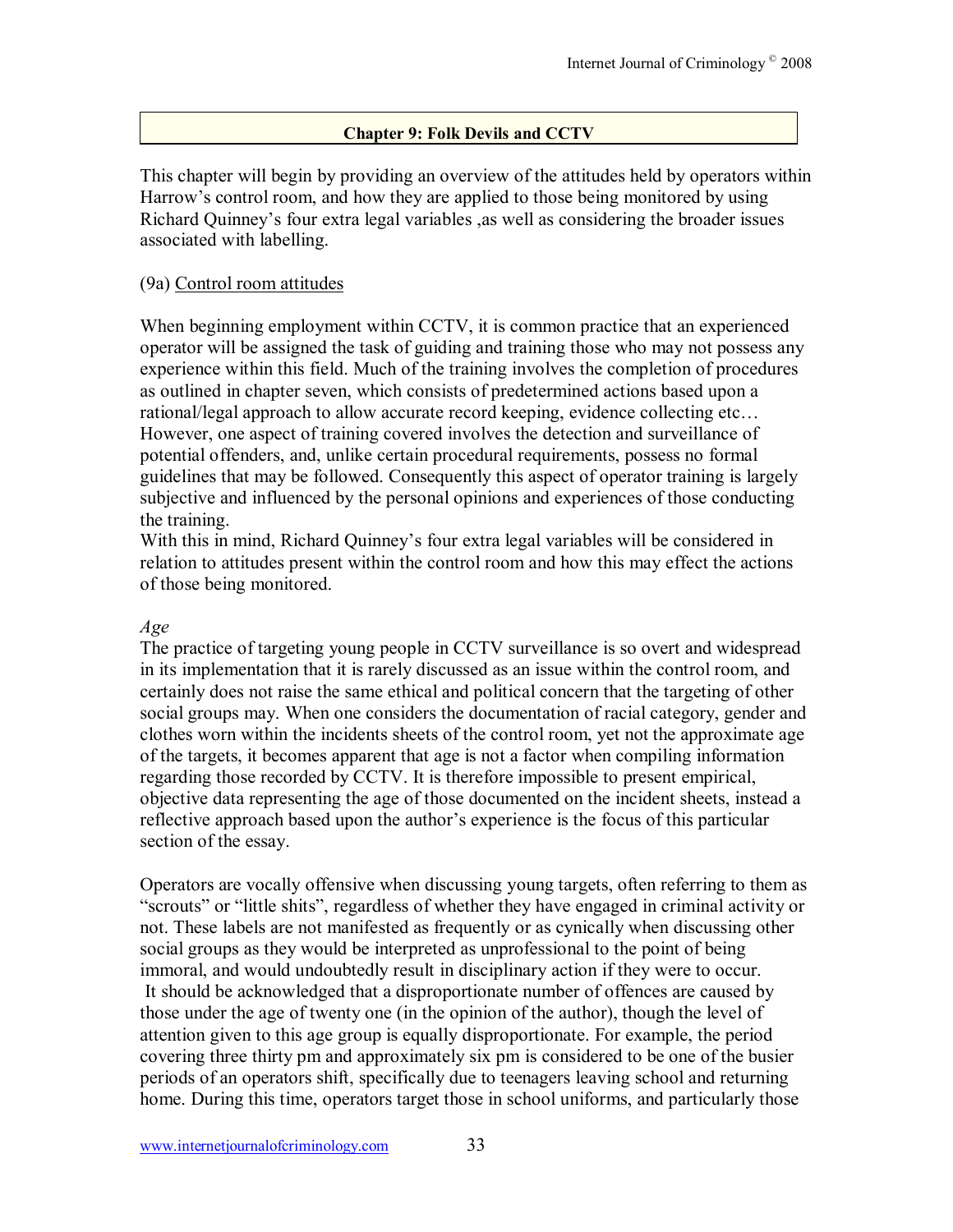considered to be loitering around the bus or train station. It would be hard to imagine office workers targeted in the same way between the period of five pm and eight pm, even though they may occupy the same locations as the school children when attempting to go home.

A consequence of this disproportionate surveillance is that many young people become aware that they are being monitored, which often results in a mischief response. This may involve deliberately acting covertly in front of the cameras, or deliberately acting overtly by swearing or mouthing obscenities. As a result of this, operators often comment on their actions through similar obscenities, essentially confirming their original suspicion that these individuals warrant monitoring. This self fulfilling prophecy possesses a variety of factors as outlined by in chapter five, most notably the hostile mentality towards the subjects (teenagers) and rigid cognition preventing changes in opinion. From the perspective of the subjects, there age may result in a lack of self concept which does not facilitate the need to disprove negative labels or force others to view them in a positive way.

# *Gender*

Monitoring individuals in relation to gender is very much dependant upon the particular crime an operator wishes to prevent. For example, females tend to be targeted when in the vicinity of and entering stores and shopping centres, as shoplifting and theft is considered a feminine crime within Harrow's control room. Furthermore, women with pushchairs are paid particularly close attention to as this equipment is seen to allow the concealment of goods, whereas men with children are largely ignored as they are not seen to pose a threat. In relation to groups congregating, females are largely ignored (unless thought to possess intent to enter shops) while groups of males are essentially presumed guilty when loitering, often resulting in Police officers requesting they move on, only then to congregate again close by.

The way in which females dress also has a notable effect upon the attention they receive from operators, with those wearing skirts and dresses not considered the "type" of women to cause crime, as opposed to those wearing hooded tops, jeans, or more gender neutral attire. Women considered to be more effeminate receive less attention from male operators as, if the tapes are reviewed (done so approximately every six months) then the issue of a male operator monitoring an attractive female without just cause may raise more questions than a male operator monitoring a suspect seen to fit a more traditional criminal profile.

Of the 2650 individuals involved in 1260 incidents recorded between April and June 2006, 1033 (39%) of these were female, with 661 (64%) of these females involved, or suspected to be involved in theft, shoplifting or fraud.

 1617 (61%) of the suspects were male, and displayed more varied criminal activity than females, notably assault, motor vehicle offences, offensive weapons etc...

Labelling is undeniably present regarding gender, ranging across a variety of different issues such as, types of crime, dress sense, and even involves notions of chivalry. There is however little evidence to suggest that these factors create self fulfilling prophecies among females as much of the crime related to this gender, as recorded by CCTV, is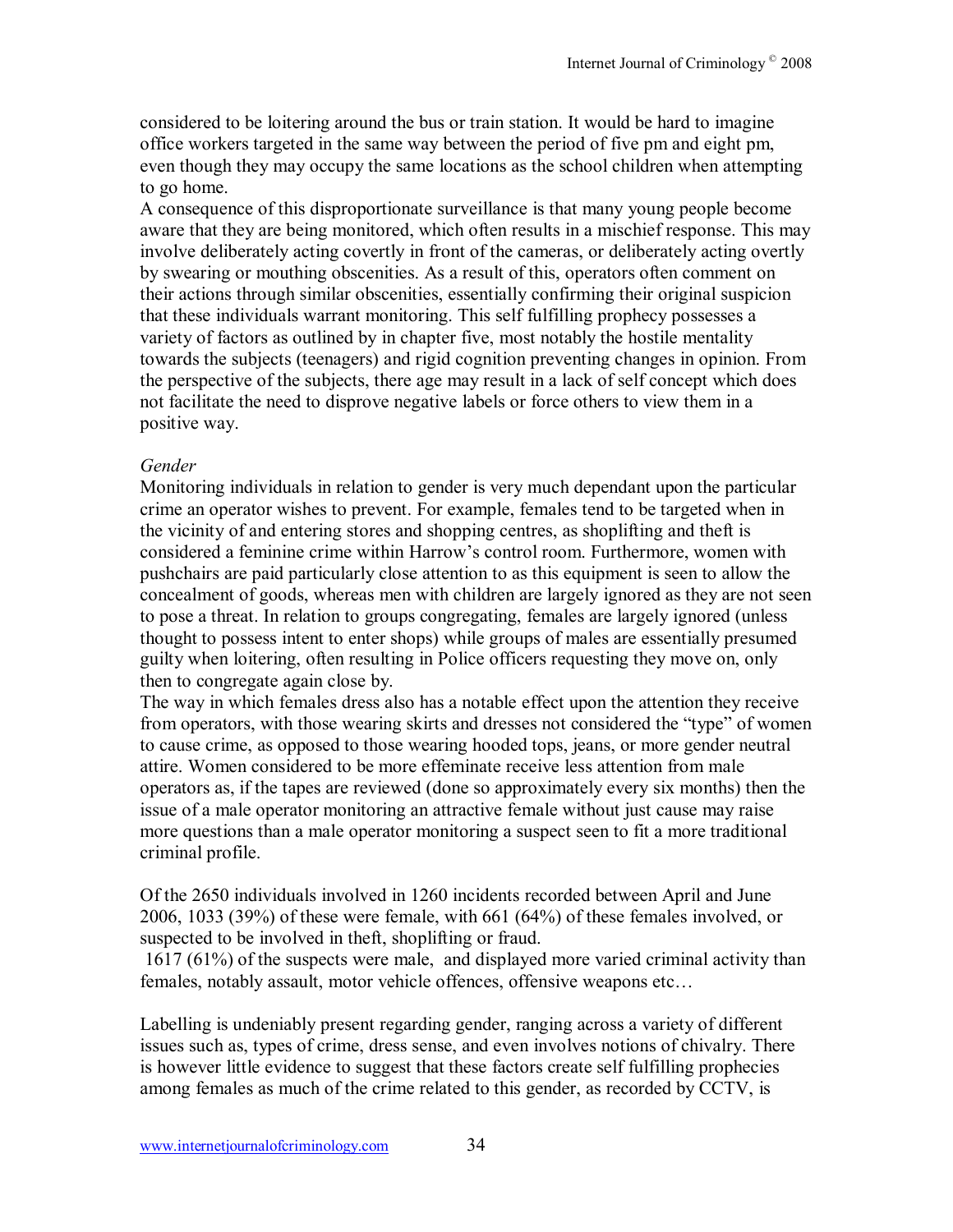predominately related to material gain, whereas crimes committed by males often encompass issues of status (gang fighting, robbing, etc...). This issue of status creates a far more hospitable environment for self fulfilling prophecies to occur, as those males seen to engage in criminal activity such as robbing tend to do so in gangs and not out of economic necessity. For example, records of incidents show that there is not a single case of an occupant of St.John's churchyard robbing a member of the public in order to secure funds to pay for there addiction, instead the vast majority of street robbing is performed by gangs of young males who, upon being stopped by the police, often already possess items taken off victims, such as mobile phones, I Pods, etc... These males are nearly all of the age that would suggest they still live with their parents, so the financial demand of supporting themselves is not likely to be a factor. This would imply that much of male crime within Harrow is status driven, which may be created as a result of increased targeting by police and operators which helps to define as members of an outsider group.

## *Class*

Unlike gender, age or race, class is not based upon biological characteristics but consists of a variety of socially constructed factors. Harrow's control room operators often target individuals according to class, though they tend to do so according to dress and body language.

One label often used within the control is the word "chav". This applies to young, white, working class males who often dress in sporting clothing, and though Asians or Afro-Caribbean males may fulfil all of the above criteria, it is only white male's who receive this label. In no other circumstances within the control room are any other racial group referred to specifically in a derogatory manner, as this would more than likely result in immediate dismissal. These "chavs" are often monitored when congregated in groups of more than three, receiving far more attention from operators than individuals wearing clothes associated more with middle class tastes (collared shirts, shoes, trousers etc...) Afro-Caribbean's and Asians also receive more attention from operators when dressed in clothes similar to those labelled as "chavs", though this is regarded as somewhat more acceptable for ethnic minorities to do so, suggesting that white people should have higher standards of dress than non-whites.

The application of labels related to image and fashion can create somewhat of an outsider mentality for its recipients, aiding the creation of "street culture", seen in previous studies concerned with the Mods and Rockers (Cohen, 1973). Features of these sub cultures include hostility towards authority figures which is arguably as a result of the initial hostility shown towards them. Examples of this within Harrow include individuals pretending to pass items to each other in a discreet manner which results in the police being dispatched with the hope of apprehending drug dealers. After performing searches, no items are found, the police leave the scene and the targeted groups then "mock" the cameras. This is arguably due to a sense of satisfaction gained from being perceived as being deviant, or part of an outsider group.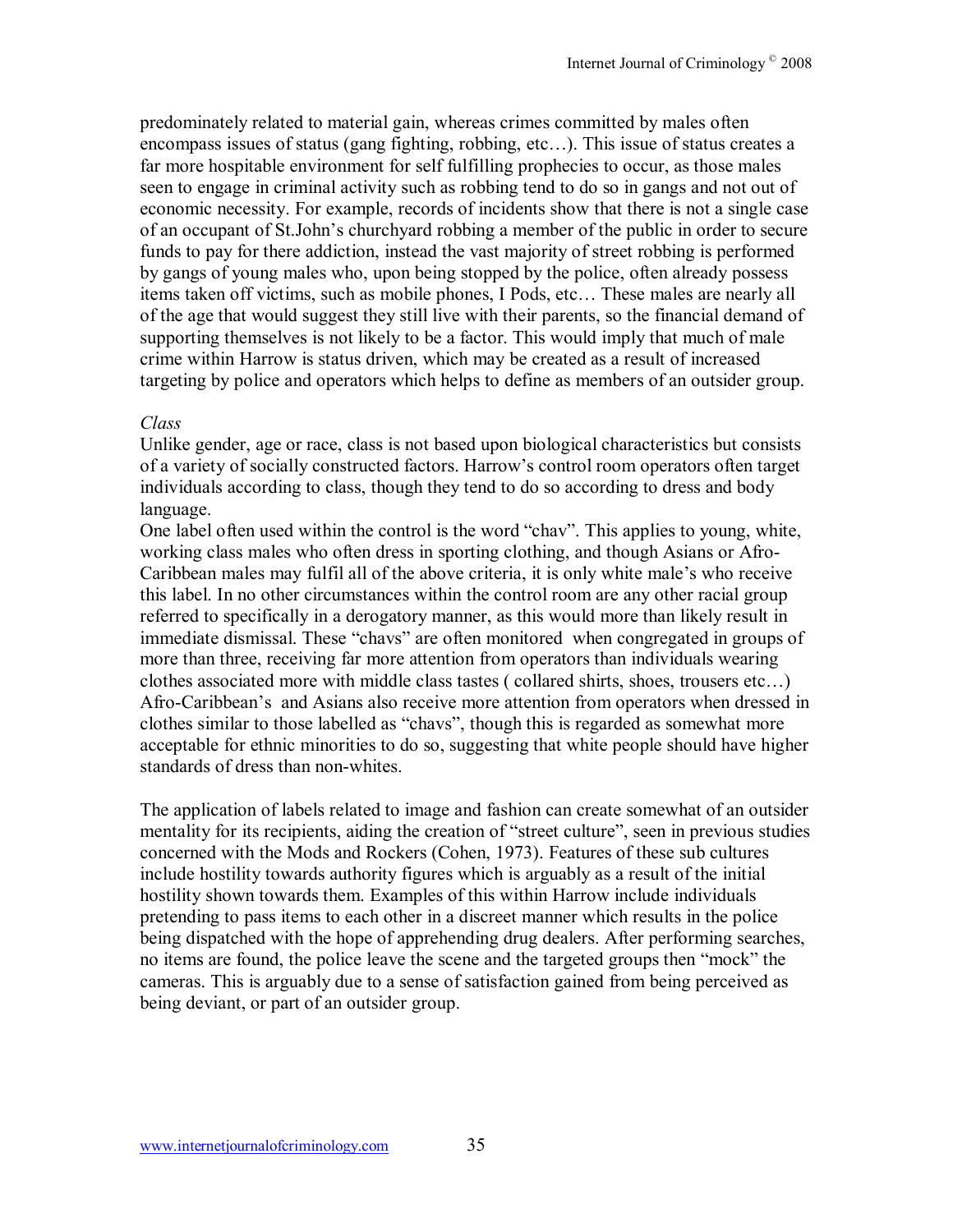| Fig 7: Table displaying ethnic category of 2650 people targeted by CCTV April/June 2006 |       |                 |       |       |                 |                 |
|-----------------------------------------------------------------------------------------|-------|-----------------|-------|-------|-----------------|-----------------|
| Identity code                                                                           | IC1   | IC <sub>2</sub> | IC3   | IC4   | IC <sub>5</sub> | IC <sub>6</sub> |
| No. of targets                                                                          | 839   | 129             | 629   | 710   | 243             | 100             |
| % of targets                                                                            | 31.7% | 4.9%            | 23.7% | 26.8% | $9.7\%$         | 3.8%            |

*Race* 

According to statistical reports compiled by Watson (2004) on Harrow Council, 59% of residents are white, with 49% encompassing all other ethnic groups. Interestingly, 7% of residents are of Afro- Caribbean origin, yet they represent 23.7% of subjects targeted by CCTV, due to operators associating them with street robberies. These findings contrast with 30% of residents being of Asian (Indian, Pakistani etc...) origin yet representing approximately the same percentage of control room targeting at 26.8%. These statistical anomalies imply that increased targeting may occur according to race, though this practice tends to occur in relation to specific crimes. For example, 224 of the 243 (92%) IC5 targets (Chinese, Japanese etc...) are recorded as selling illegal DVDs within Harrow. This illegal street trading is conducted by Chinese immigrants smuggled into Britain by criminal gangs, resulting in the arrest of the sellers being ineffective when trying to prevent piracy, as criminal gangs are able to find replacements easily. As a consequence of this, the selling of illegal DVDs is largely ignored by both the police and CCTV operators. However, as mentioned in chapter seven, the incident book serves as a record of the work completed by operators, with a lack of entries being associated with poor performance. This results in operators targeting street traders in order to provide examples of pro active surveillance, inadvertently manufacturing statistical evidence that help to magnify the issue of IC5's involved in piracy. These "... reports of non-events" (Cohen, 1980, 38) create the illusion of empirical data, which helps to reinforce stereotypes towards the Chinese community.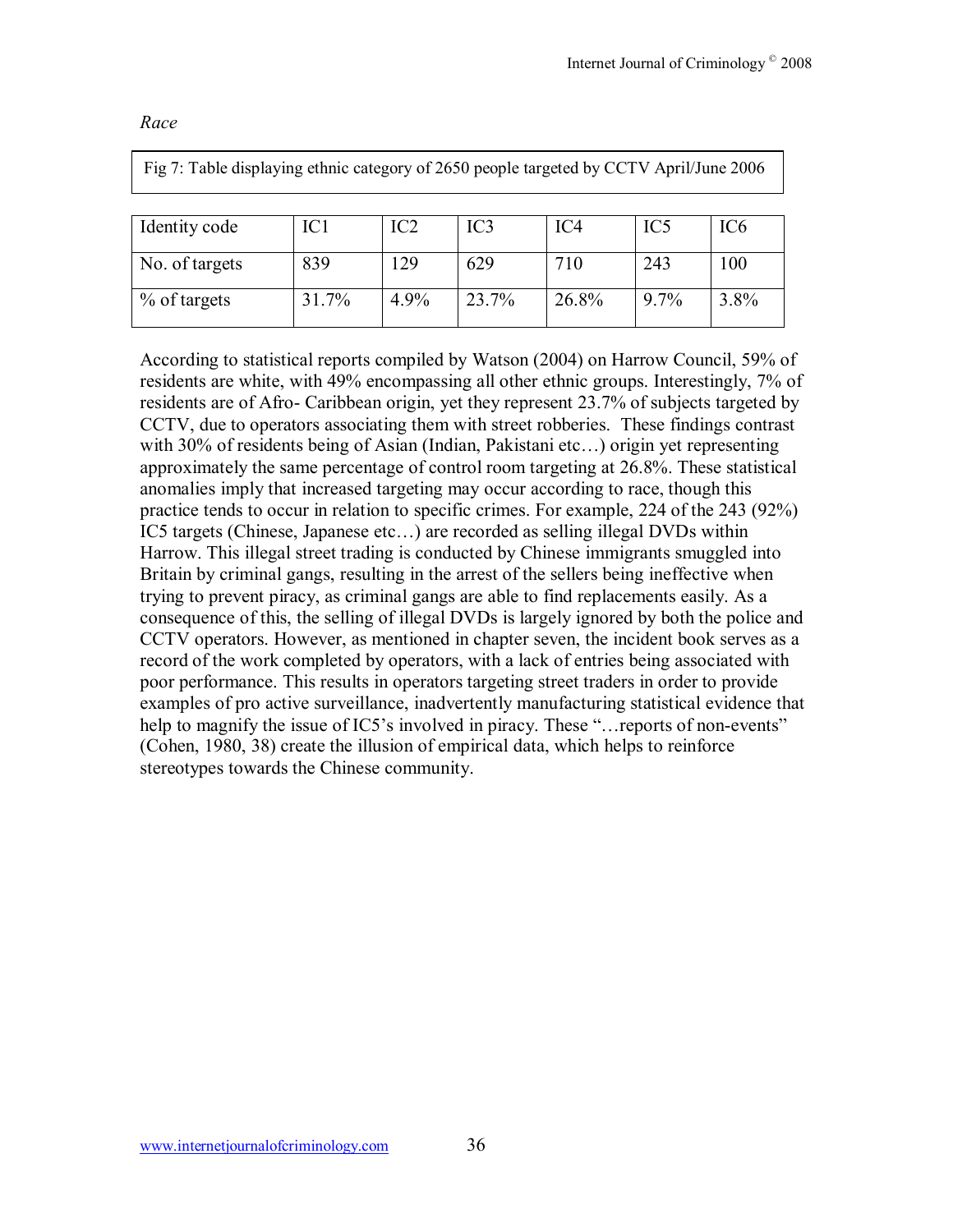# **Chapter 10: CCTV and the Risk Society**

This chapter will investigate the role of CCTV in light of Ulrich Beck's theory of the Risk Society.

# (10a) Techno Scientific Risk

Ulrich Beck claimed that the rise of the risk society occurred throughout the latter part of the twentieth century, replacing previous risk management strategies. This coincides with the development of technology that has allowed investment within CCTV throughout the past decade, with the sight of cameras becoming a common feature of most urbanised areas. This development can be largely attributed to the flow of information between scientific manufacturers concerned with improving information systems, and industrialists such as Quadrant, who install and maintain equipment for Harrow's CCTV system.

As the notion of risk has evolved throughout history so has society's ability to manage it. Following threats from the IRA emanating from the conflict in Northern Ireland, the City of London implemented a surveillance defence network which became known as the *Ring of Steel.* Roads were made narrower in order to force drivers entering central London to slow down so that their vehicles could be recorded on CCTV. This design, often referred to as "fortress urbanism" (Lipton, 2005), symbolises a society increasingly concerned with global issues and tackling them through a system of techno-scientific risk control, sharing much of the same qualities as the Panopticon. Global concerns provide the catalyst for this change, with events occurring in different continents affecting local activities, which, in turn, affect global politics. An example of this can be seen in the city of Londonís reactivation of the *Ring of Steel* following the terrorist attacks of September  $11<sup>th</sup>$ , a response that extended to Harrow's control room as IC6 members of the public became targets of surveillance regarding global issues, which were in stark contrast to other control room concerns of shoplifting, fraud etc... This exchange of information was reflected in CCTV, as images of the July 7<sup>th</sup> 2005 bombers entering Luton station were quickly broadcast around the world, prompting a variety of responses from a variety of political factions.

It has also been argued that the distribution of risk management throughout society is disproportionate to the actual level of risk present. Chapter nine highlighted the way in which certain social groups often become the focus of unjustified surveillance, as seen in the case of Chinese immigrants involved in piracy on the streets of Harrow. This is yet another example of international concerns regarding organised crime and people trafficking effecting local policies, which in turn may become reflected as opinions towards Asian members of Harrow are then applied as broad racial stereotypes. In this respect, CCTV, "... in some of its dimensions, follows the inequalities of class and strata positions". (Mythen, 2004, p.97) Consequently, "...whole new populations of respectable people are drawn into contact with enforcing authorities and mechanisms of control" (Wells, 2007, 14).

CCTV has reformed and progressed on numerous occasions throughout its history, with notable success at the implementation of the RAID system. This re-evaluation of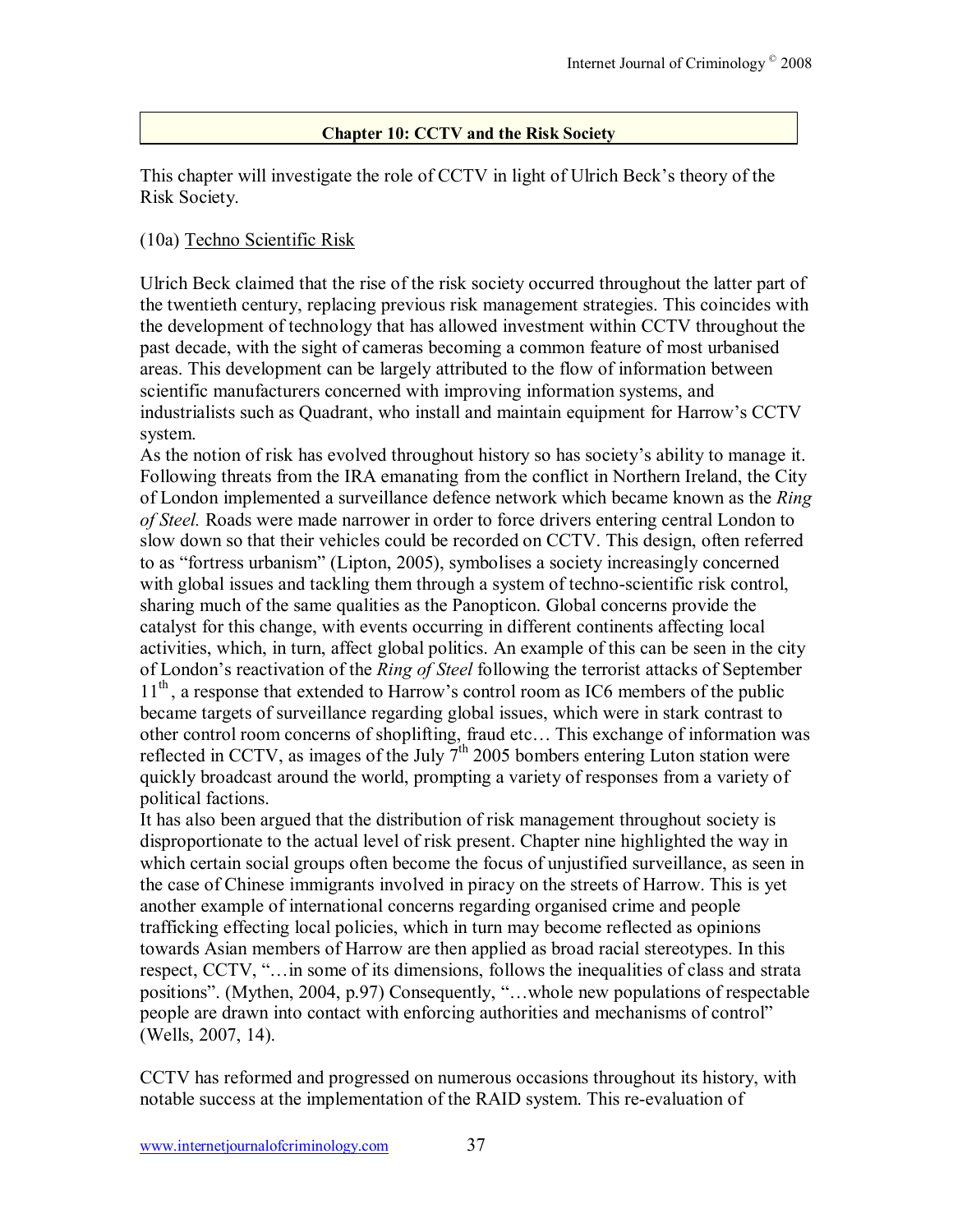bureaucratic procedure and scientific possibility has undeniably improved efficiency within Harrow's control room, arguably symbolizing the process of reflex modernization. Critics argue however that these advances are a detriment to society as they undermine basic human rights and prevent social cohesion through fragmenting social groups from mainstream culture. If these arguments were true, CCTV's implementation would work counter productively and not help to reduce crime or create a safer society, but become comparable to other social projects that have failed and left their mark on the social psyche.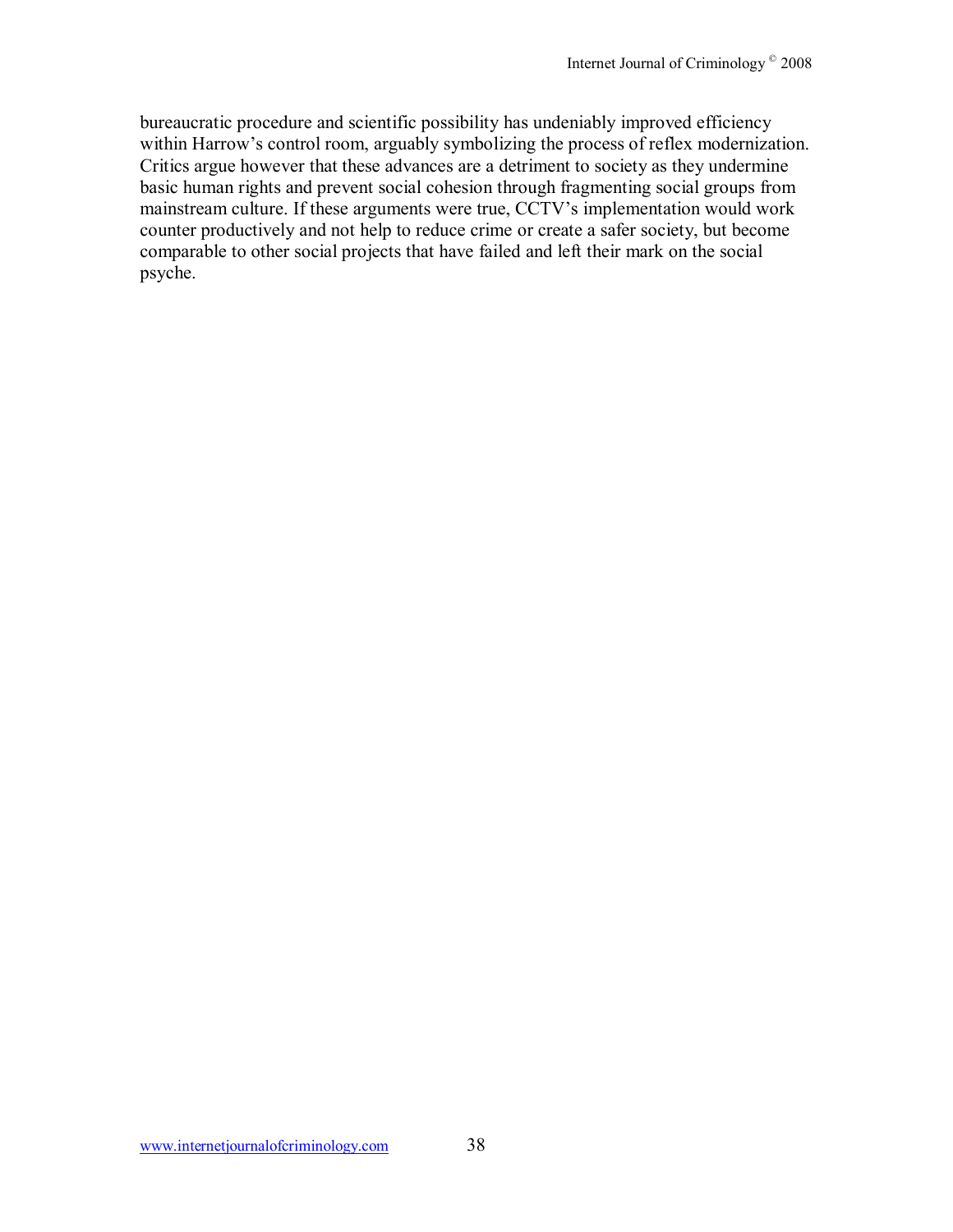# **Chapter 11: Conclusion**

# (11a) Research topics

Before summarizing any results found, it is necessary to readdress the broader research concerns as outlined in chapter one. These are;

- (1) Sociological environment that facilitates the rise of the research topic;
- (2) Institutional structure and characteristics of the research topic;
- (3) Historical comparison of the research topic;
- (4) Sociological consequences of the research topic.

# $(11b)$  Findings

# *Institutional structure and characteristics of the research topic*

CCTV is a largely bureaucratic organisation. Though the head of its institutional structure may be elected by the residents of Harrow, in practice, the higher levels of management rarely come into contact with those charged with conducting surveillance. This divide in the occupational hierarchy of the control room, coupled with its geographical isolation, helps to create somewhat of a separatist or autonomous government agency. Procedures designed to install a system of checks and balances are often implemented at the discretion of those whose actions the procedures are meant to hold to account. This exercise in discretion may be implemented by the individual, though there does seem to be an uncodified procedure among operators that states, albeit subtly,

- (1) any procedural mechanism imposed upon the control room for the purposes of internally regulating the control room, will be implemented at the discretion of the operators working, however;
- (2) any procedure that may be witnessed by those external to the control room, or reliant upon the work of the control room, shall be implemented in *all cases.*

This situation presents Harrow's CCTV control room as being somewhat of an autonomous bureaucracy, with the freedom to implement procedure at the workers discretion on occasion being superseded by a more traditional bureaucracy as outlined by Weber.

Critics of bureaucratic organisations, such as Lenin, argued that its creation and maintenance ensured the protection of the states production of capital and the social position of those overseeing it. However, a study of the control room's reaction to crimes against businesses, triangulated with data from Harrow's police data, revealed a social control practice more commonly associated with Routine Activity theory, as well as displaying the states lack of concern regarding those challenging its authority.

The study of bureaucracy and CCTV, though of particular interest to the author, displayed mixed results when comparing the theory to the research topic. It did however raise the issue of Routine Activity theory within CCTV, which warrants further study. *Historical comparison of the research topic*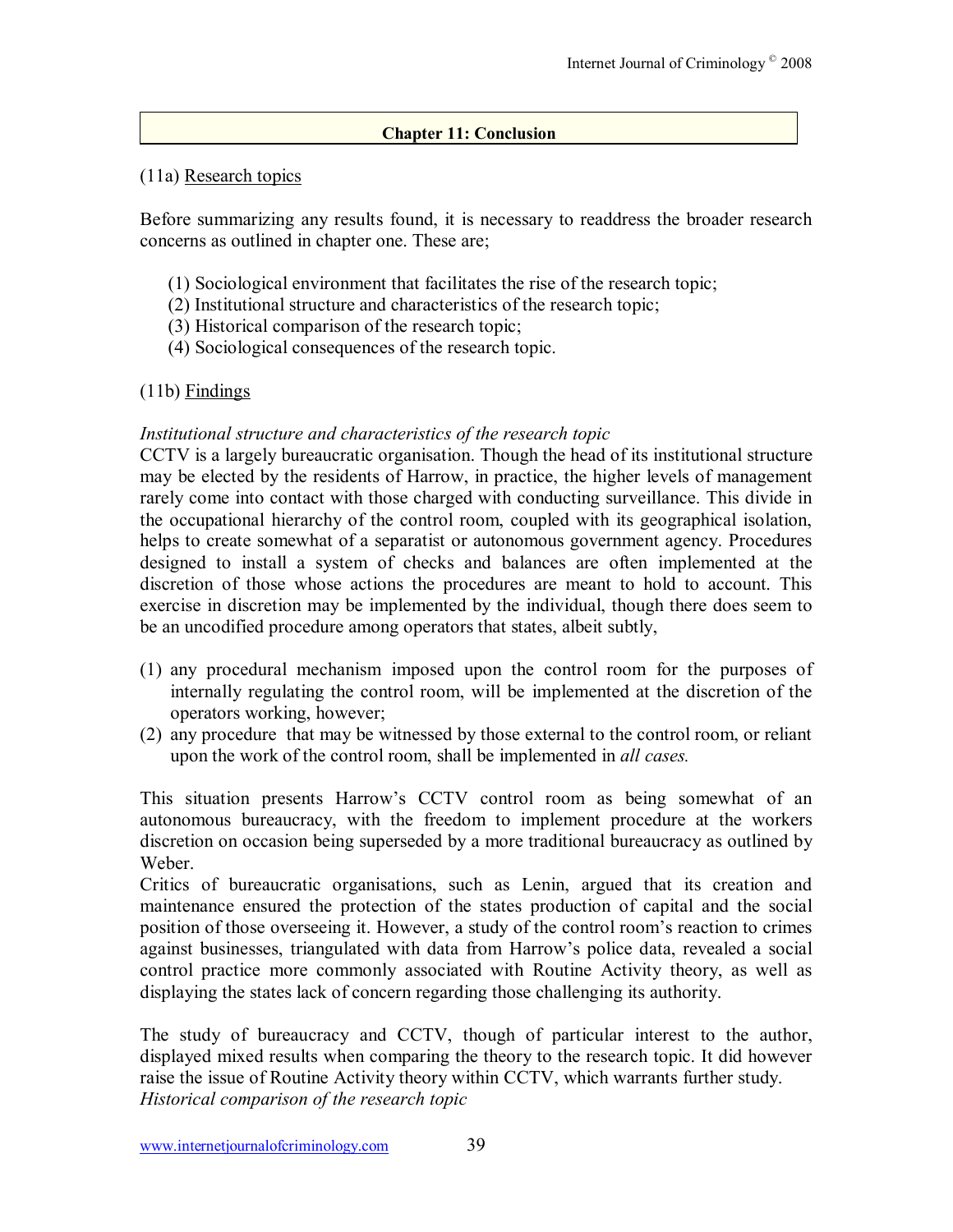Benthamís Panopticon design was judged to share numerous physical and theoretical similarities with CCTV surveillance.

The physical layout of the control room suggested design features consistent with the Panopticon, notably the panoramic layout of the cameras, intersected with individual monitors that allowed for simultaneous viewing of numerous targets, as well as the ability to focus on an individual. A broader comparison was also made between the annular area of the Panopticon, and the streets of central Harrow, with a target attracting the attention of an operator and, in principle, leaving Harrow town centre, or annular area behind and becoming "detained" in the operators monitor. Other factors, such as twenty four hour lighting were also Panopticol in their nature.

Some of the objectives of the Panopticon were not present within CCTV however. For example, though a suspect may possess no way of knowing if a particular camera monitoring them is manned, they are aware of the direction in which the camera faces, a privilege not extended to the inmates of the Panopticon. The changing direction of the cameras does alter the behaviour of potential suspects however, arguably fulfilling Benthamís intended purpose of self regulated behaviour. Though in light of the complicated issues involved in crime prevention within Harrow, such as drug addiction, influences upon offenders behaviour with regards to the Panopticon calls for more in depth analysis through later studies.

The comparison between the Panopticon and Harrow's CCTV system was largely seen to be a valid and relevant one. Though the author was familiar with the philosophy of Jeremy Bentham before the study, an introduction to his Panopticon design was considered particularly interesting.

# *Sociological consequences of the research topic*

As noted above, Harrow's CCTV department is largely autonomous. This can result in certain procedures being over looked in favour of efficiency. This practice raises questions regarding what guidelines are in place to train and influence operators when making decisions regarding who to target. Through the authors personal reflection it was revealed that there are no official or objective guidelines in place regarding the targeting of offenders, instead operators are encouraged to rely upon a variety of "...extra legal variables". ( Burke, 2005, 145) These variables predominately involve, age, gender, dress sense and race.

It was found that young people often receive a disproportionate amount of attention, especially when congregating in groups or thought to be loitering. When these groups consisted of males dressed in attire not considered respectable, and of those from ethnic minority communities, the likeliness of being monitored multiplied, confirming Quinney's (1970) hypothesis.

The only example found of overt verbal racism was the labelling of white, working class males who seemed to attract a greater degree of cynical, patronising comments. It could be argued however that the racist attitudes were being invisibly made towards ethnic minorities, as the general consensus was that these white males should somehow know better.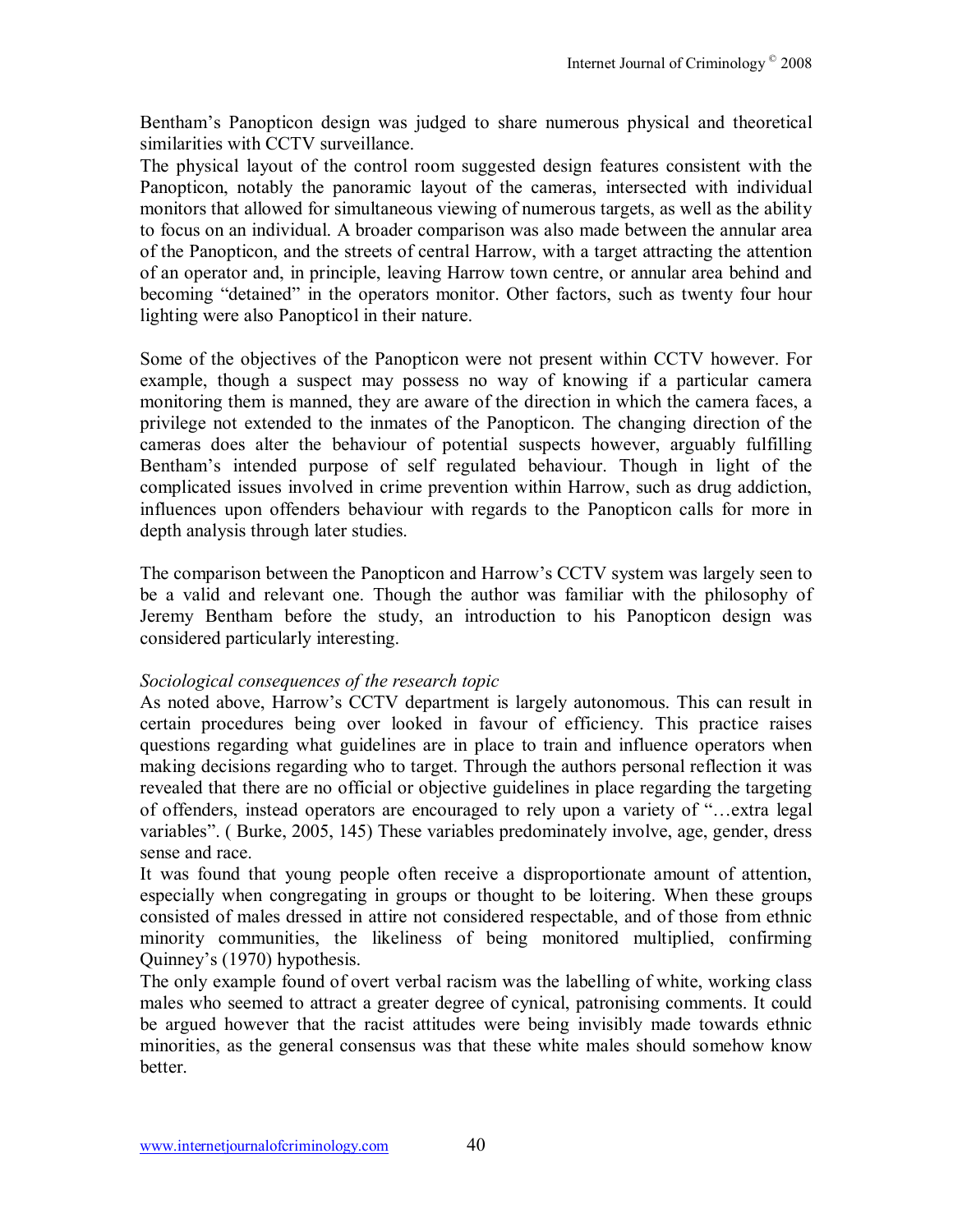It was found the targeting of particular social groups was generally related to the prevention of crimes associated with that particular group. For example, females were associated with theft from stores, while Asian and Afro-Caribbean males were targeted in relation to preventing robbery. Statistical evidence would suggest this practice was largely justified, though this did raise the issue of self fulfilling prophecies due to the application of labels. Manstead and Hewstone's (1995) factors which facilitated the occurrence of self fulfilling prophecies were largely seen to be true. Younger targets age, and arguable lack of self concept, triangulates with many examples seen of youths deliberately acting mischievous in front of the cameras, confirming original attitudes directed at them. Examples similar to this were also noted with regards to gangs of males targeted by CCTV.

The study of labelling theory displayed mixed results, with the fulfilment of expected behaviour found to be particularly prevalent to crimes related to social status, and mainly to males.

## *Sociological environment that facilitates the rise of the research topic*

Arguably, throughout history, no other method of social control has been created and implemented so quickly on such a broad social level as CCTV. Early examples of surveillance based correction facilities such as the Panopticon may have been conceived of over three hundred years ago, though its practical applications have largely laid dormant until the past two decades, where technological developments and increased investment have symbolised society's transition into the risk society.

In light of these factors, it is believed that CCTV symbolises a techno scientific institution created as a result of societies changing attitudes towards the management of risk. CCTV has progressed and reformed from earlier surveillance designs, most notably the Panopticon, and continues to do so as a result of the exchange of information between science and industry. And, as shown throughout this dissertation, this results in

ìÖwhole new populations of respectable people being drawn into contact with enforcing authorities and mechanisms of control" (Wells, 2007, p. 14).

#### (11c) Personal reflection of the research process

The author feels the theoretical approach taken to the research subject was too broad, encompassing numerous areas that warrant more specific research in relation to CCTV. This approach did however provide the author with opportunities to explore vast interconnecting theories considered relevant to various areas of criminological research, and, overall the research process was felt to be of great success.

This study also provided insight into a social control practice the author has been involved in for six years, allowing an objective look at issues that would have otherwise gone unseen. In light of this, the author hopes to apply much of the findings of the research topic into future involvement within CCTV, as well other professional and academic pursuits.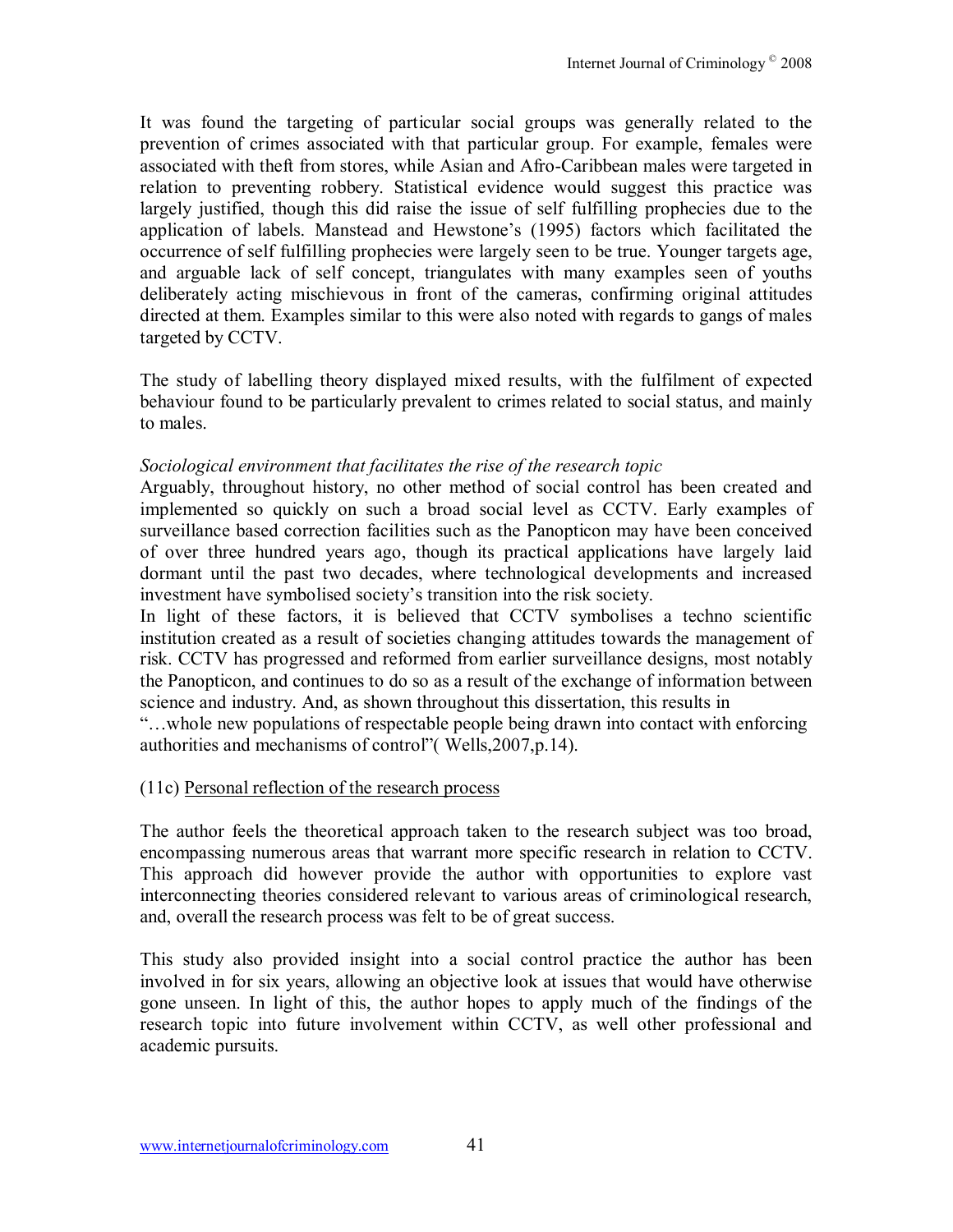# **LIST OF ABBREVIATIONS AND FIGURES**

#### List of Abbreviations

- CCTV Closed Circuit Television
- CAD Computer Aided Dispatch
- IC1 Identity Code 1: White
- IC2 Identity Code 2: Mediterranean
- IC3 Identity Code 3: Afro- Caribbean
- IC4 Identity Code 4: Asian (Indian, Pakistani)
- IC5 Identity Code 5: East Asian (Chinese, Japanese)
- IC6 Identity Code 6: Arabic
- RAID Redundant Array of Inexpensive Disks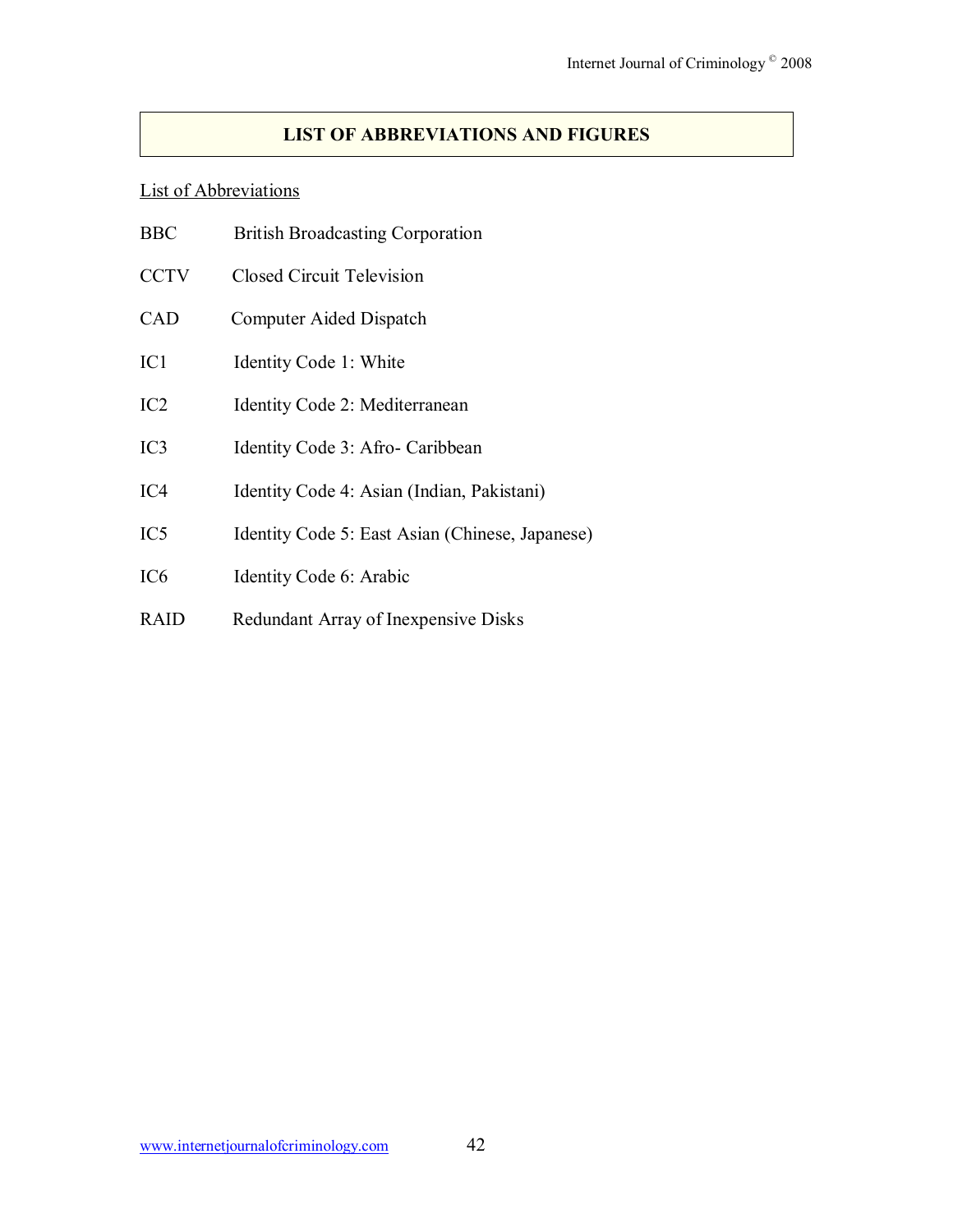## **Reference List**

Armitage, R. (2002) *To CCTV or not to CCTV?: A Review of Current Research into the effectiveness of CCTV systems in reducing crime.* Cited atwww.nacro.org.uk

Balibar, B. (1997) *On the Dictatorship of the Proletariat ,*Unwin Brothers Ltd, The Gresham Press, Old Woking, Surrey

Beck, U. (1992) *Risk Society: Towards a New Modernity,* London: Sage

Becker, H. (1963) *Outsiders: Studies in the Sociology of Deviance.* New York: Free Press

Beetham, D. (1985) *Max Weber and the Theory of Modern Politics*, Polity Press, Blackwell, Oxford

Bentham, J. (1996) *An Introduction to the Principles of Morals and Legislation,* Oxford University Press, Oxford

Bentham, J. (1985) *The Panopticon Writings* 3rd Edition London, Veros Publishing

Berg, B.L. ( 2007) *Qualitative Research Methods for the Social Sciences 6th Edition,*  Pearson Eduacation Inc, Boston

Bryman, A. (2004) *Social Research Methods 2nd Edition,* Oxford University Press, Oxford

Burke, R. J. (2005) *An Introduction to Criminological Theory*, Second Edition, Willian Publishing, London

Cohen, S. ( 1980) *Folk Devils and Moral Panics,* Martin Robinson, Oxford University Press, Oxford

Dandeker, C. (1990) *Surveillance, Power and Modernity,* Blackwell Pubishers, Oxford

Foucault, M. (1977) *Discipline and Punish: The Birth of the Prison*,, Penguin Books, London

Lyon, D. (1993) *An Electronic Panopticon? A Sociological Critique of Surveillance Theory in Sociological Review, Vol 41*, Oxford: Blackwells Publishers

Lipton, E. (2005) *To Fight Terror New York tries London's "Ring of Steel"* cited at www.nytimes.com

Manstead, A. and Hewstonw, M. (2005) *The Blackwell Encyclopedia of Social Psychology*, Oxford: Blackwell Publishing